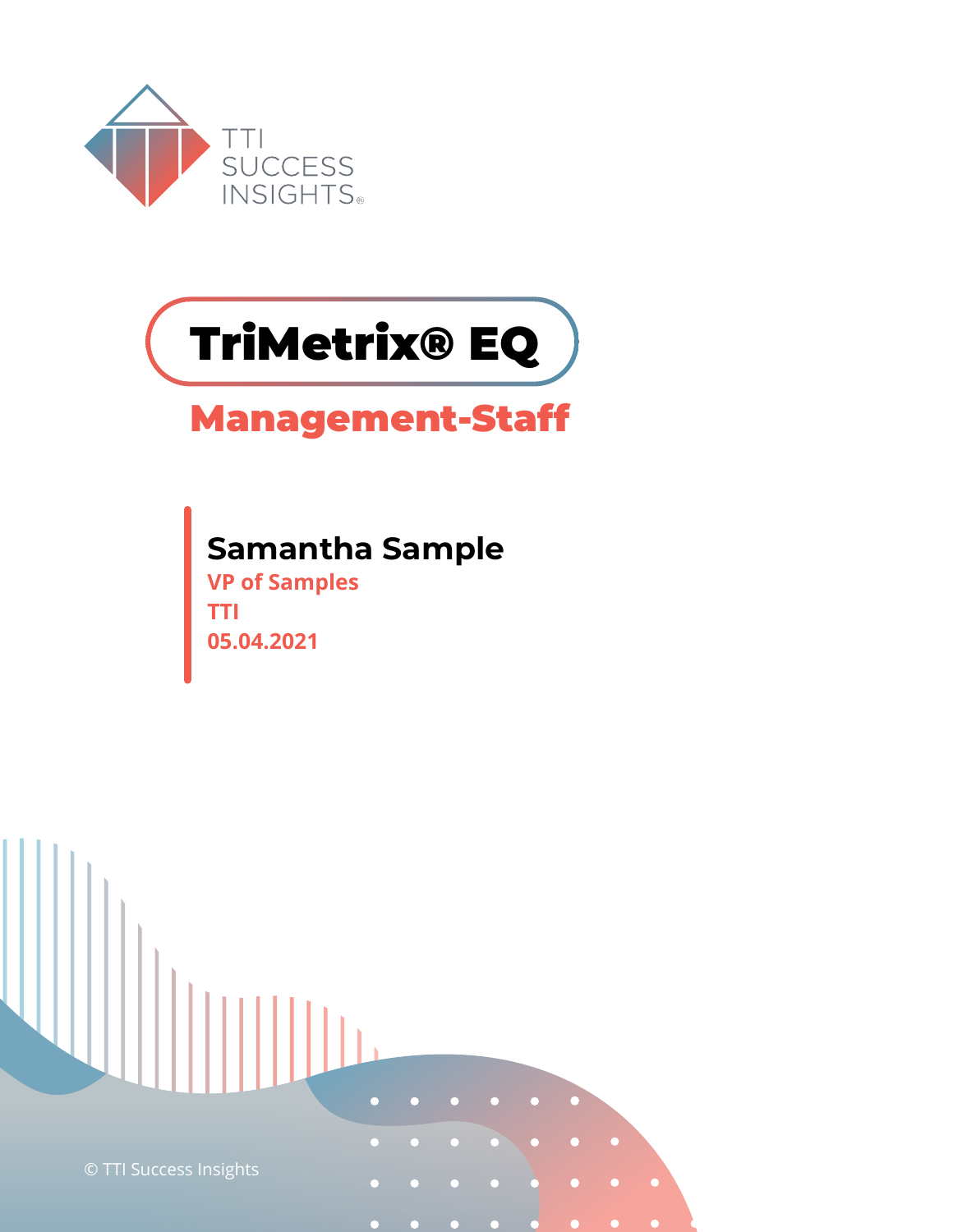## <span id="page-1-0"></span>**Table of Contents**



| 37 |
|----|
| 38 |
|    |
| 40 |
| 41 |
|    |
|    |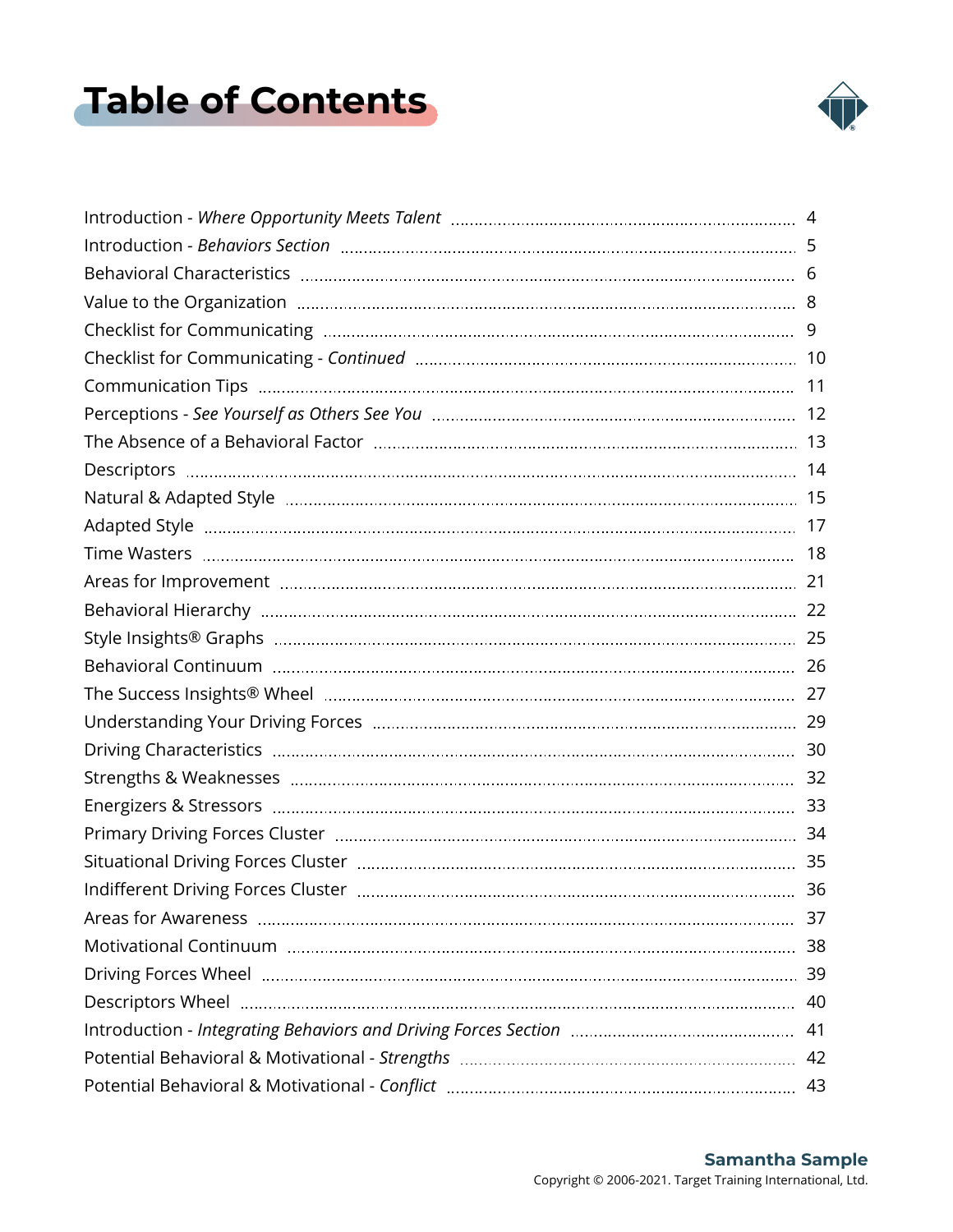# **[Table of Contents](#page-1-0)**



### **Continued**

| 58 |
|----|
|    |
|    |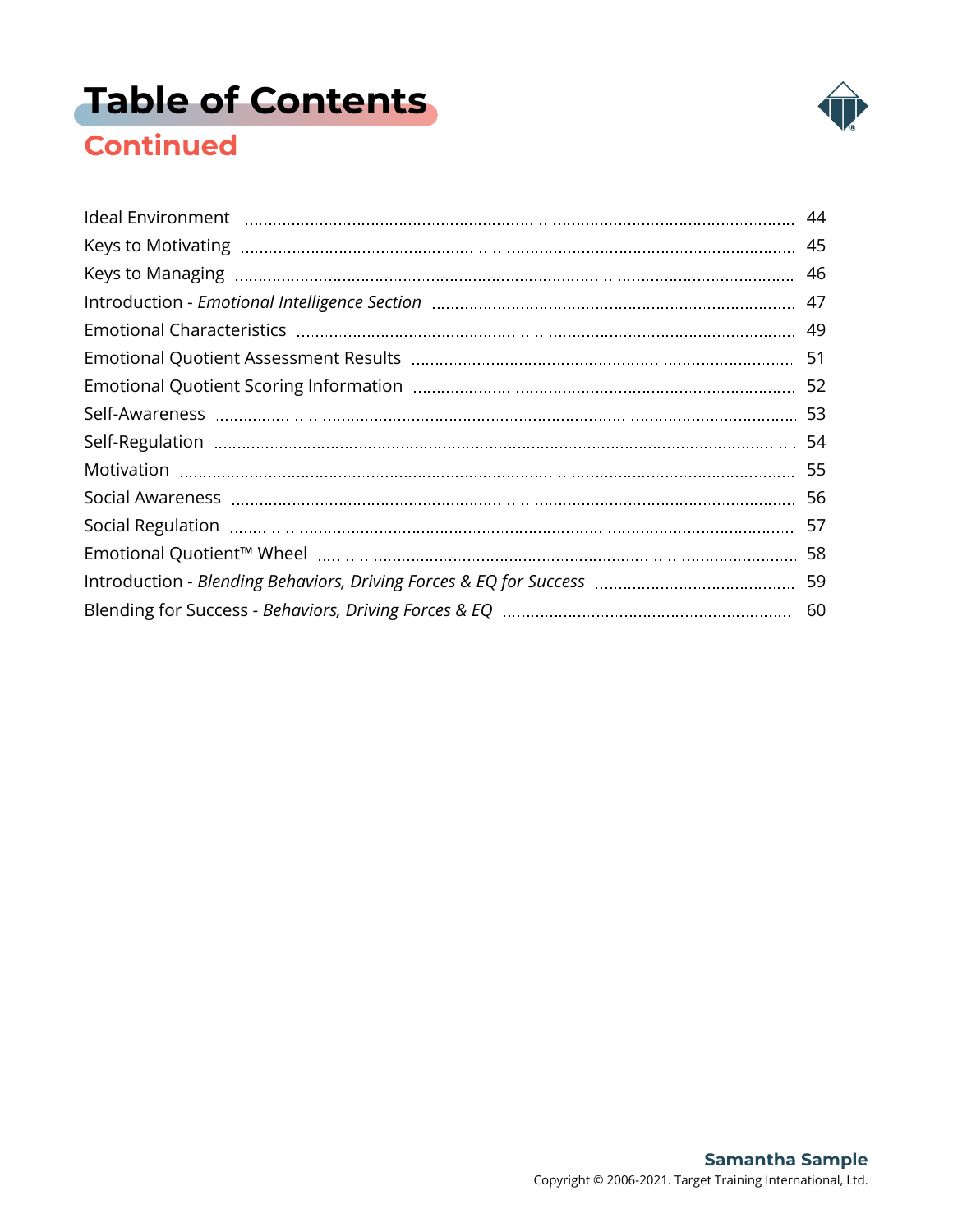## <span id="page-3-0"></span>**[Introduction](#page-1-0)**



### **Where Opportunity Meets Talent**

The TriMetrix® EQ Coaching Report was designed to increase the understanding of an individual's talents. The report provides insight to three distinct areas: behaviors, driving forces and emotional intelligence. Understanding strengths and weaknesses in each of the three areas will lead to personal and professional development and a higher level of satisfaction.

#### **The following is an in-depth look at your personal talents in the five main sections:**

### **Behaviors**

This section of the report is designed to help you attain a greater knowledge of yourself as well as others. The ability to interact effectively with people may be the difference between success and failure in your work and personal life. Effective interaction starts with an accurate perception of oneself.

### **Driving Forces**

This section of the report provides information on the why of your actions, which with application and coaching, can tremendously impact your valuing of life. Once you know the motivations that drive your actions, you will immediately be able to understand the causes of conflict.

### **Integrating Behaviors & Driving Forces**

This section of the report will help you blend the how and the why of your actions. Once you can understand how your behaviors and driving forces blend together, your performance will be enhanced and you will experience an increase in satisfaction.

### **Emotional Intelligence Section**

This section of the report provides information on your emotional intelligence, which with application and coaching, can impact the way you respond to emotionally charged situations. In turn you will increase your performance and decision making.

### **Blending Behaviors, Driving Forces & EQ**

This section will illustrate the impact your Emotional Intelligence has on your core behavioral style as well as your top four driving forces.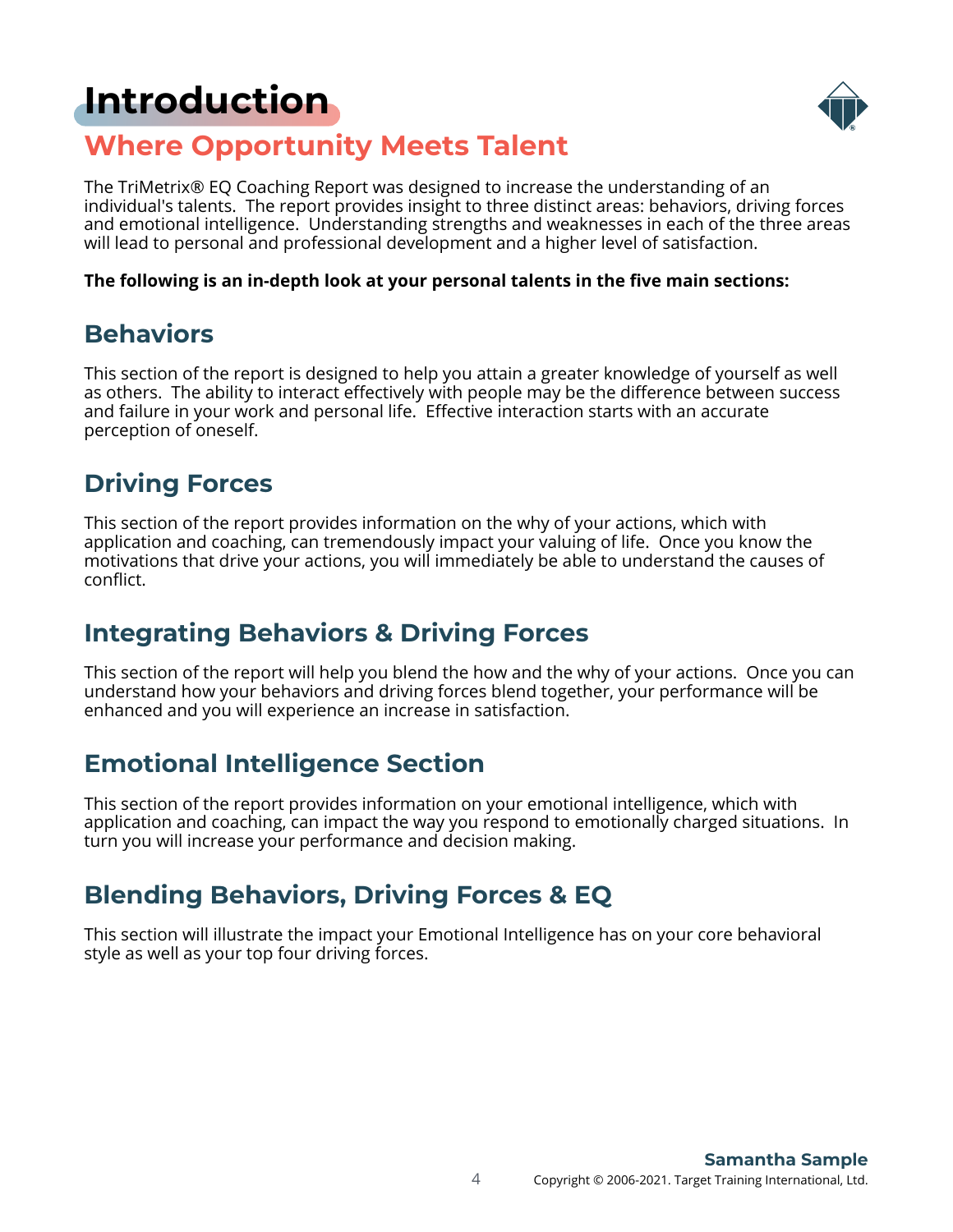### <span id="page-4-0"></span>**[Introduction](#page-1-0)**



### **Behaviors Section**

#### **Behavioral research suggests that the most effective people are those who understand themselves, both their strengths and weaknesses, so they can develop strategies to meet the demands of their environment.**

A person's behavior is a necessary and integral part of who they are. In other words, much of our behavior comes from "nature" (inherent), and much comes from "nurture" (our upbringing). It is the universal language of "how we act," or our observable human behavior.

#### **In this report we are measuring four dimensions of normal behavior. They are:**

- How you respond to problems and challenges.
- How you influence others to your point of view.  $\bullet$
- How you respond to the pace of the environment.
- How you respond to rules and procedures set by others.

This report analyzes behavioral style; that is, a person's manner of doing things. Is the report 100% true? Yes, no and maybe. We are only measuring behavior. We only report statements from areas of behavior in which tendencies are shown. To improve accuracy, feel free to make notes or edit the report regarding any statement from the report that may or may not apply, but only after checking with friends or colleagues to see if they agree.

> *"All people exhibit all four behavioral factors in varying degrees of intensity."* –W.M. Marston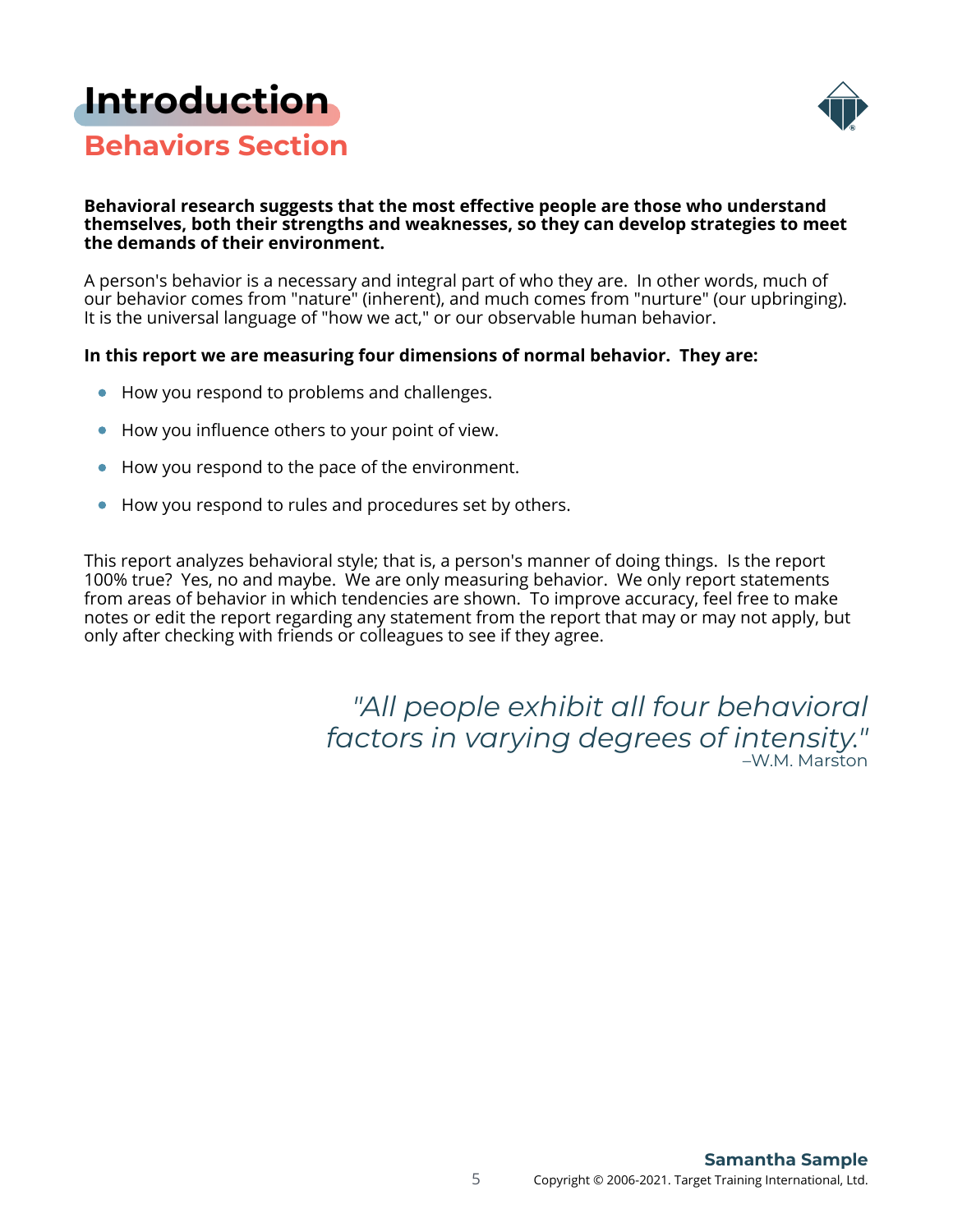## <span id="page-5-0"></span>**[Behavioral Characteristics](#page-1-0)**



*Based on Samantha's responses, the report has selected general statements to provide a broad understanding of her work style. These statements identify the basic natural behavior that she brings to the job. That is, if left on her own, these statements identify HOW SHE WOULD CHOOSE TO DO THE JOB. Use the general characteristics to gain a better understanding of Samantha's natural behavior.*

Samantha embraces visions not always seen by others. Samantha's creative mind allows her to see the "big picture." She is goal-oriented and driven by results. She is the team member who will try to keep the others on task. Most people see her as a high risk-taker. Her view is, "nothing ventured, nothing gained." She prefers an environment with variety and change. She is at her best when many projects are underway at once. Samantha is extremely results-oriented, with a sense of urgency to complete projects quickly. She is deadline conscious and becomes irritated if deadlines are delayed or missed. Many people see her as a self-starter dedicated to achieving results. She needs to learn to relax and pace herself. She may expend too much energy trying to control herself and others. Samantha seeks her own solutions to problems. In this way, her independent nature comes into play. She is a goal-oriented individual who believes in harnessing people to achieve goals. She needs people with other strengths on her team.

Samantha will work long hours until a tough problem is solved. After it is solved, Samantha may become bored with any routine work that follows. She likes to make decisions quickly. She is a good problem solver and troubleshooter, always seeking new ways to solve old problems. She prefers authority equal to her responsibility. Samantha is decisive and prefers to work for a decisive manager. She can experience stress if her manager does not possess similar traits. She should realize that at times she needs to think a project through, beginning to end, before starting the project. Sometimes she may be so opinionated about a particular problem that she has difficulty letting others participate in the process. She has the unique ability of tackling tough problems and following them through to a satisfactory conclusion.

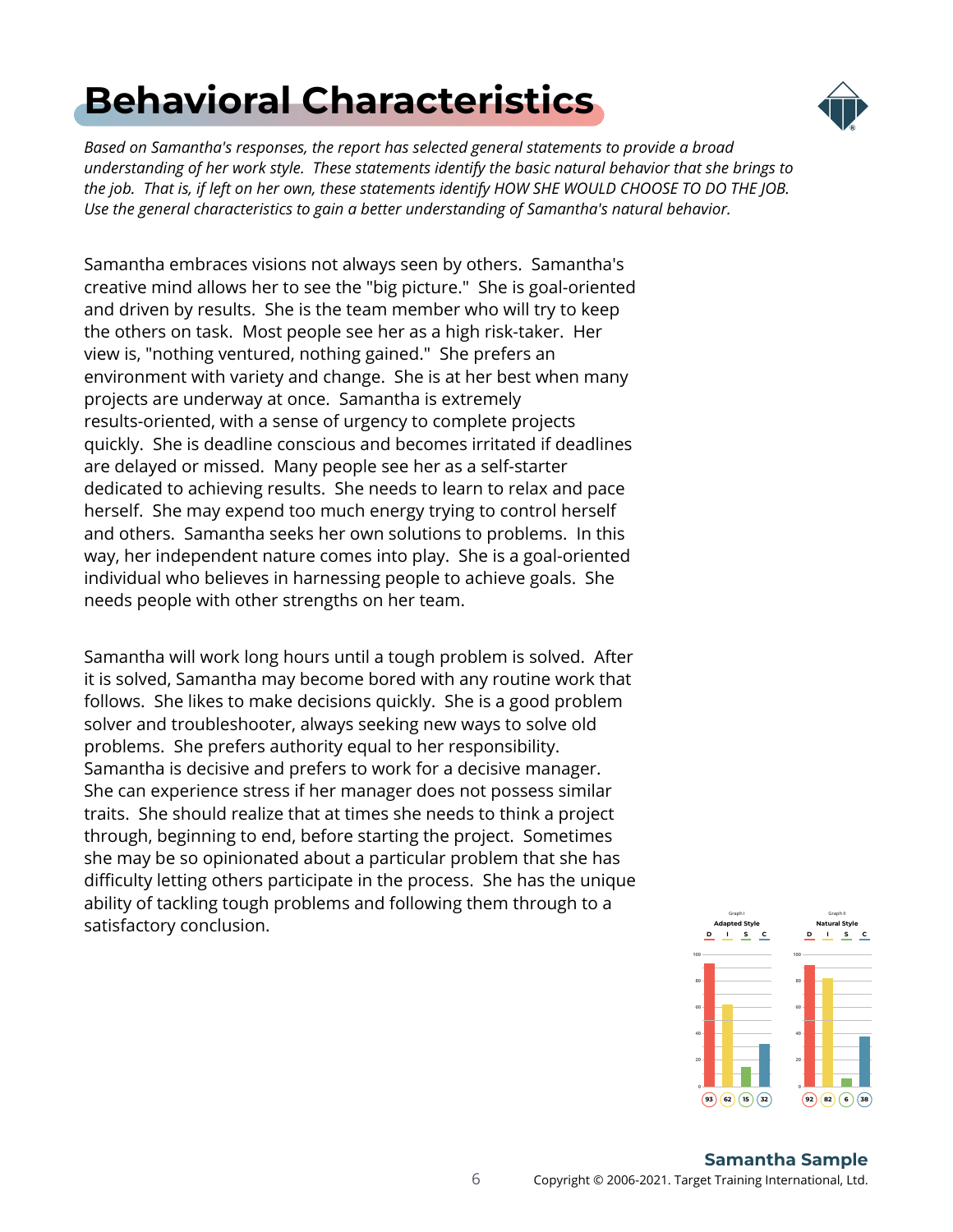### **[Behavioral Characteristics](#page-1-0)**



### **Continued**

Samantha tends to be intolerant of people who seem ambiguous or think too slowly. She challenges people who volunteer their opinions. Her creative and active mind may hinder her ability to communicate to others effectively. She may present the information in a form that cannot be easily understood by some people. She may sometimes mask her feelings in friendly terms. If pressured, Samantha's true feelings may emerge. Samantha may lack the patience to listen and communicate with slower acting people. She should exhibit more patience and ask questions to make sure that others have understood what she has said. She may lose interest in what others are saying if they ramble or don't speak to the point. Her active mind is already moving ahead. She tends to influence people by being direct, friendly and results-oriented.



#### **Samantha Sample**

7 Copyright © 2006-2021. Target Training International, Ltd.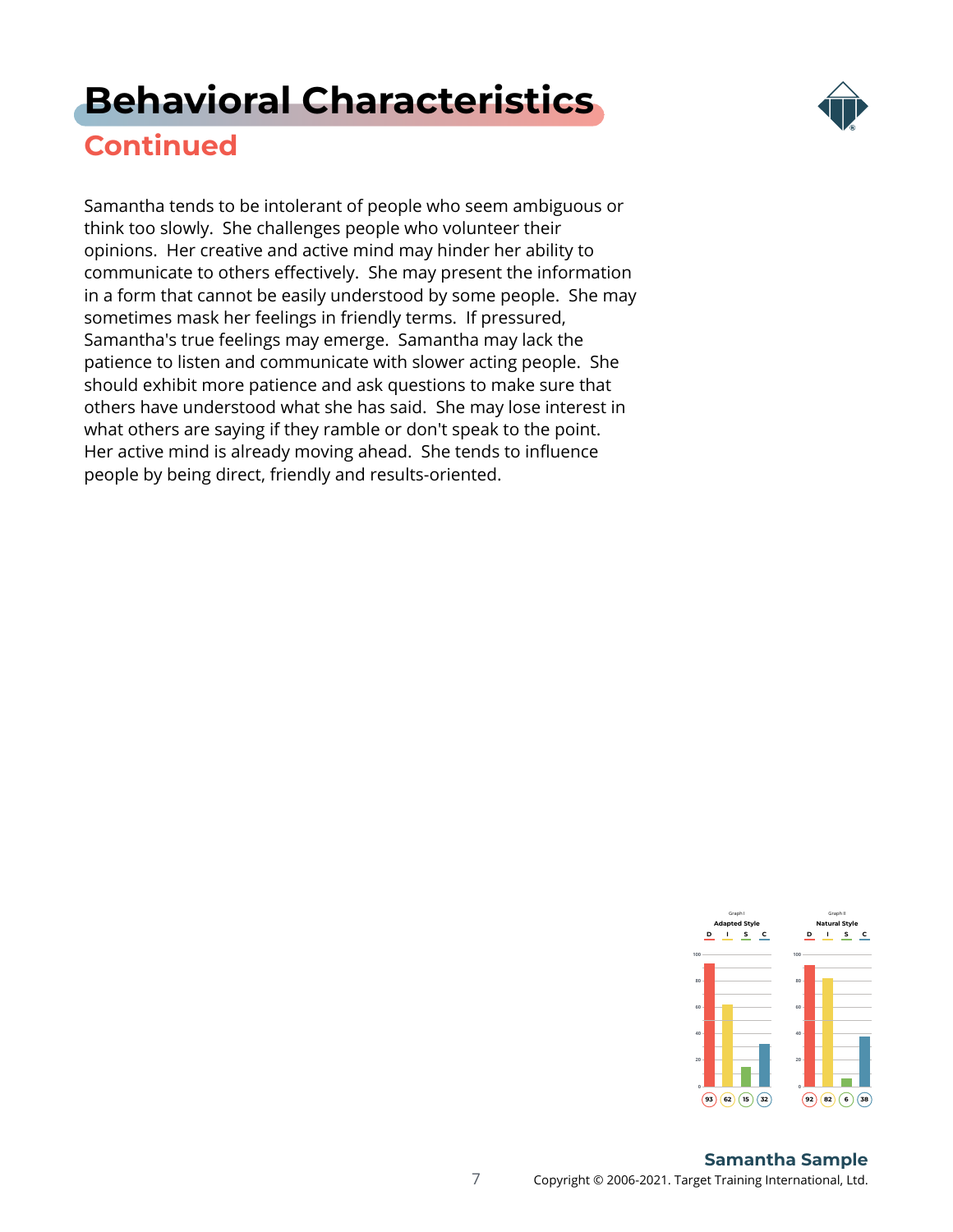## <span id="page-7-0"></span>**[Value to the Organization](#page-1-0)**



*This section of the report identifies the specific talents and behavior Samantha brings to the job. By looking at these statements, one can identify her role in the organization. The organization can then develop a system to capitalize on her particular value and make her an integral part of the team.*



- Self-starter.
- Forward-looking and future-oriented.
- Ability to change gears fast and often.
- $\blacktriangledown$ Accomplishes goals through people.
- Usually makes decisions with the bottom line in mind.
- $\mathbf{z}$ Will join organizations to represent the company.
- Sense of urgency.  $\blacktriangledown$



#### 8 Copyright © 2006-2021. Target Training International, Ltd. **Samantha Sample**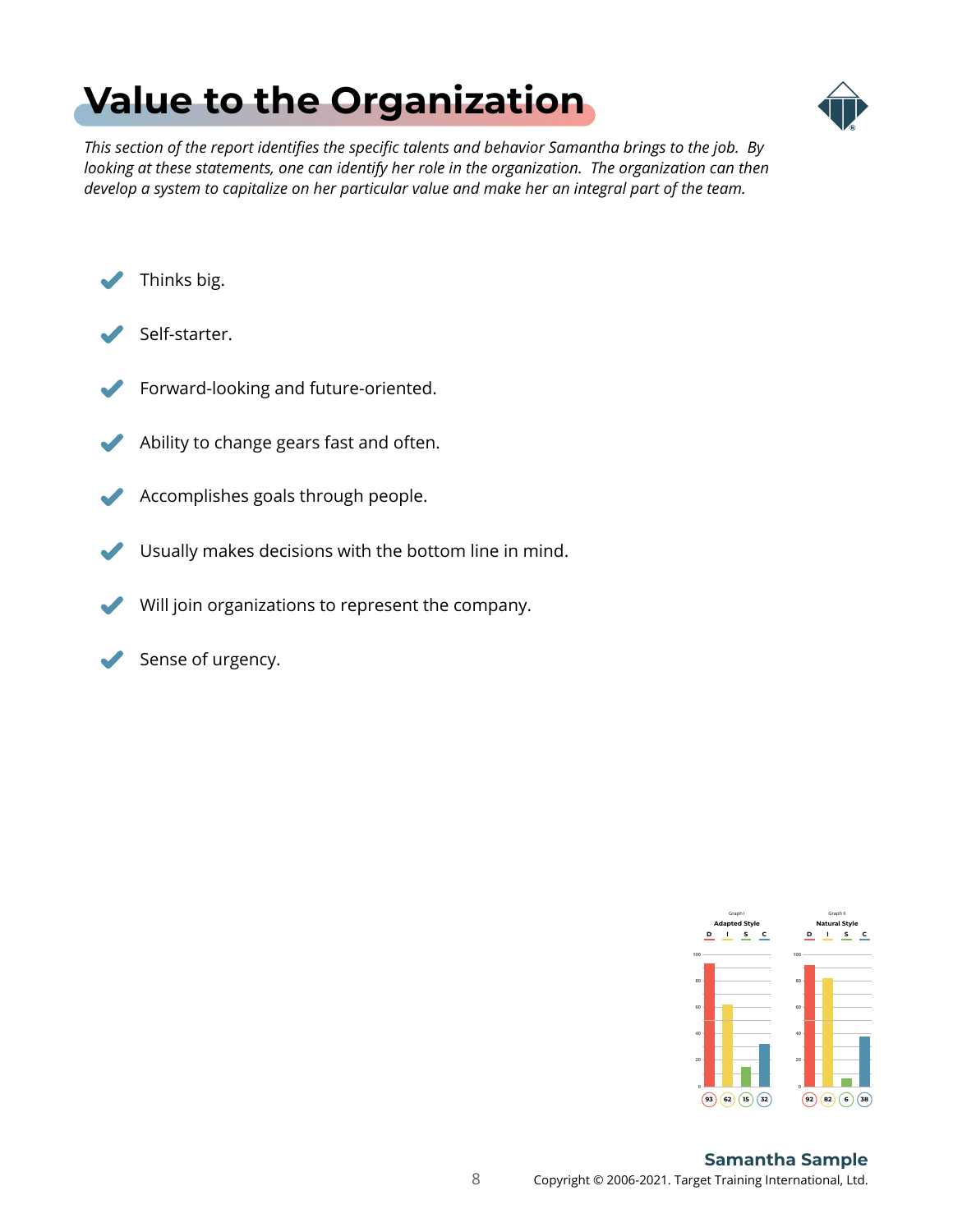# <span id="page-8-0"></span>**[Checklist for Communicating](#page-1-0)**



*Most people are aware of and sensitive to the ways with which they prefer to be communicated. Many people find this section to be extremely accurate and important for enhanced interpersonal communication. This page provides other people with a list of things to DO when communicating with Samantha. Read each statement and identify the 3 or 4 statements which are most important to her. We recommend highlighting the most important "DO's" and provide a listing to those who communicate with Samantha most frequently.*

### **Ways to Communicate**

- Give strokes for her involvement.
- Understand her sporadic listening skills.
- Put projects in writing with deadlines.
- Support the results, not the person, if you agree.
- Support and maintain an environment where she can be efficient.
- Present the facts logically; plan your presentation efficiently.
- Be specific and leave nothing to chance.
- Read the body language—look for impatience or disapproval.
- Verify that the message was heard.
- Come prepared with all requirements, objectives and support material in a well-organized "package."
- Provide time for fun and relaxing.
- Ask specific (preferably "what?") questions.

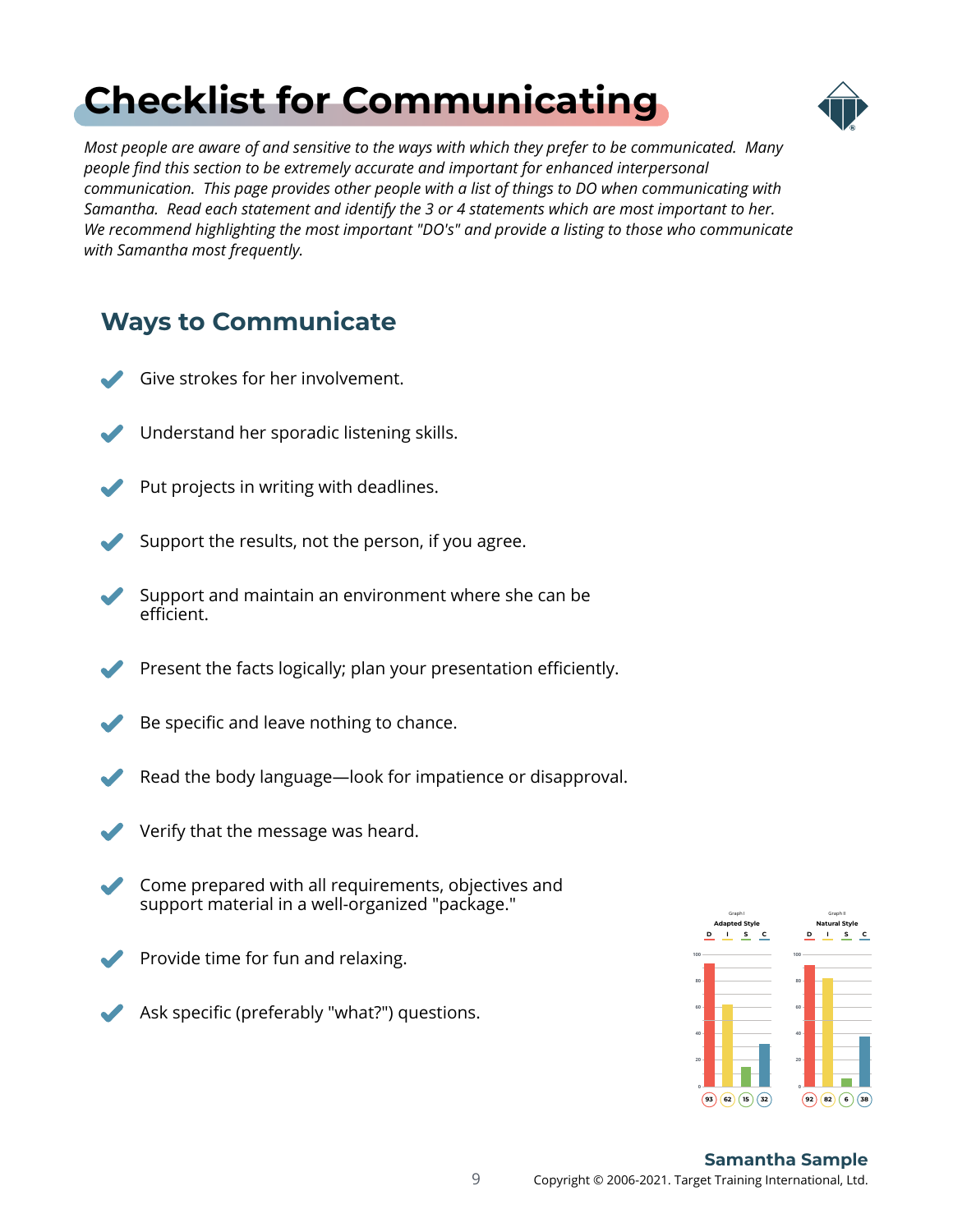## <span id="page-9-0"></span>**[Checklist for Communicating](#page-1-0)**



### **Continued**

*This section of the report is a list of things NOT to do while communicating with Samantha. Review each statement with Samantha and identify those methods of communication that result in frustration or reduced performance. By sharing this information, both parties can negotiate a communication system that is mutually agreeable.*

### **Ways NOT to Communicate**

- $\boldsymbol{\mathsf{C}}$ Ramble on, or waste her time.
- $\boldsymbol{\infty}$ Assume she heard what you said.
- $\boldsymbol{\infty}$ Ask rhetorical questions or useless ones.
- $\boldsymbol{\varOmega}$ Try to build personal relationships.
- $\boldsymbol{\infty}$ Come with a ready-made decision or make it for her.
- $\boldsymbol{\infty}$ Let her change the topic until you are finished.
- $\boldsymbol{\infty}$ Reinforce agreement with "I'm with you."
- $\boldsymbol{\infty}$ Forget to follow-up.
- $\boldsymbol{\infty}$ Use a paternalistic approach.
- $\boldsymbol{\mathcal{D}}$ Try to convince by "personal" means.
- $\boldsymbol{\varOmega}$ Be redundant.
- $\boldsymbol{\infty}$ Let disagreement reflect on her personally.

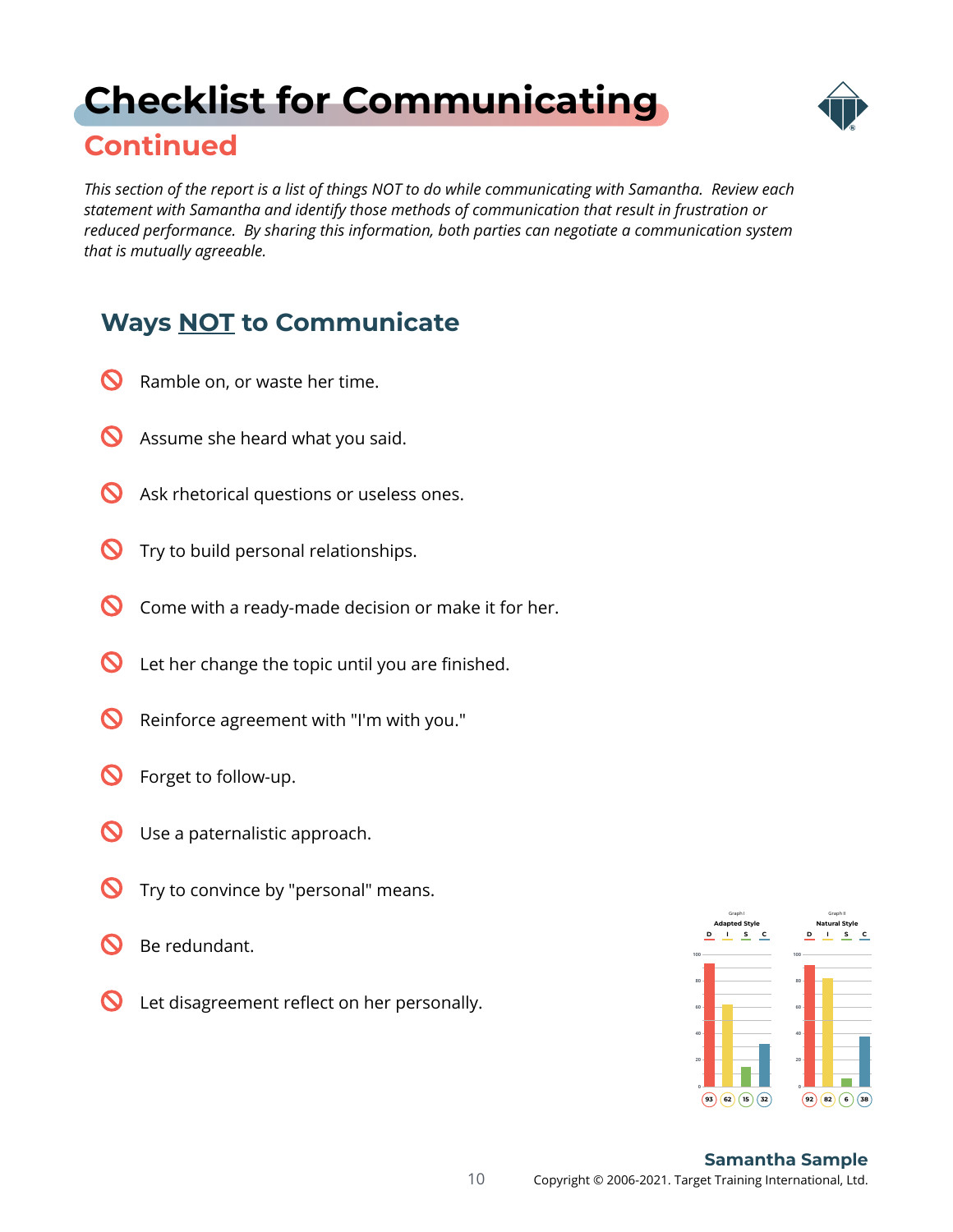## <span id="page-10-0"></span>**[Communication Tips](#page-1-0)**



*This section provides suggestions for methods which will improve Samantha's communications with others. The tips include a brief description of typical people with whom she may interact. By adapting to the communication style desired by other people, Samantha will become more effective in her communications with them. She may have to practice some flexibility in varying her communication style with others who may be different from herself. This flexibility and the ability to interpret the needs of others is the mark of a superior communicator.*

#### **Compliance**

*When communicating with a person who is dependent, neat, conservative, perfectionist, careful and compliant:*

- ◆ Prepare your "case" in advance.
- $\blacktriangleright$  Stick to business.
- $\blacktriangleright$  Be accurate and realistic.
- **S** Being giddy, casual, informal, loud.
- $\bigcirc$  Pushing too hard or being unrealistic with deadlines.
- S Being disorganized or messy.

#### **Dominance**

*When communicating with a person who is ambitious, forceful, decisive, strong-willed, independent and goal-oriented:*

- $\blacktriangleright$  Be clear, specific, brief and to the point.
- $\blacktriangleright$  Stick to business.
- $\blacktriangleright$  Be prepared with support material in a well-organized "package."
- **Q** Talking about things that are not relevant to the issue.
- **Q** Leaving loopholes or cloudy issues.
- **S** Appearing disorganized.

#### **Steadiness**

*When communicating with a person who is patient, predictable, reliable, steady, relaxed and modest:*

- $\blacktriangleright$  Begin with a personal comment—break the ice.
- $\blacktriangleright$  Present your case softly, non-threateningly.
- $\blacktriangleright$  Ask "how?" questions to draw their opinions.
- **Q** Rushing headlong into business.
- **S** Being domineering or demanding.
- **S** Forcing them to respond quickly to your objectives.

### **Influence**

*When communicating with a person who is magnetic, enthusiastic, friendly, demonstrative and political:*

- $\blacktriangleright$  Provide a warm and friendly environment.
- $\triangleright$  Don't deal with a lot of details (put them in writing).
- $\blacktriangleright$  Ask "feeling" questions to draw their opinions or comments.
- **S** Being curt, cold or tight-lipped.
- **Q** Controlling the conversation.
- O Driving on facts and figures, alternatives, abstractions.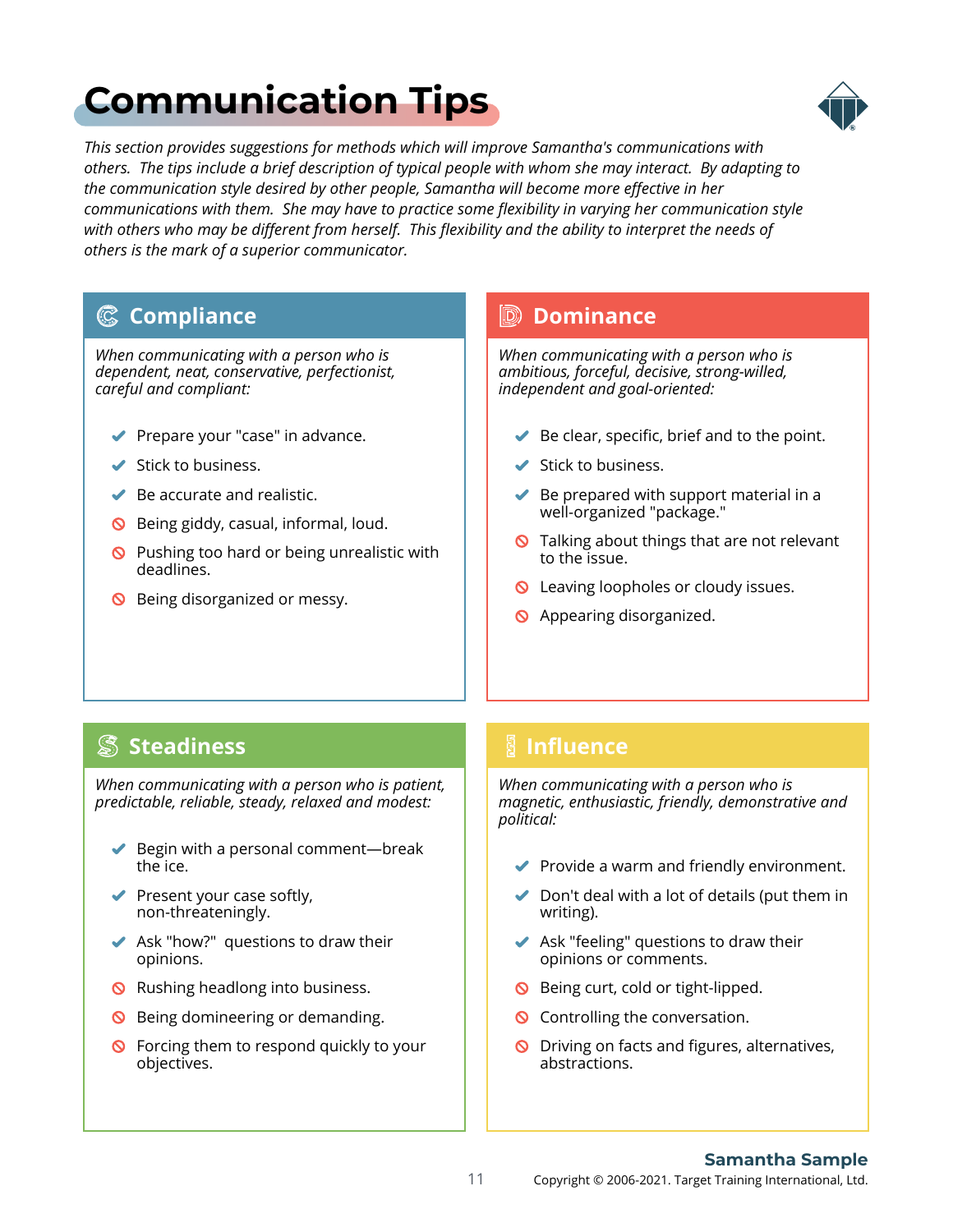## <span id="page-11-0"></span>**[Perceptions](#page-1-0)**



### **See Yourself As Others See You**

*A person's behavior and feelings may be quickly telegraphed to others. This section provides additional information on Samantha's self-perception and how, under certain conditions, others may perceive her behavior. Understanding this section will empower Samantha to project the image that will allow her to control the situation.*

### **Samantha usually sees herself as being:**

- $\blacktriangleright$  Pioneering
	- Assertive
- ◆ Competitive
- ◆ Confident
- Positive
- Winner



### **Under moderate pressure, tension, stress or fatigue, others may see her as being:**

 $\blacktriangleright$  Demanding

 $\blacktriangleright$  Egotistical

 $\blacktriangleright$  Nervy

◆ Aggressive



### **Under extreme pressure, stress or fatigue, others may see her as being:**

 $\blacktriangleright$  Abrasive

◆ Arbitrary

◆ Controlling

◆ Opinionated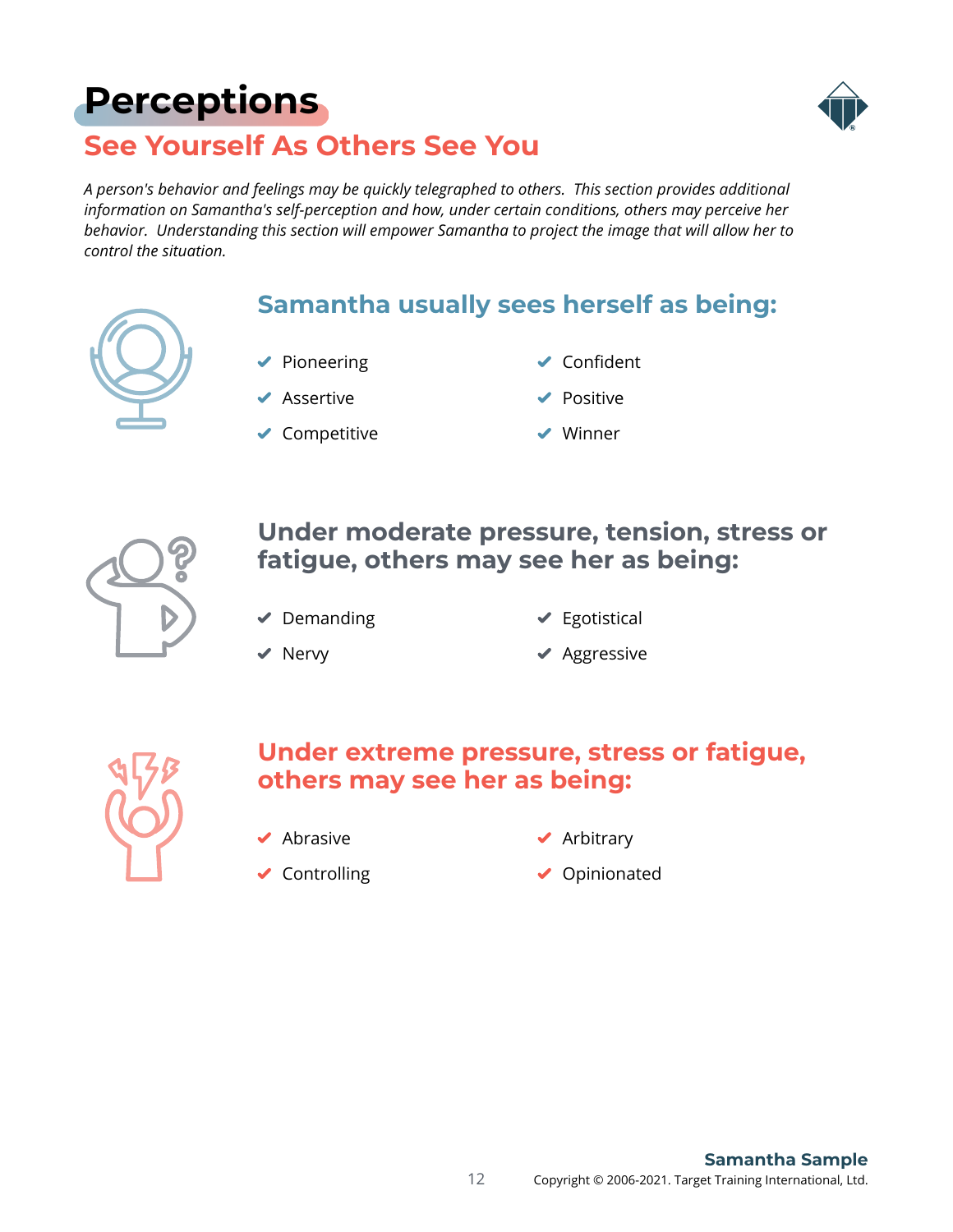## <span id="page-12-0"></span>**[The Absence of a Behavioral Factor](#page-1-0)**



*The absence of a behavioral factor may provide insight into situations or environments that may cause tension or stress. Based on research, we are able to identify situations that should be avoided or minimized in a person's day-to-day environment. By understanding the contribution of a low behavioral style, we are able to better articulate a person's talents and create environments where people can be more effective.*

#### **Situations and circumstances to avoid or aspects needed within the environment in order to minimize behavioral stress.**

- The need for juggling many tasks at once may jeopardize  $\bullet$ quality.
- Avoid emotionally charged situations unless prepared to adapt and control the emotional output.
- Avoid projects that require constant focus without any room for variance in task.

**Understanding that the need to adapt is unavoidable at times, below are tips for adapting to those with S above the energy line and/or tips for seeking environments that will be conducive to the low S.**

- Recognize that others may move at a slower pace.
- Rambling, written or verbal, will be avoided to the point of missing a deadline.
- Seek environments where change is rewarded versus discouraged.



#### 13 Copyright © 2006-2021. Target Training International, Ltd. **Samantha Sample**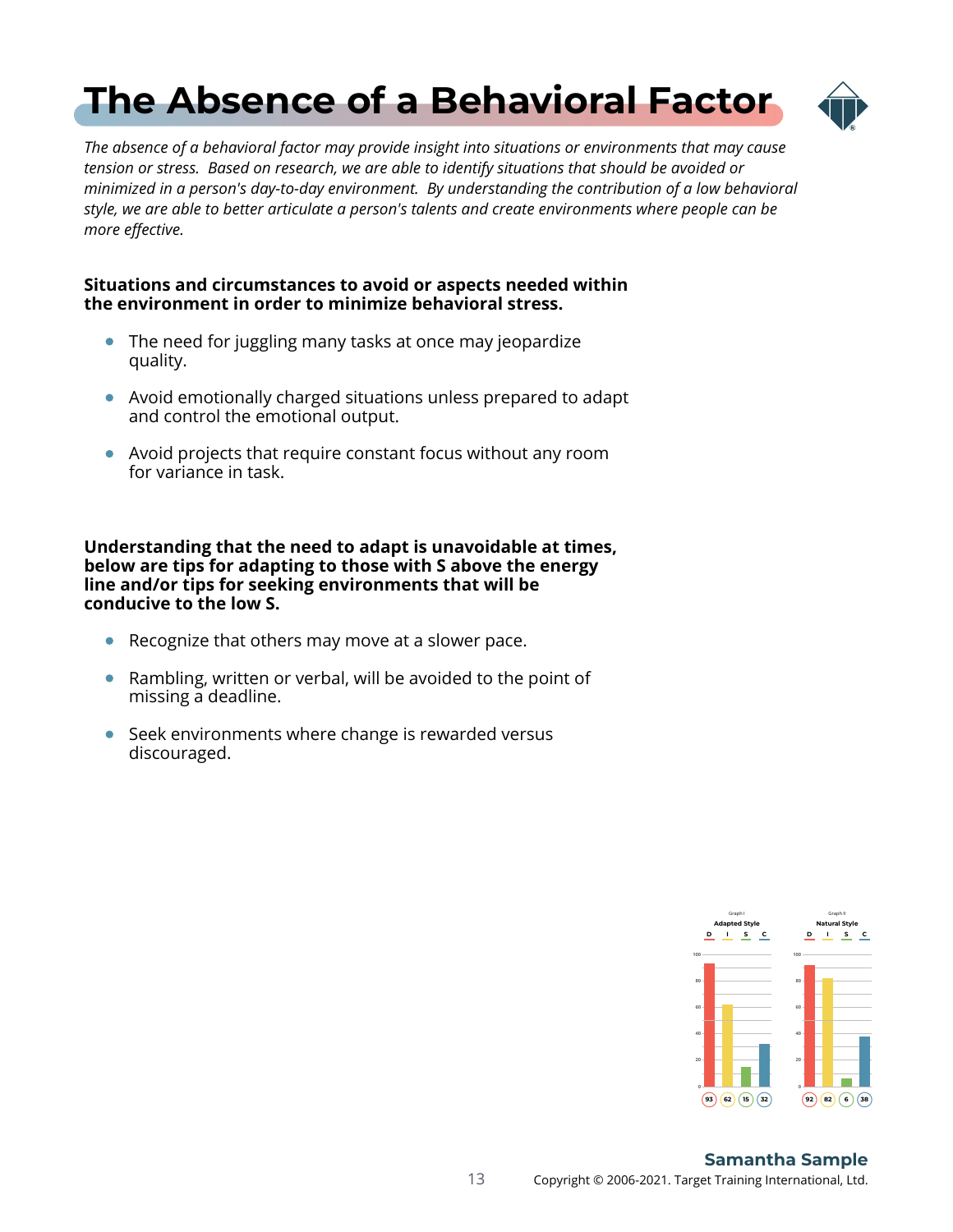# <span id="page-13-0"></span>**[Descriptors](#page-1-0)**



*Based on Samantha's responses, the report has marked those words that describe her personal behavior. They describe how she solves problems and meets challenges, influences people, responds to the pace of the environment and how she responds to rules and procedures set by others.*

| <b>Driving</b>       | Inspiring         | Relaxed                  | Cautious                 |
|----------------------|-------------------|--------------------------|--------------------------|
| <b>Ambitious</b>     | Magnetic          | Passive                  | Careful                  |
| Pioneering           | Enthusiastic      | Patient                  | Exacting                 |
| <b>Strong-Willed</b> | <b>Persuasive</b> | Possessive               | Systematic               |
| <b>Determined</b>    | Convincing        | Predictable              | Accurate                 |
| Competitive          | <b>Poised</b>     | Consistent               | Open-Minded              |
| <b>Decisive</b>      | Optimistic        | Steady                   | <b>Balanced Judgment</b> |
| Venturesome          | <b>Trusting</b>   | <b>Stable</b>            | Diplomatic               |
|                      |                   |                          |                          |
|                      |                   |                          |                          |
| <b>Dominance</b>     | <b>Influence</b>  | <b>Steadiness</b>        | <b>Compliance</b>        |
|                      |                   |                          |                          |
| Calculating          | Reflective        | <b>Mobile</b>            | Firm                     |
| Cooperative          | Factual           | Active                   | Independent              |
| Hesitant             | Calculating       | <b>Restless</b>          | Self-Willed              |
| Cautious             | Skeptical         | Impatient                | Obstinate                |
| Agreeable            | Logical           | <b>Pressure-Oriented</b> | Unsystematic             |
| Modest               | Suspicious        | Eager                    | Uninhibited              |
| Peaceful             | Matter-of-Fact    | Flexible                 | Arbitrary                |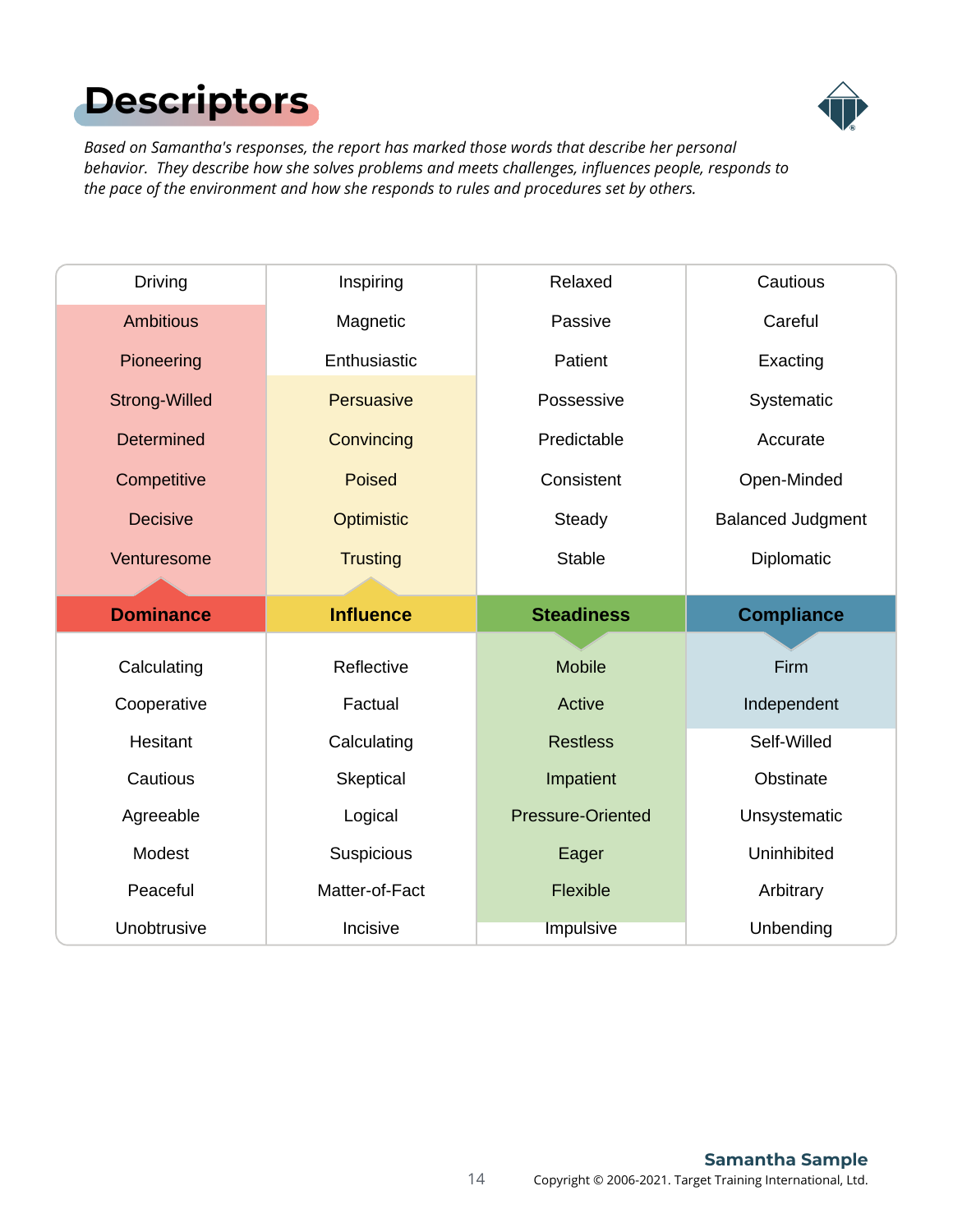## <span id="page-14-0"></span>**[Natural & Adapted Style](#page-1-0)**



*Samantha's natural style of dealing with problems, people, pace of events and procedures may not always fit what the environment needs. This section will provide valuable information related to stress and the pressure to adapt to the environment.*

#### $\ket{\mathbb{D}}$ **Problems & Challenges**

Samantha tends to deal with problems and challenges in a demanding, driving and self-willed manner. She is individualistic in her approach and actively seeks goals. Samantha will attack problems and likes a position with authority and work that will constantly challenge her to perform up to her ability.

#### **Natural Adapted**

Samantha sees no need to change her approach to solving problems or dealing with challenges in her present environment.

#### E **People & Contacts**

Samantha is enthusiastic about her ability to influence others. She prefers an environment in which she has the opportunity to deal with different types of individuals. Samantha is trusting and also wants to be trusted.

#### **Natural Adapted**

Samantha feels the environment calls for her to be sociable and optimistic. She will trust others and wants a positive environment in which to relate.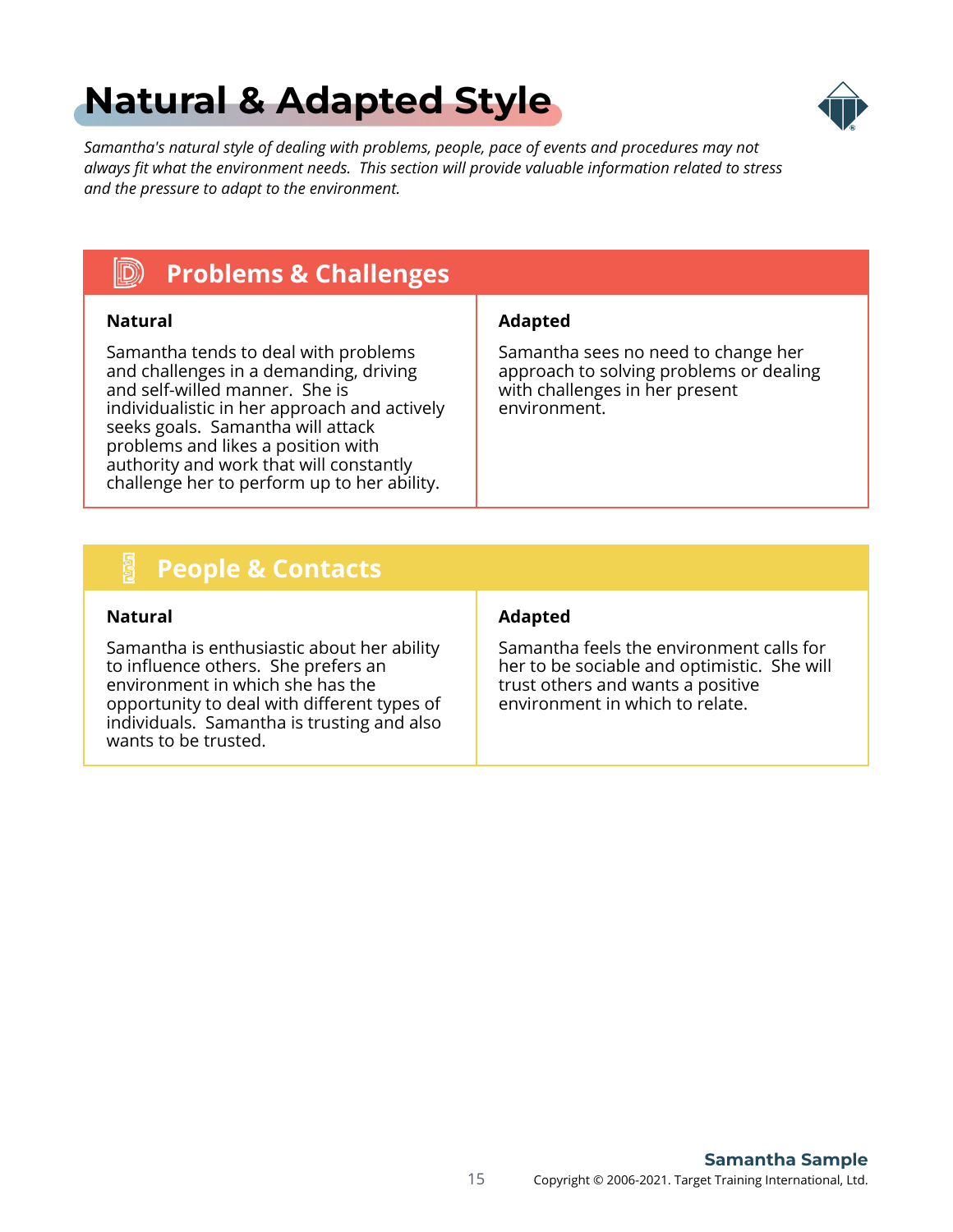### **[Natural & Adapted Style](#page-1-0)**



#### $\mathbb{S}$ **Pace & Consistency**

Samantha is comfortable in an environment that is constantly changing. She seeks a wide scope of tasks and duties. Even when the environment is frantic, she can still maintain a sense of equilibrium. She is capable of taking inconsistency to a new height and to initiate change at the drop of the hat.

#### **Natural Adapted**

Samantha sees her natural activity style to be just what the environment needs. What you see is what you get for activity level and consistency. Sometimes she would like the world to slow down.

#### (C) **Procedures & Constraints**

Samantha is independent by nature and somewhat self-willed. She is open to new suggestions and can, at times, be seen as somewhat freewheeling. She is most comfortable in an environment where the constraints can be "loosened" for certain situations.

#### **Natural Adapted**

Samantha shows little discomfort when comparing her basic (natural) style to her response to the environment (adapted) style. The difference is not significant, and Samantha sees little or no need to change her response to the environment.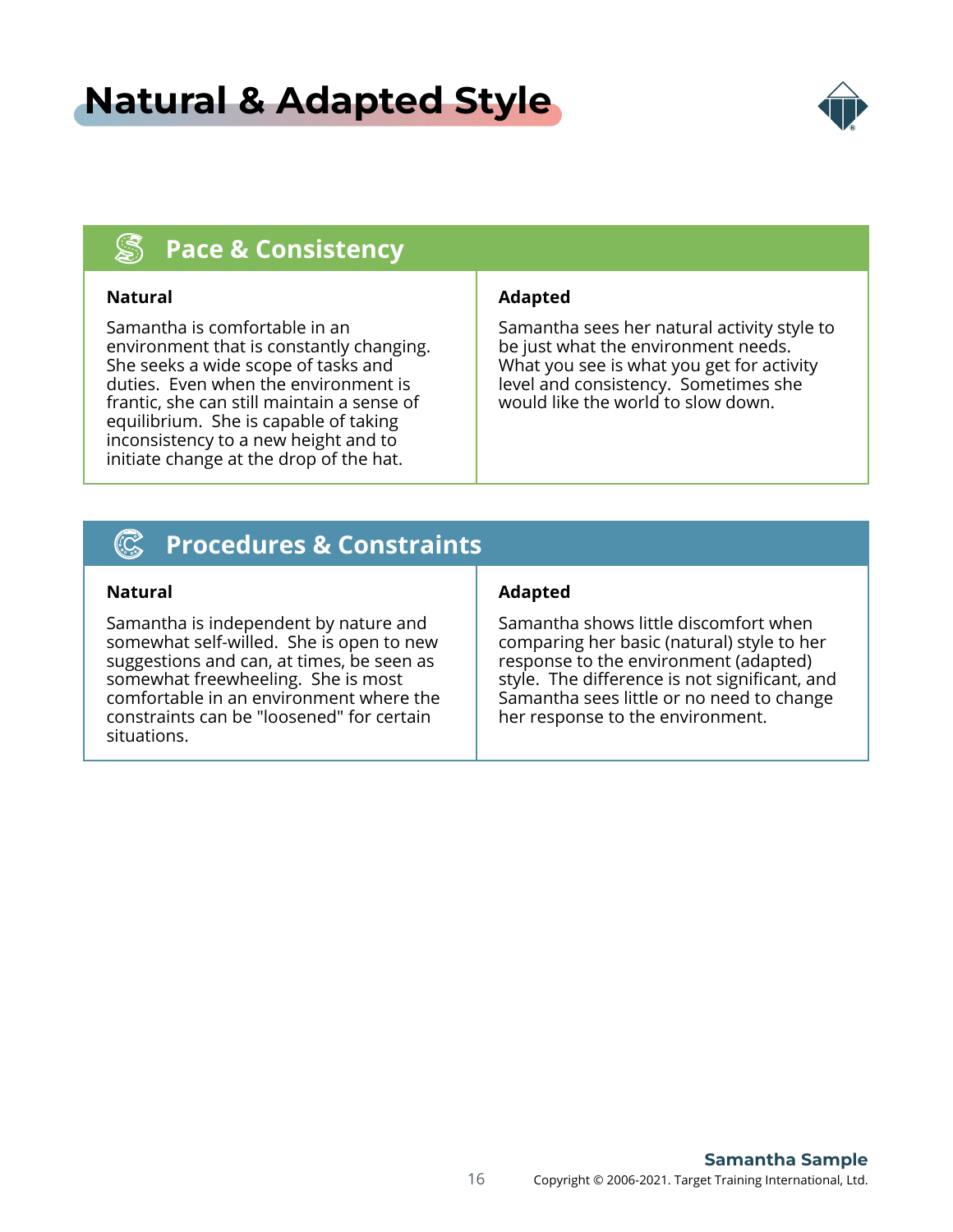<span id="page-16-0"></span>



*Samantha sees her present work environment requiring her to exhibit the behavior listed on this page. If the following statements DO NOT sound job related, explore the reasons why she is adapting this behavior.*

Questioning the status quo and seeking more effective ways of accomplishment.

A competitive environment combined with a high degree of people skills.

- Quickly responding to crisis and change with a strong desire for immediate results.
- Exhibiting an active and creative sense of humor.
- Moving quickly from one activity to another.
- Having the ability to see the "big picture" as well as the small pieces of the puzzle.
- A good support team to handle paperwork.
- Dealing with a wide variety of work activities.
- Skillful use of vocabulary for persuasive situations.
- Working without close supervision.
- Handling a variety of activities.

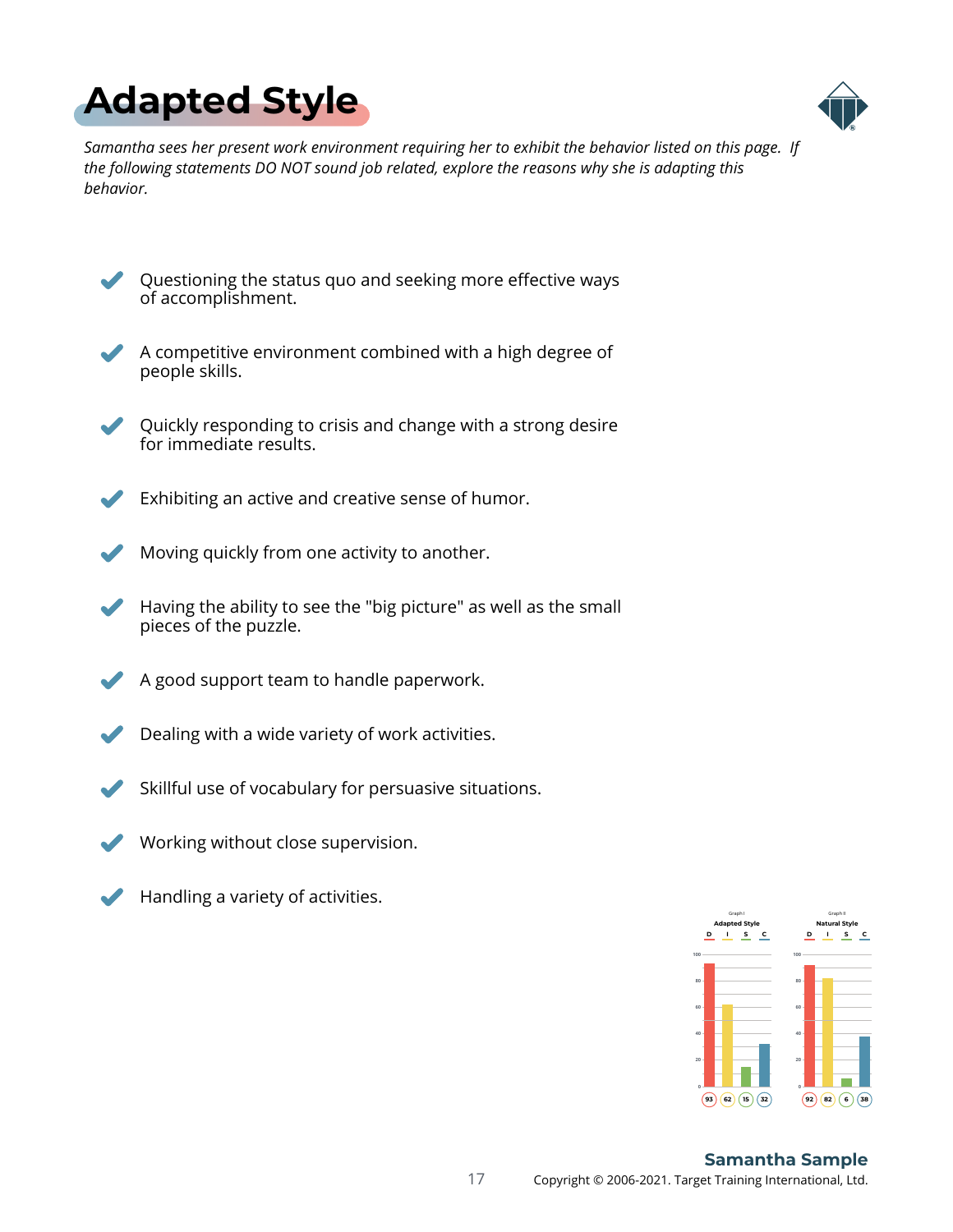## <span id="page-17-0"></span>**[Time Wasters](#page-1-0)**



*This section of your report is designed to identify time wasters that may impact your overall time use effectiveness. Possible causes and solutions will serve as a basis for creating an effective plan for maximizing your use of TIME and increasing your PERFORMANCE.*

### **Poor Delegation**

*Poor delegation usually means the inability to discriminate between tasks needing your time and attention, and those others are capable of accomplishing.*

#### **Possible Causes:**

- Do not want to give up control  $\bullet$
- Do not trust the abilities of others
- Do not understand the abilities of others  $\bullet$
- Fear the talents of others  $\bullet$
- Do not want to overload others  $\bullet$

#### **Possible Solutions:**

- Train and mentor others  $\bullet$
- Develop a support team
- Give people the opportunity to help
- Recognize the time spent training others on routine tasks will  $\bullet$ result in gained cumulative time for higher priority tasks

### **Firefighting**

*Firefighting is often defined as being pulled away from priority tasks to answer questions, offer solutions, delegate or solve problem-related minor issues. These issues usually "flare up" quickly and are "put out" quickly.*

#### **Possible Causes:**

- Desire to solve problems quickly and sometimes without adequate information
- Lack of delegation
- Lack of standard operating procedures  $\bullet$
- Poor/wrong priorities
- Failure to fit intensity to the situation

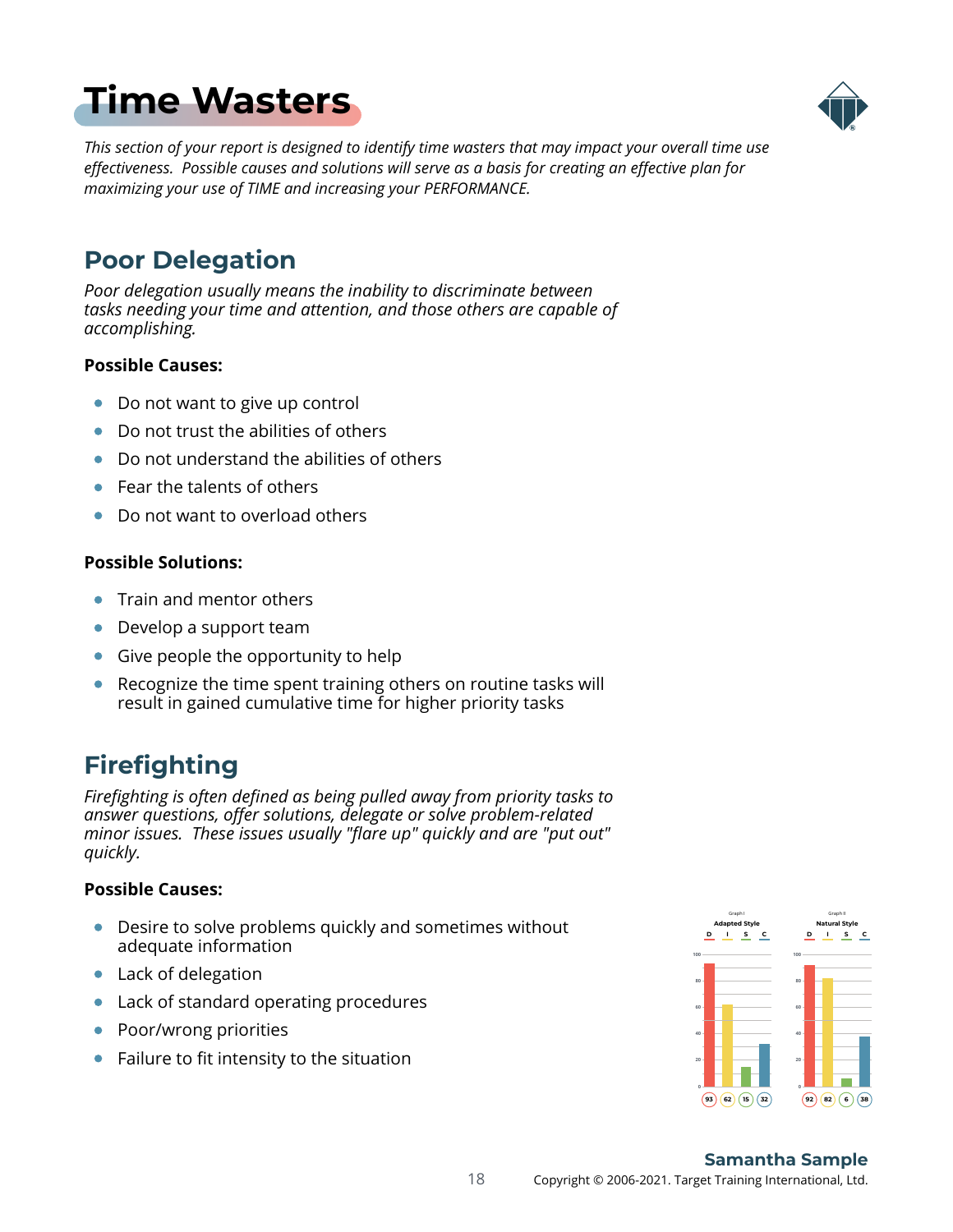# **[Time Wasters](#page-1-0)**

### **Continued**

#### **Possible Solutions:**

- Establish a plan  $\bullet$
- $\bullet$ Create operational procedures for tasks and known problems
- Establish a "management by objectives" approach

### **Lack of a Written Plan**

*A plan in this context may be an overall business plan including mission, goals, objectives, task requirements and utilization of resources. It may also simply mean written priorities and a written daily plan of action.*

#### **Possible Causes:**

- $\bullet$ Action oriented, want to get things done now
- Priorities keep changing (self- or other-imposed)  $\bullet$
- Have been successful without a plan in the past
- Want to "go with the flow" and not be stifled by a written daily  $\bullet$ agenda

#### **Possible Solutions:**

- Write down personal and job-related values and prioritize them
- Write out a long-term plan that will support those values  $\bullet$
- Recognize that by having priorities clearly in mind, constant  $\bullet$ change will be replaced with change-by-design

### **Crisis Management**

*Crisis Management is defined as a management style that is consistently driven by uncontrolled external issues as the preferred method of managing. This style allows crises to precipitate rather than anticipating them and being pro-active.*

#### **Possible Causes:**

- Lack planning
- Place unrealistic time requirements on people and tasks
- Always looking for problems to solve



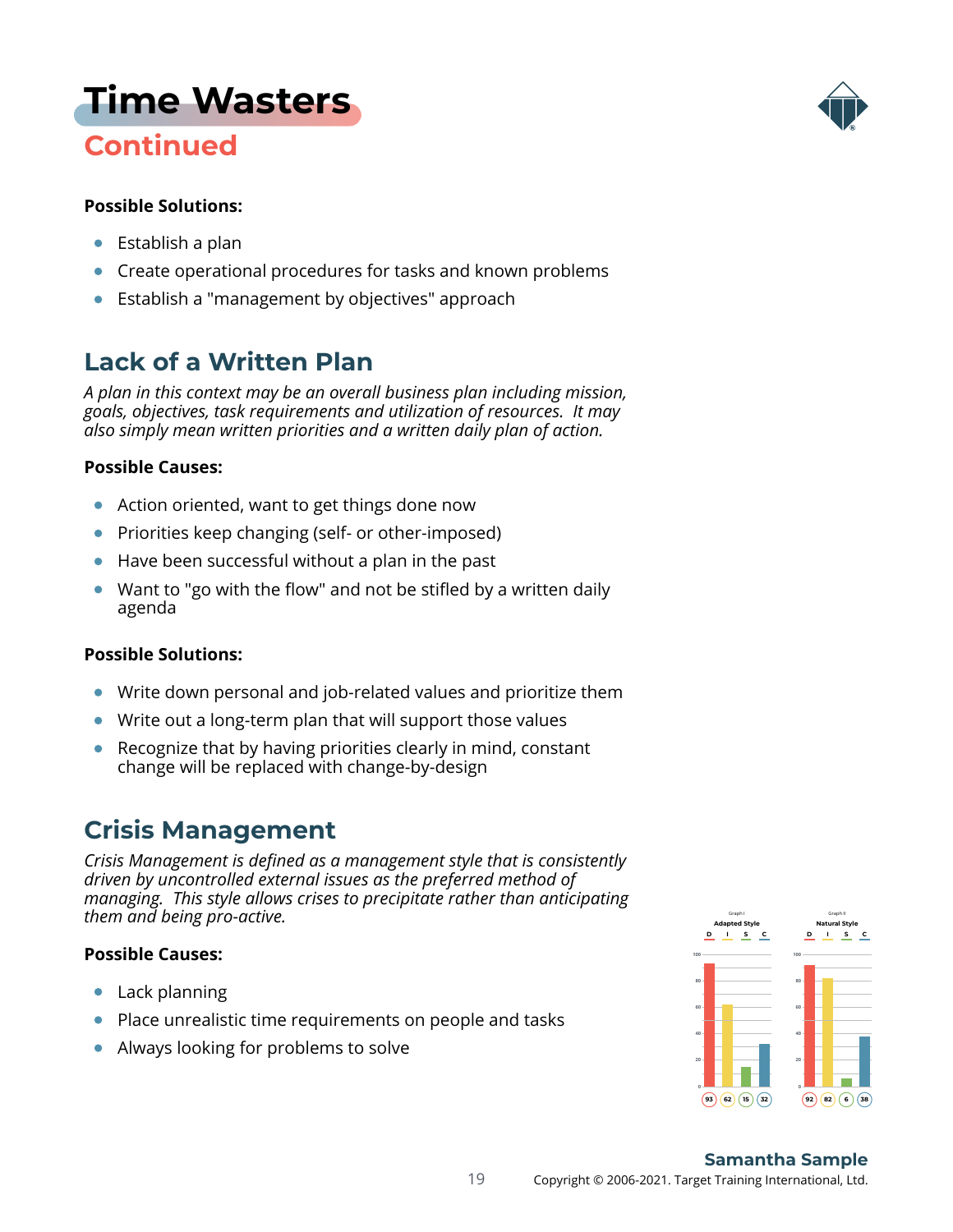## **[Time Wasters](#page-1-0)**

### **Continued**



#### **Possible Solutions:**

- Have a well defined operational plan  $\bullet$
- Target key individuals to handle specific problems  $\bullet$
- Ask for recommendations from key people
- Delegate authority and responsibility when possible  $\bullet$

### **Snap Decisions**

*Snap decisions in this context are those decisions that are made too quickly without having all the necessary information.*

#### **Possible Causes:**

- $\bullet$ Impatience overrides need to wait for more information
- Try to do too much  $\bullet$
- Failure to plan in advance  $\bullet$
- Lack specific goals  $\bullet$

#### **Possible Solutions:**

- $\bullet$ Ask for recommendations
- Establish process for decisions prior to situation occurring  $\bullet$
- Establish standard operating procedures and alternative procedures for possible problems



#### 20 Copyright © 2006-2021. Target Training International, Ltd. **Samantha Sample**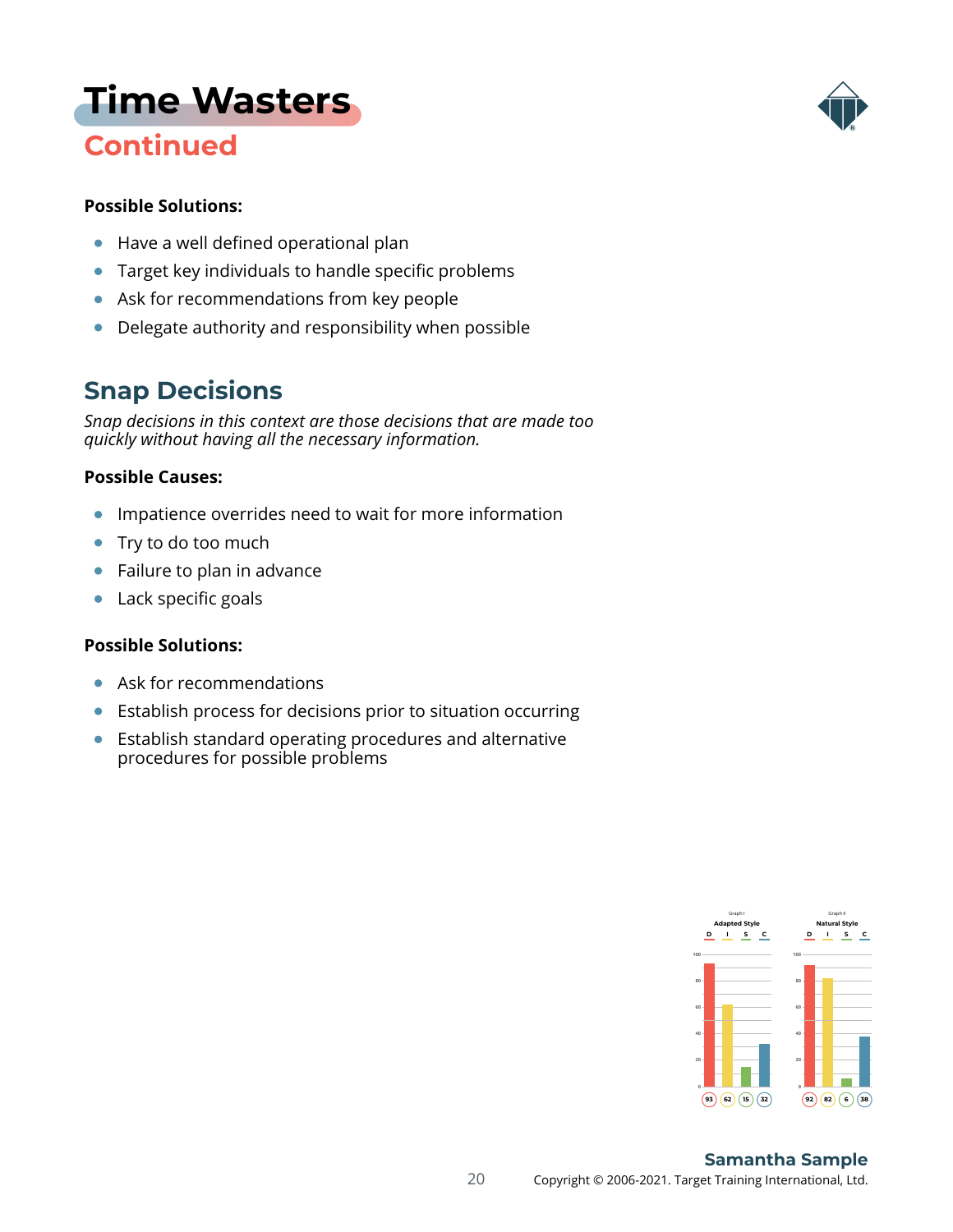## <span id="page-20-0"></span>**[Areas for Improvement](#page-1-0)**



*In this area is a listing of possible limitations without regard to a specific job. Review with Samantha and cross out those limitations that do not apply. Highlight 1 to 3 limitations that are hindering her performance and develop an action plan to eliminate or reduce this hindrance.*

### **Samantha has a tendency to:**

Dislike routine work or routine people—unless she sees the need to further her goals.



Keep too many balls in the air; if her support is weak, she will have a tendency to drop some of those balls.



Have no concept of the problems that slower-moving people may have with her style.



Have trouble delegating—can't wait, so does it herself.

Be so concerned with the big picture that she forgets to see the little pieces.

 $\blacktriangledown$ Blame, deny and defend her position—even if it is not needed.



Resist participation as part of the team, unless seen as a leader.





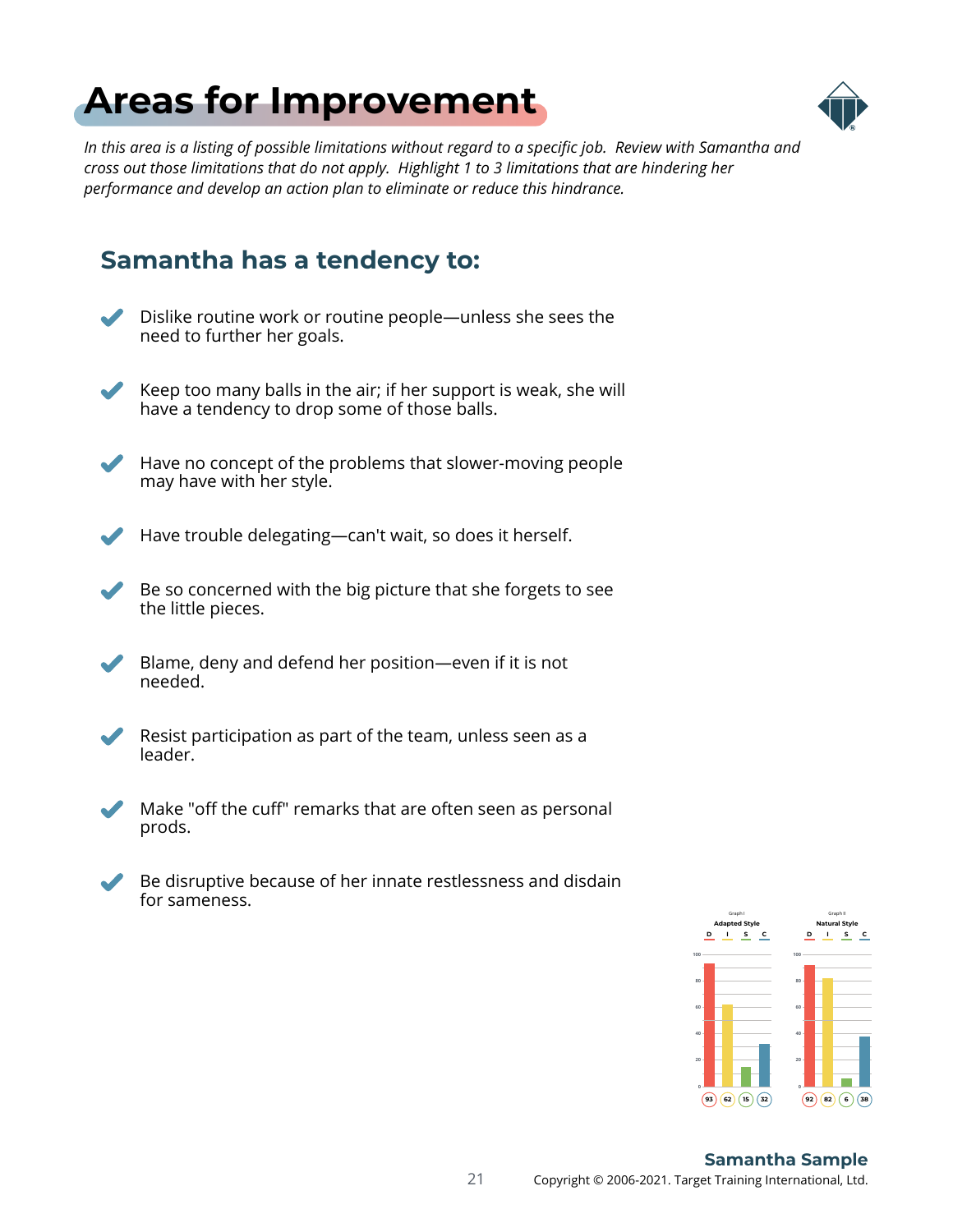## <span id="page-21-0"></span>**[Behavioral Hierarchy](#page-1-0)**



*Your observable behavior and related emotions contribute to your success on the job. When matched to the job, they play a large role in enhancing your performance. The list below ranks your behavioral traits from the strongest to the weakest.*



\* 68% of the population falls within the shaded area.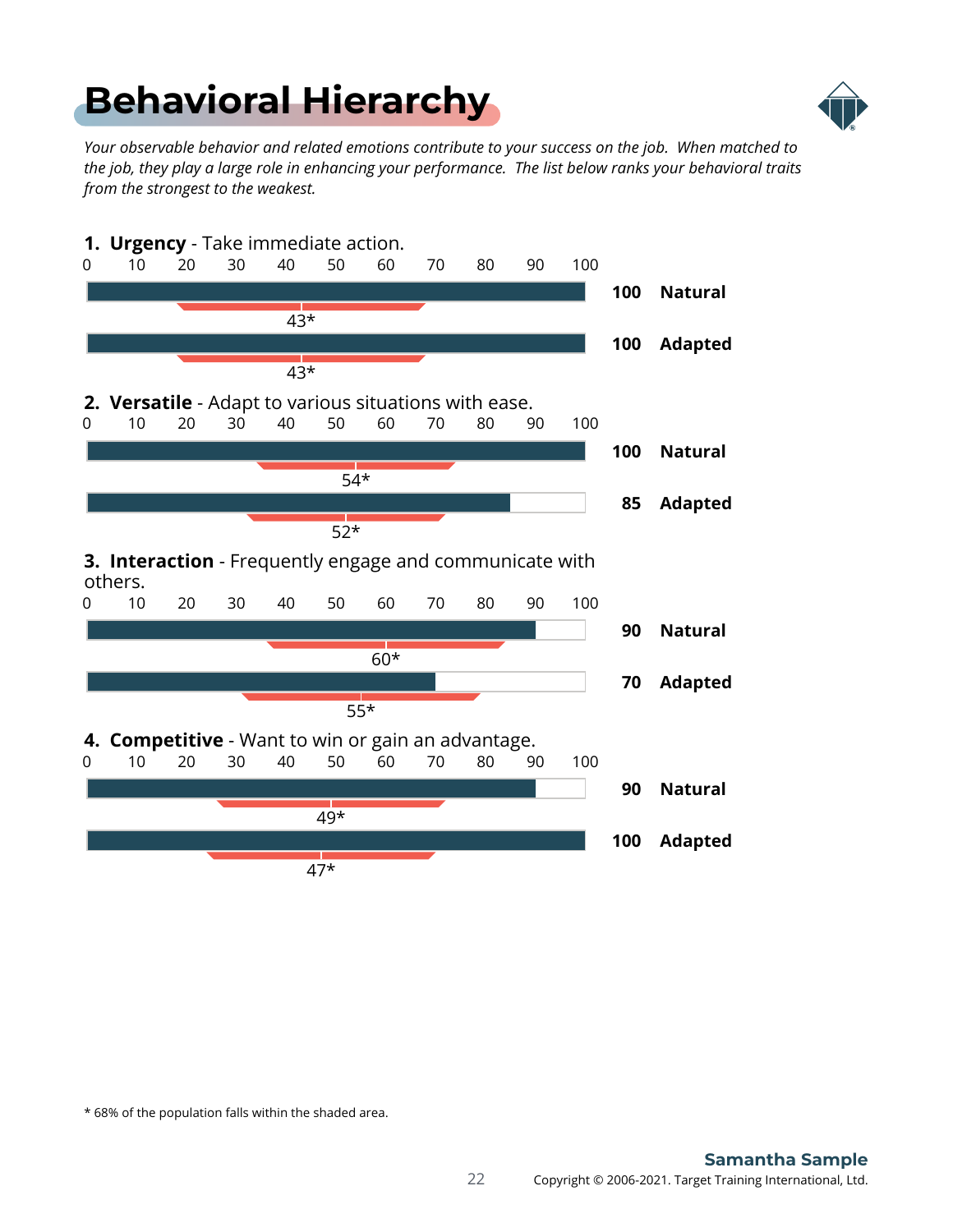## **[Behavioral Hierarchy](#page-1-0)**



### **Continued**



\* 68% of the population falls within the shaded area.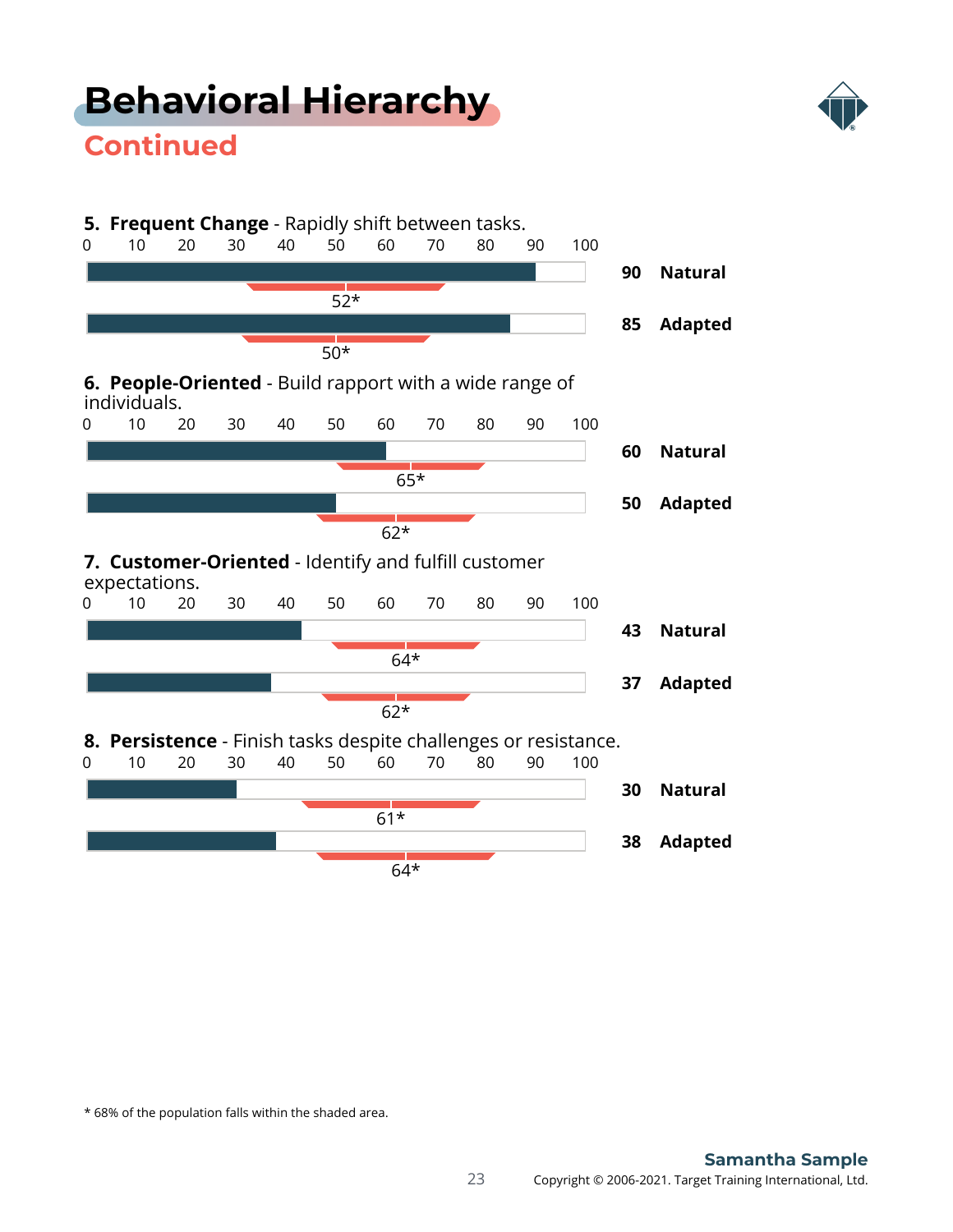## **[Behavioral Hierarchy](#page-1-0)**



### **Continued**



SIA: 93-62-15-32 (11) SIN: 92-82-06-38 (12)

\* 68% of the population falls within the shaded area.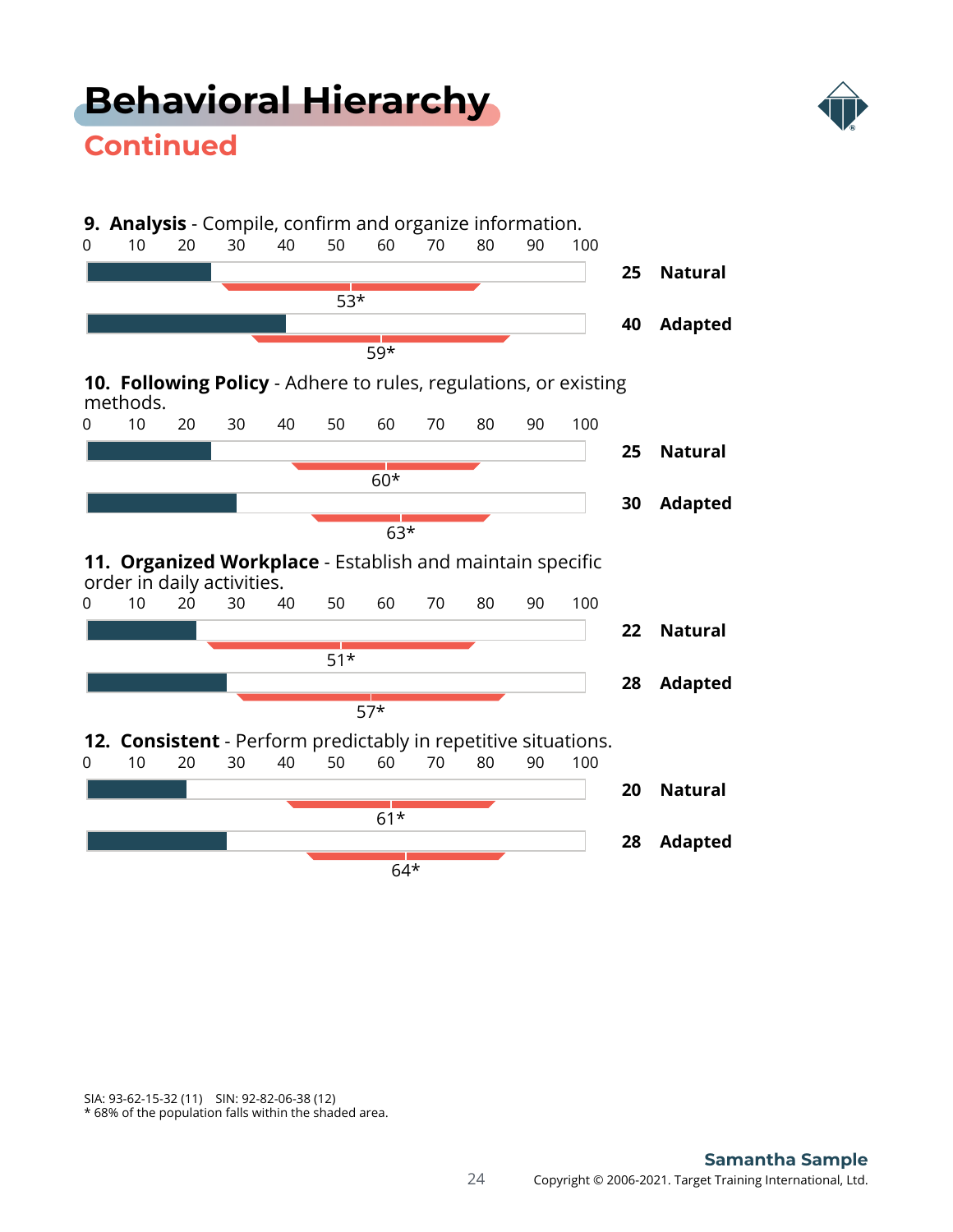### <span id="page-24-0"></span>**[Style Insights](#page-1-0) ® Graphs**







T: 7:12 5-4-2021 **Norm 2017 R4**

#### 25 Copyright © 2006-2021. Target Training International, Ltd. **Samantha Sample**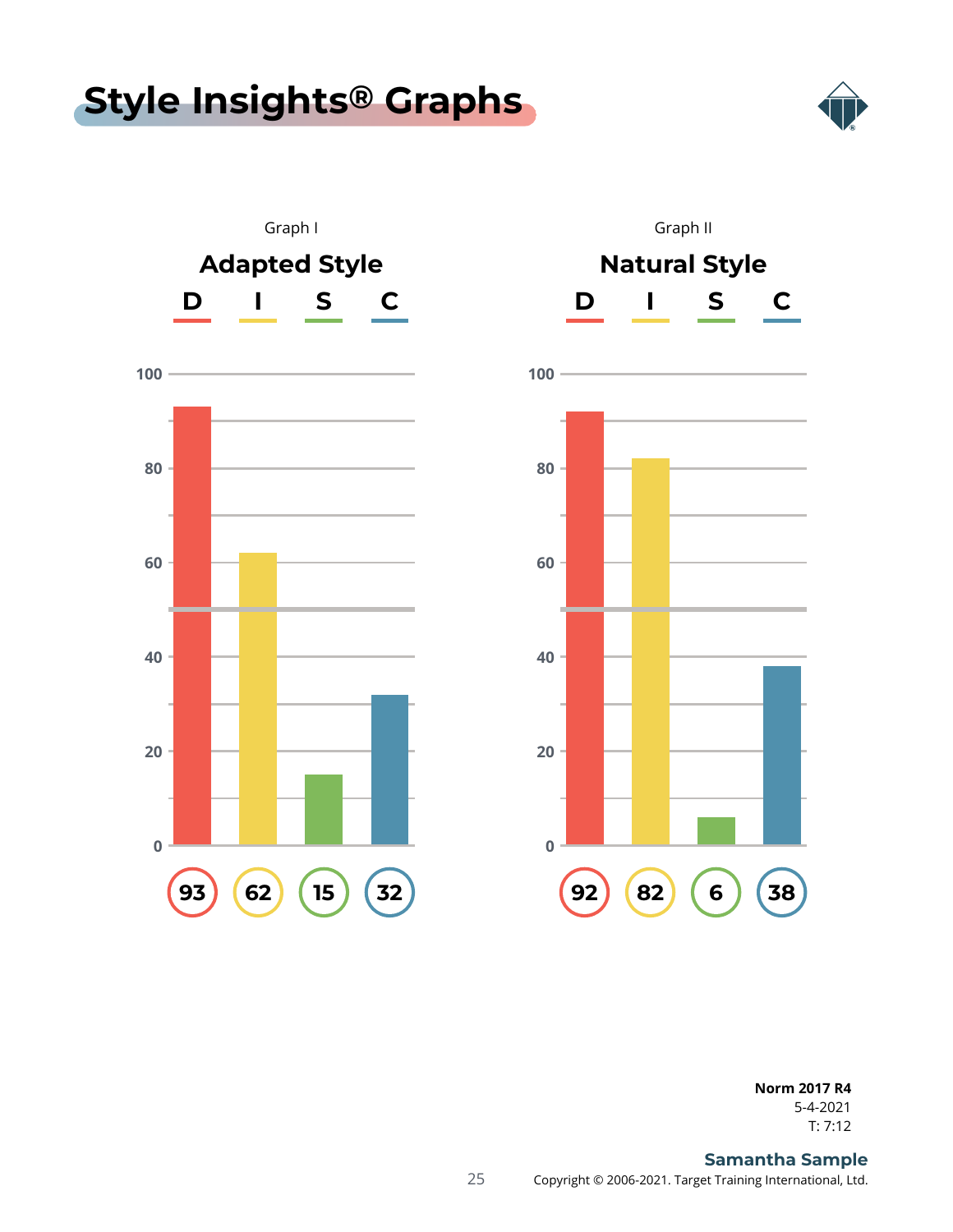## <span id="page-25-0"></span>**[Behavioral Continuum](#page-1-0)**



*Everyone has a varying level of the four main behavioral factors that create their own, personal style. Each side of those factors lives on a continuum, and the combination influences individuals' level of engagement in different situations. The graph below is a visual representation of where Samantha falls within each continuum.*



**Adapted Position Adapted Movement**

T: 7:12 5-4-2021 **Norm 2017 R4**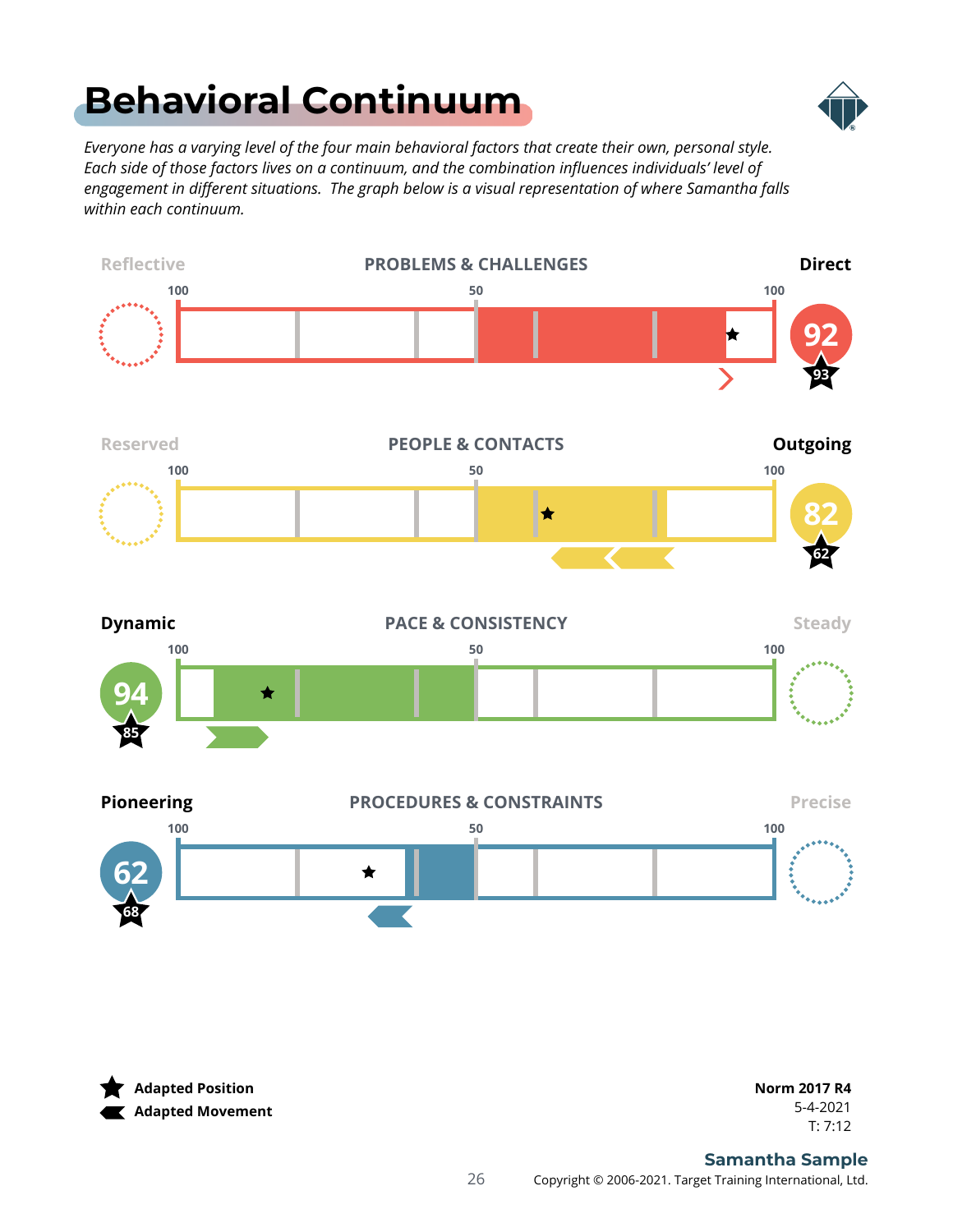### <span id="page-26-0"></span>**[The Success Insights](#page-1-0) ® Wheel**



The Success Insights® Wheel is a powerful tool popularized in Europe. In addition to the text you have received about your behavioral style, the Wheel adds a visual representation that allows you to:

- View your natural behavioral style (circle).
- View your adapted behavioral style (star).
- Note the degree you are adapting your behavior.

Notice on the next page that your Natural style (circle) and your Adapted style (star) are plotted on the Wheel. If they are plotted in different boxes, then you are adapting your behavior. The further the two plotting points are from each other, the more you are adapting your behavior.

If you are part of a group or team who also took the behavioral assessment, it would be advantageous to get together, using each person's Wheel, and make a master Wheel that contains each person's Natural and Adapted style. This allows you to quickly see where conflict can occur. You will also be able to identify where communication, understanding and appreciation can be increased.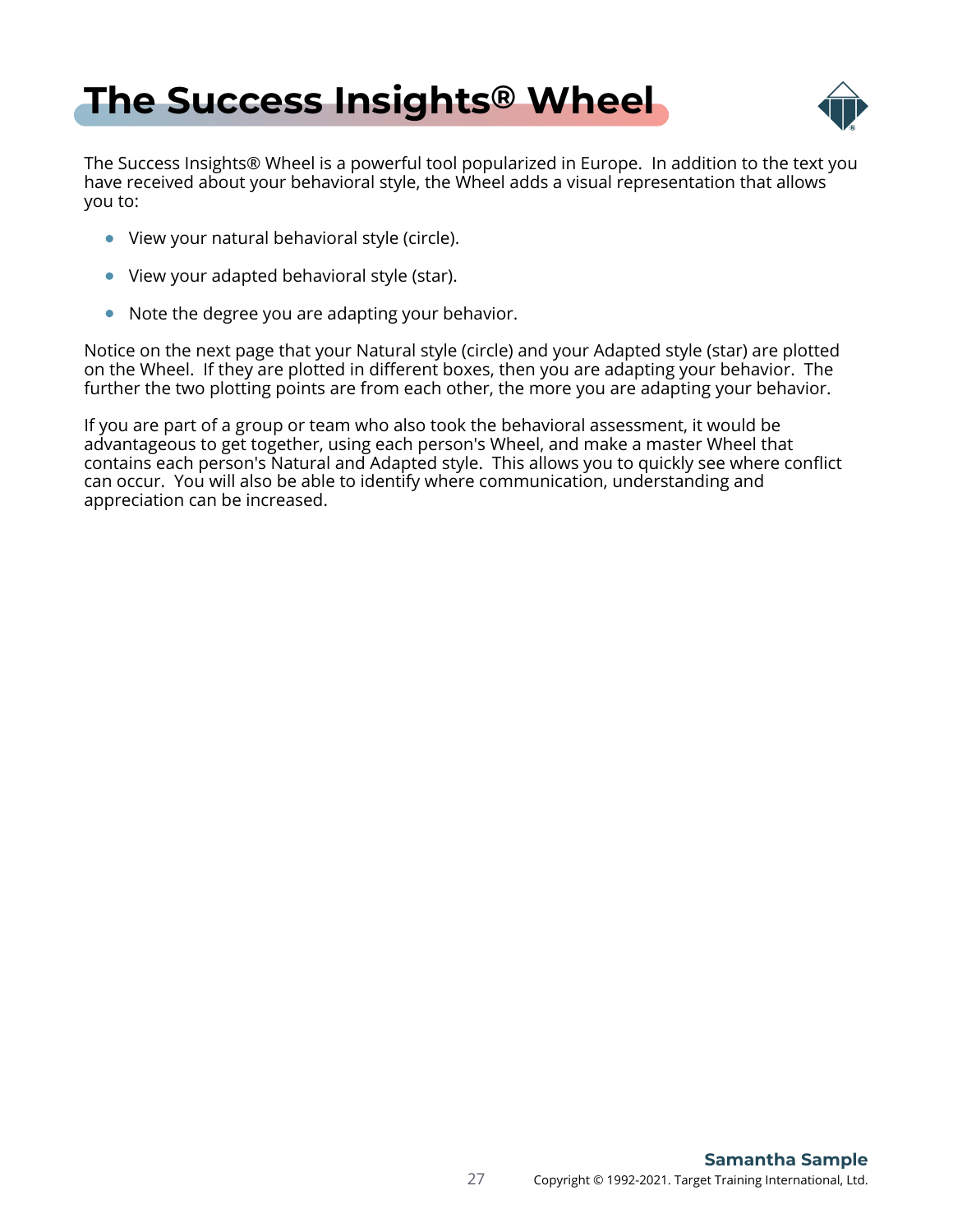



**Samantha Sample** TTI 5-4-2021

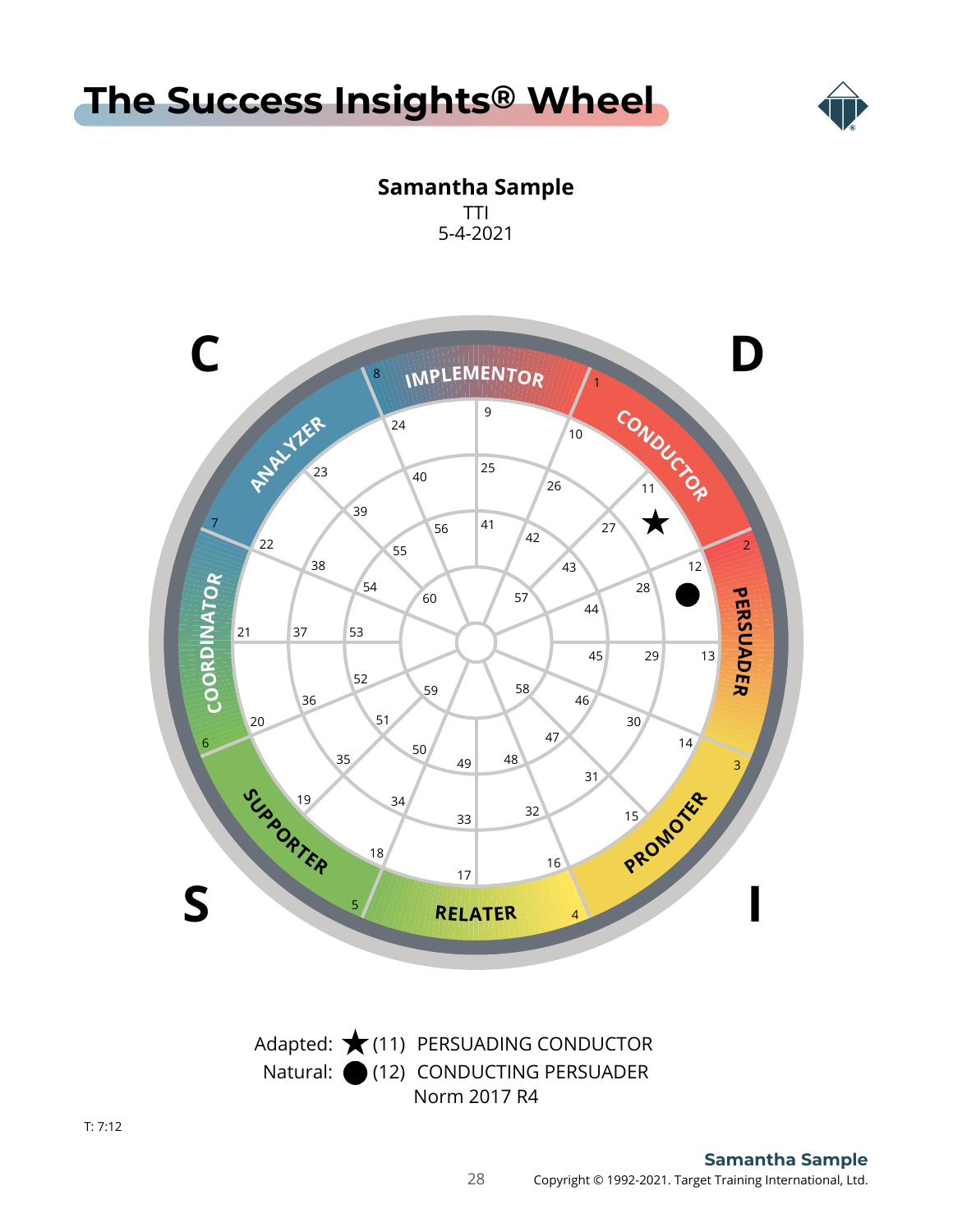## <span id="page-28-0"></span>**[Understanding Your Driving Forces](#page-1-0)**



Eduard Spranger first defined six primary types or categories to define human motivation and drive. These six types are Theoretical, Utilitarian, Aesthetic, Social, Individualistic and Traditional.

With TTISI's additional insights into Spranger's original work, the 12 Driving Forces® came to life. The 12 Driving Forces® are established by looking at each motivator on a continuum and describing both ends. All of the twelve descriptors are based on six keywords, one for each continuum. The six keywords are Knowledge, Utility, Surroundings, Others, Power and Methodologies.

You will learn how to explain, clarify and amplify some of the driving forces in your life. This report will empower you to build on your unique strengths, which you bring to work and life. You will learn how your passions from 12 Driving Forces® frame your perspectives and provide the most accurate understanding of you as a unique person.

Please pay careful attention to your top four driving forces, as they highlight what most powerfully moves you to action. As you examine the next tier of four driving forces, you'll recognize they may have a strong pull for you, but only in certain situations. Finally, when reviewing the bottom four driving forces, you will identify your varying levels of indifference or total avoidance.

Once you have reviewed this report you will have a better grasp of one of the key areas in the Science of Self™ and will:

- **•** Identify and understand your unique Driving Forces
- Understand and appreciate the Driving Forces of others
- Establish methods to recognize and understand how your Driving Forces interact with others to improve communication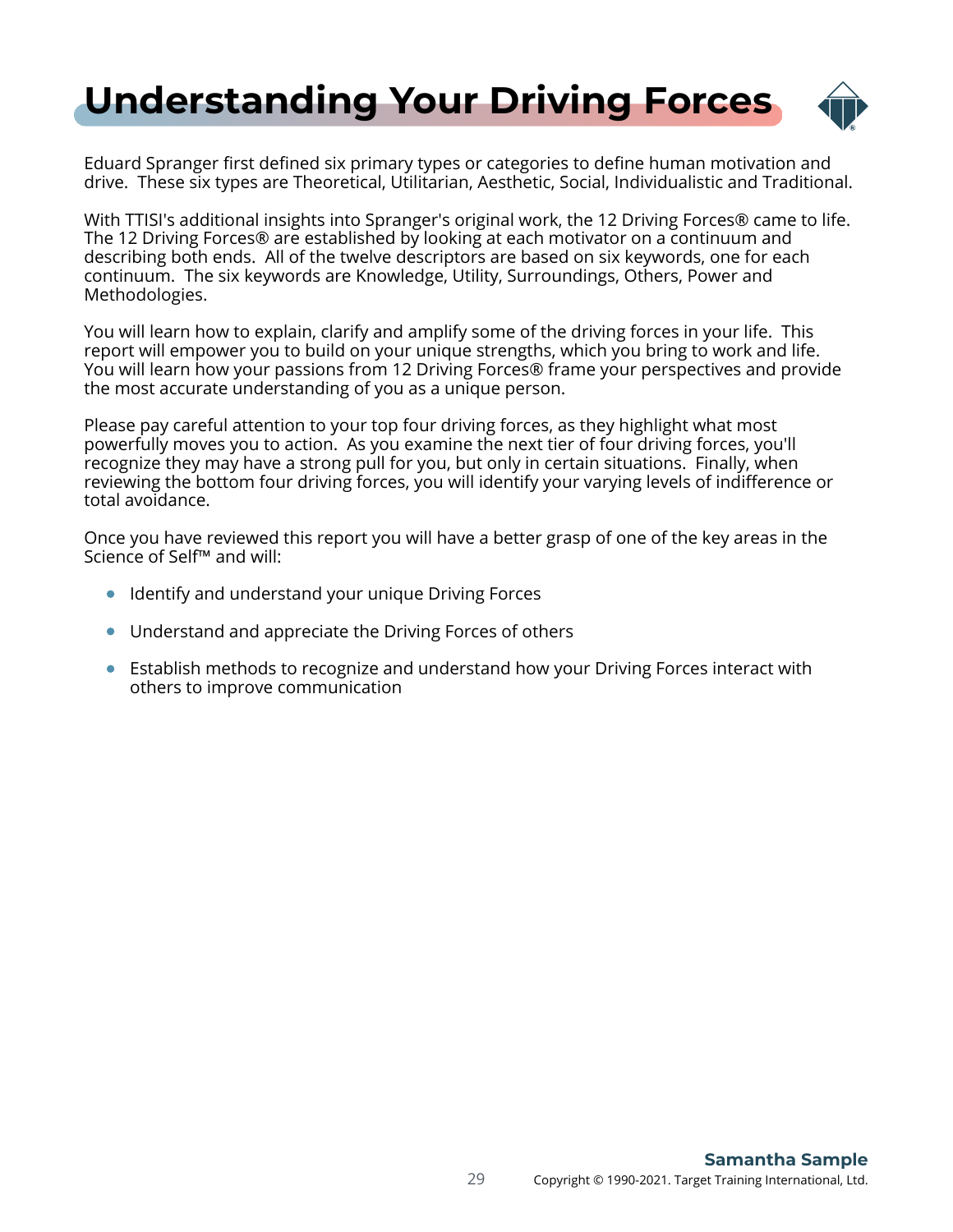# <span id="page-29-0"></span>**[Driving Characteristics](#page-1-0)**



*Based on your responses, the report has generated statements to provide a broad understanding of WHY YOU DO WHAT YOU DO. These statements identify the motivation that you bring to the job. However, you could have a potential Me-Me conflict when two driving forces seem to conflict with each other. Use the general characteristics to gain a better understanding of your driving forces.*

Samantha is motivated by increasing productivity and efficiency. She is driven by a long list of wants and will work hard to achieve them. She is driven to be very diligent and resourceful. She views people as a resource to achieve results. Samantha can buffer the feelings of others to drive business. She sees the world as a toolset to accomplish her goals. She will challenge the status quo to keep momentum moving. She is always looking for new ways to accomplish routine tasks. When Samantha feels strongly about a situation, she will apply the "end justifies the means" concept. She wants to control her own destiny and impact the destiny of others. If knowledge of a specific subject is not of interest, or is not required for success, Samantha will have a tendency to rely on her intuition or practical information in this area. She may prefer pleasant experiences for herself and others.

Samantha will focus on creating processes to ensure efficiency going forward. She is driven to maximize opportunities in order to create financial flexibility. She follows a philosophy of "it's not personal, it's just business." She will help develop an individual if she sees opportunities for future return. Samantha can be an out-of-the-box thinker. Given the choice, Samantha would choose to experience new opportunities. She can go to extremes to win or control the situation. She has the desire to create a winning strategy. In those areas where Samantha has a special interest she will be good at integrating past knowledge to solve current problems. If Samantha is truly interested in a specific subject, or if knowledge of specific subject matter is required for success, then she will take the initiative to learn about that subject in great depth. At times Samantha will look for opportunities to tie beauty and harmony into the experiences of others. She may look at the totality of a situation to ensure a rewarding interaction.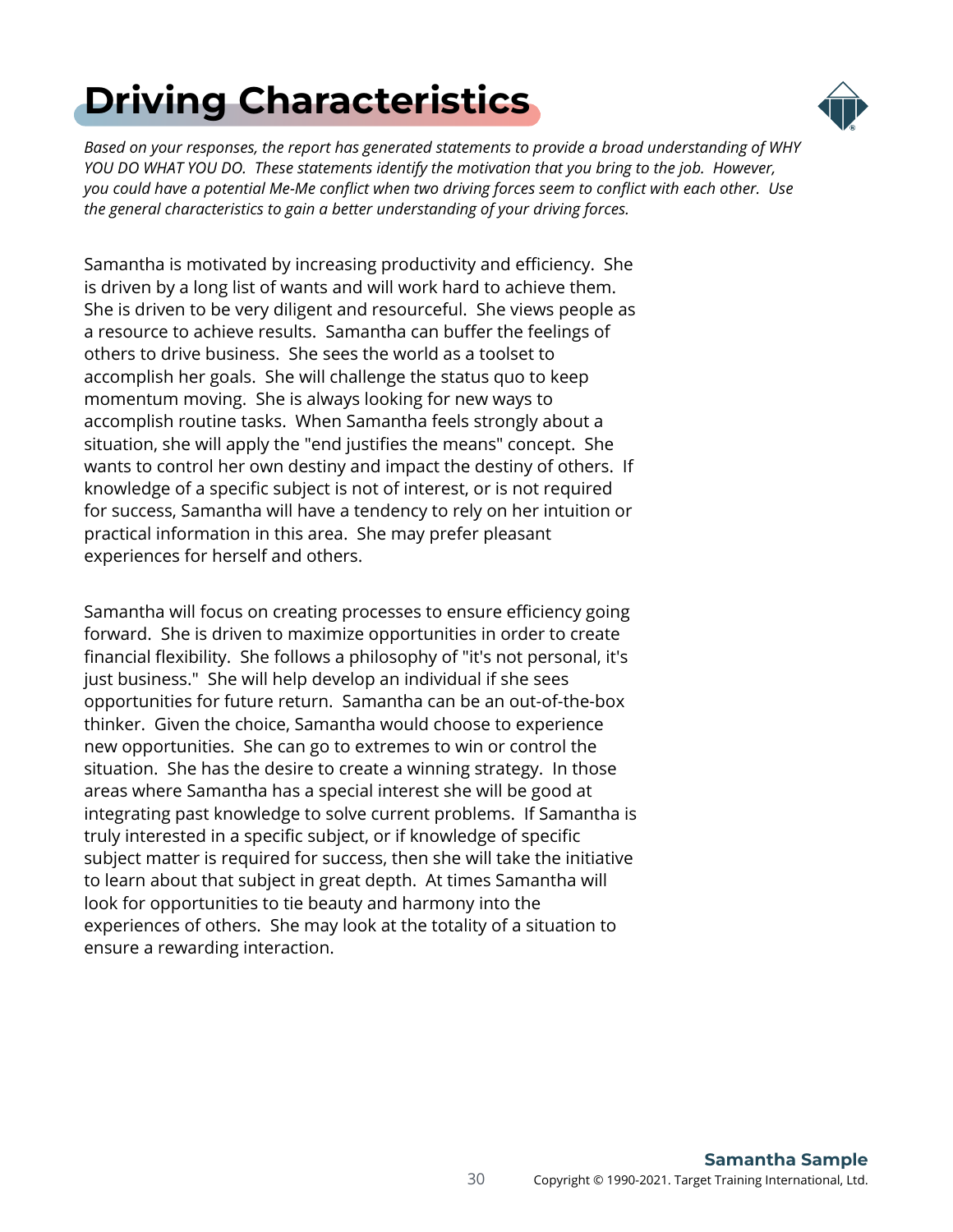



Samantha may look for ways to create a positive customer experience. She will seek knowledge based on her needs in individual situations. She is driven by public recognition. She likes to set her own plan to guide and direct her actions. Samantha believes it's important to keep emotions out of business decisions. She will not normally allow herself to be directed by others unless it will enhance her own self-interest. She has a strong desire to build resources for the future. She will be creative when resources are scarce.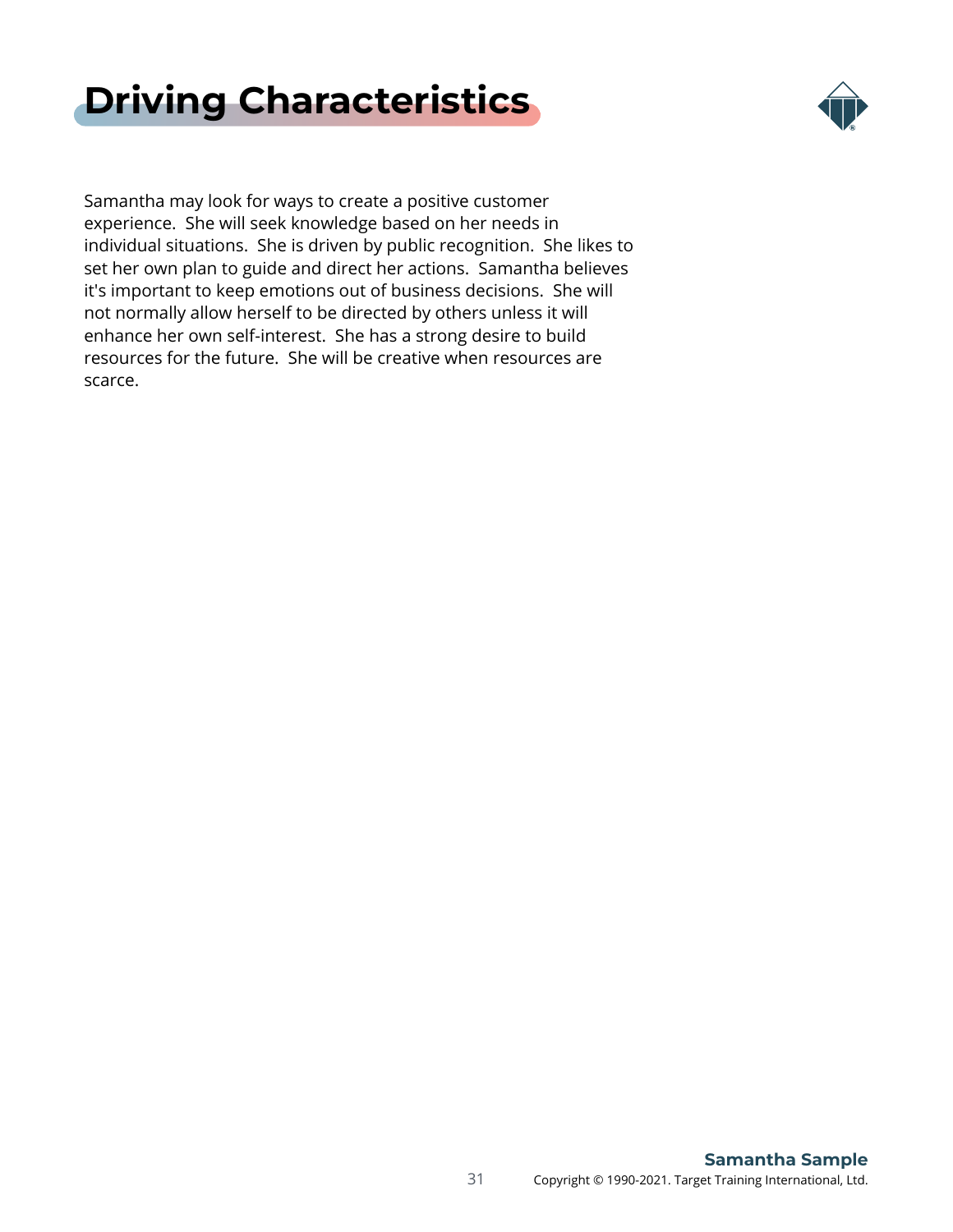## <span id="page-31-0"></span>**[Strengths & Weaknesses](#page-1-0)**



*The following section will give you a general understanding of the strengths and weaknesses of Samantha's top four Driving Forces, otherwise known as the Primary Driving Forces Cluster. Remember, an overextension of a strength can be perceived as a weakness to others.*

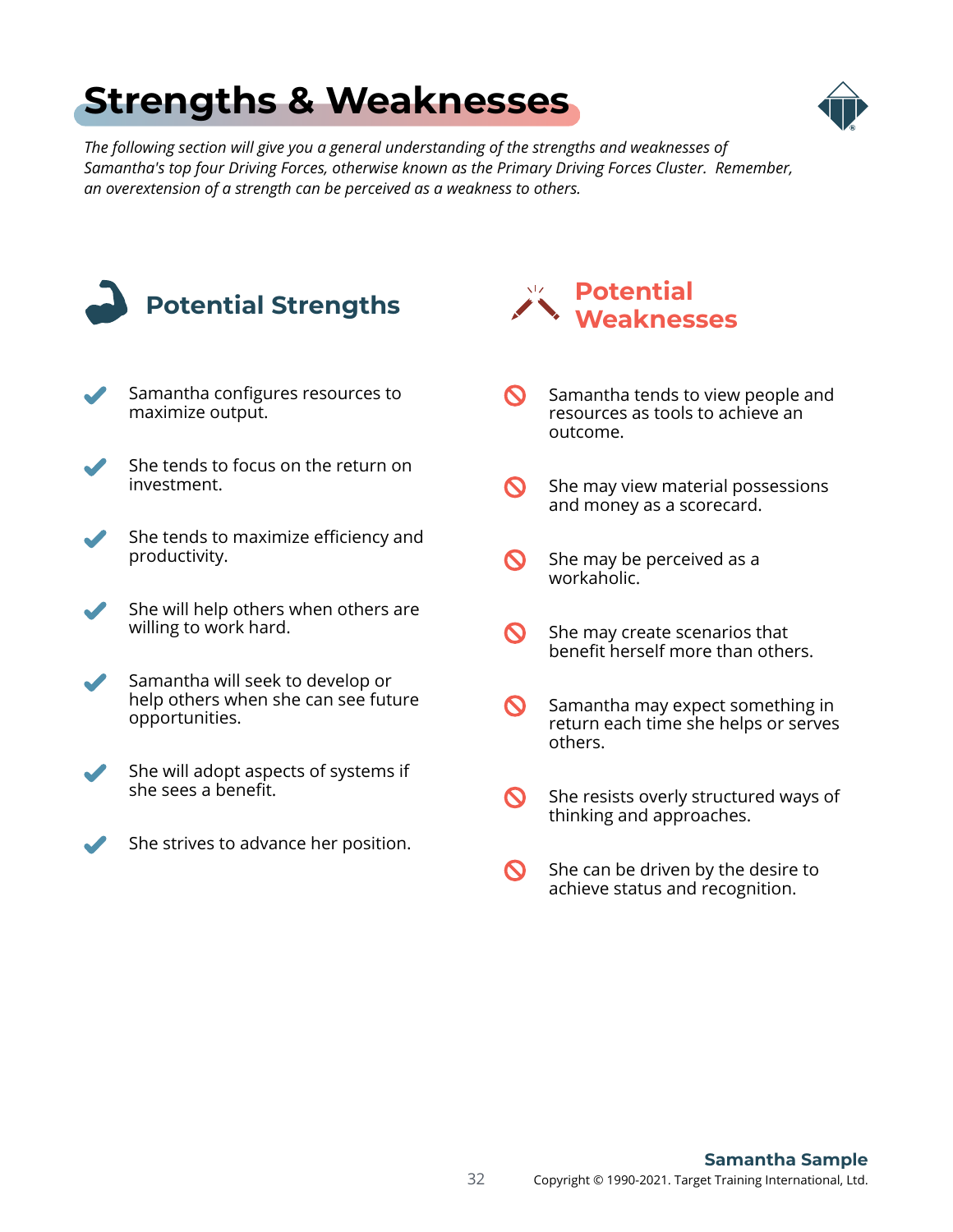## <span id="page-32-0"></span>**[Energizers & Stressors](#page-1-0)**



*The following section will give you a general understanding of the energizers and stressors of Samantha's top four Driving Forces, otherwise known as the Primary Driving Forces Cluster. Remember, an overextension of an energizer can be perceived as a stressor to others.*

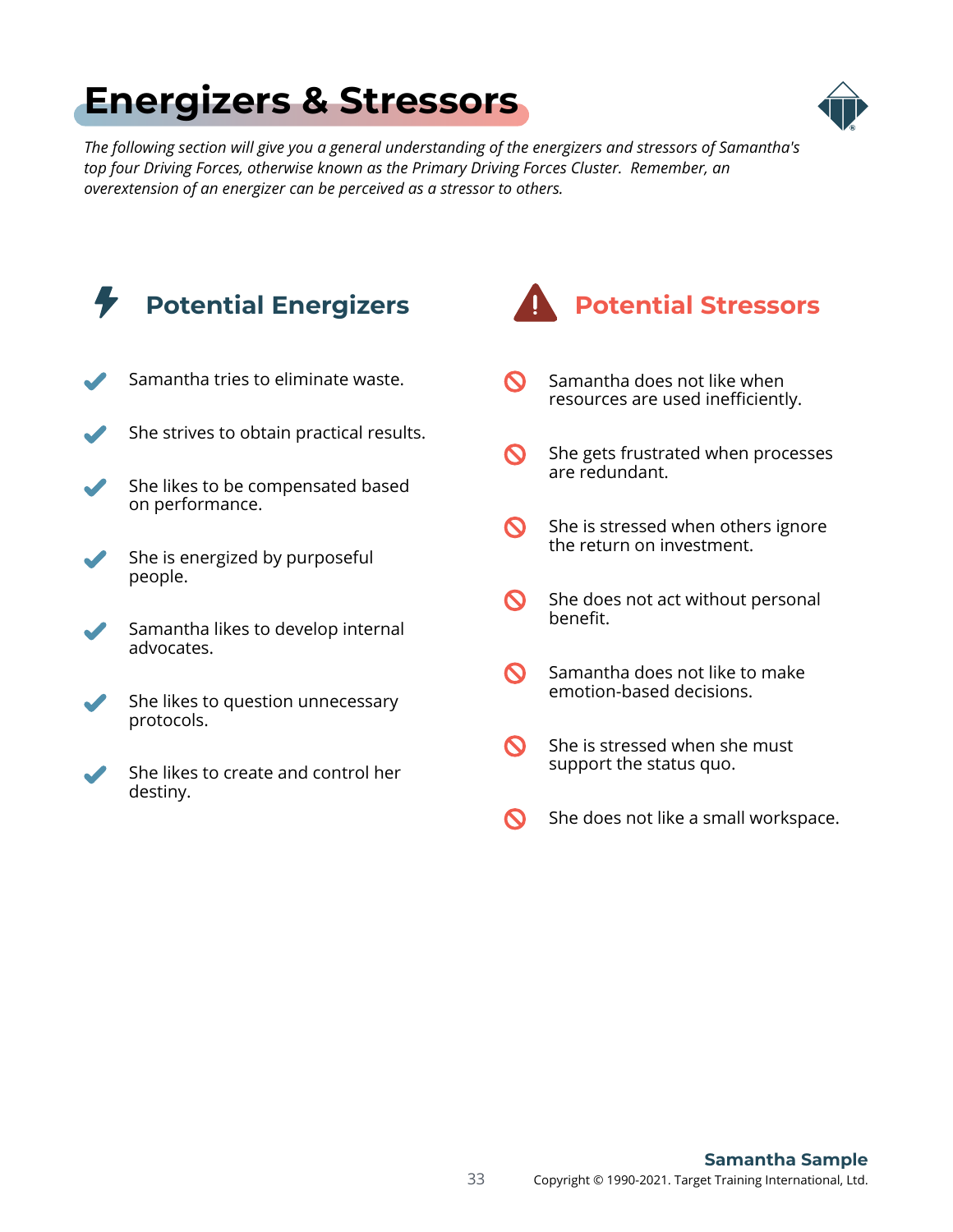## <span id="page-33-0"></span>**[Primary Driving Forces Cluster](#page-1-0)**



*Your top driving forces create a cluster of drivers that move you to action. If you focus on the cluster rather than a single driver you can create combinations of factors that are very specific to you. The closer the scores are to each other the more you can pull from each driver. Think about the driver that you can relate to most and then see how your other primary drivers can support or complement to create your unique driving force.*

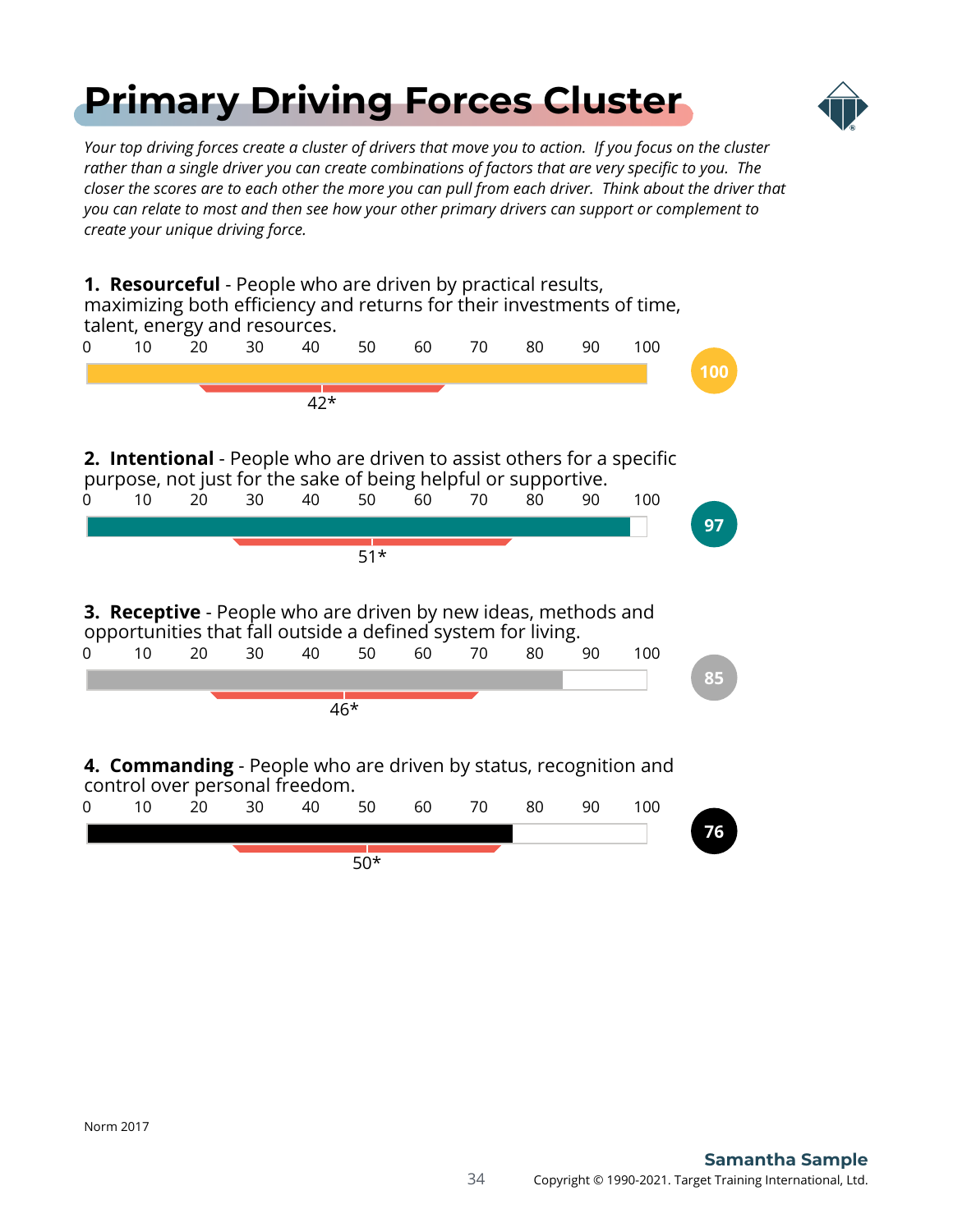## <span id="page-34-0"></span>**[Situational Driving Forces Cluster](#page-1-0)**



*Your middle driving forces create a cluster of drivers that come in to play on a situational basis. While not as significant as your primary drivers, they can influence your actions in certain scenarios.*

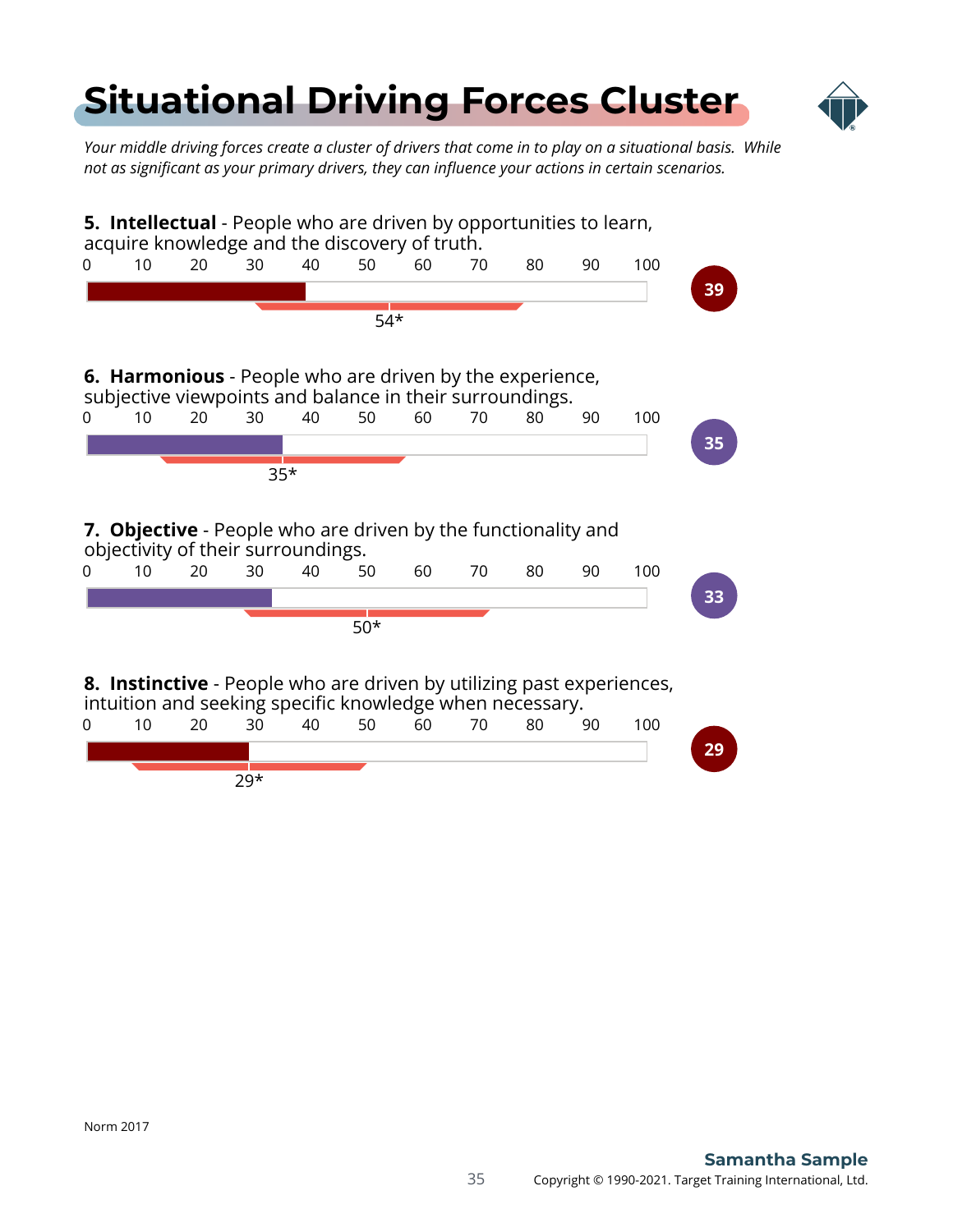# <span id="page-35-0"></span>**[Indifferent Driving Forces Cluster](#page-1-0)**



*You may feel indifferent toward some or all of the drivers in this cluster. However, the remaining factors may cause an adverse reaction when interacting with people who have one or more of these as a primary driving force.*

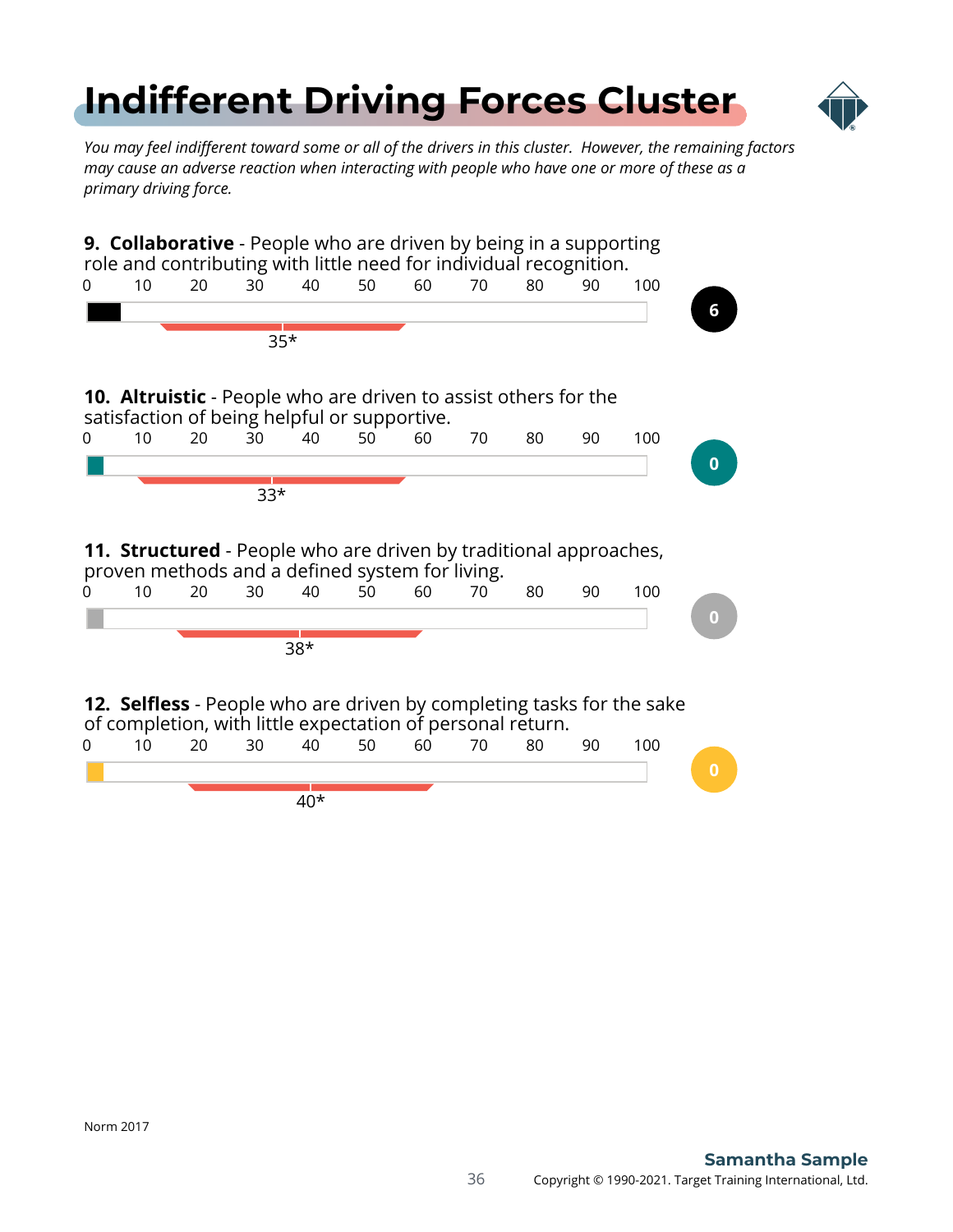## <span id="page-36-0"></span>**[Areas for Awareness](#page-1-0)**



For years you have heard statements like, "Different strokes for different folks," "to each his own," and "people do things for their own reasons, not yours." When you are surrounded by people who share similar driving forces, you will fit in with the group and be energized. However, when surrounded by people whose driving forces are significantly different from yours, you may be perceived as out of the mainstream. These differences can induce stress or conflict.

This section reveals areas where your driving forces may be outside the mainstream and could lead to conflict. The further above the mean and outside the mainstream you are, the more people will notice your passion about that driving force. The further below the mean and outside the mainstream you are, the more people will notice your avoidance or indifference regarding that driving force. The shaded area for each driving force represents 68 percent of the population or scores that fall within one standard deviation above or below the national mean.



### **Norms & Comparisons Table - Norm 2017**

**Mainstream** - one standard deviation of the national mean **Passionate** - two standard deviations above the national mean **Indifferent** - two standard deviations below the national mean **Extreme** - three standard deviations from the national mean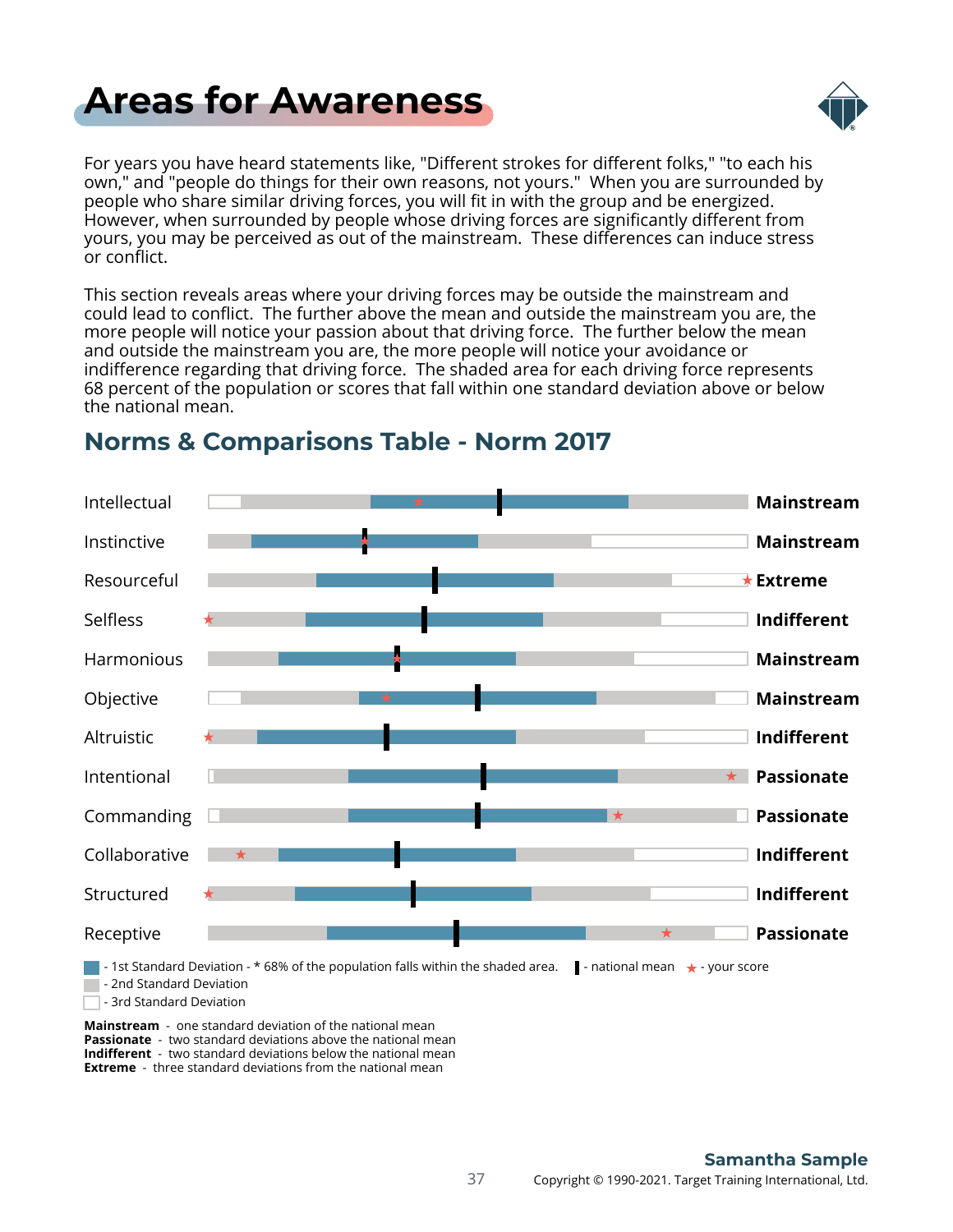## <span id="page-37-0"></span>**[Motivational Continuum](#page-1-0)**



*The 12 Driving Forces® Continuum is a visual representation of what motivates Samantha and the level of intensity for each category. The letter "P" indicates an individual's primary cluster. These four factors are critical to Samantha's motivation and engagement regardless of the situation.*





T: 5:13 5-4-2021 **Norm 2017**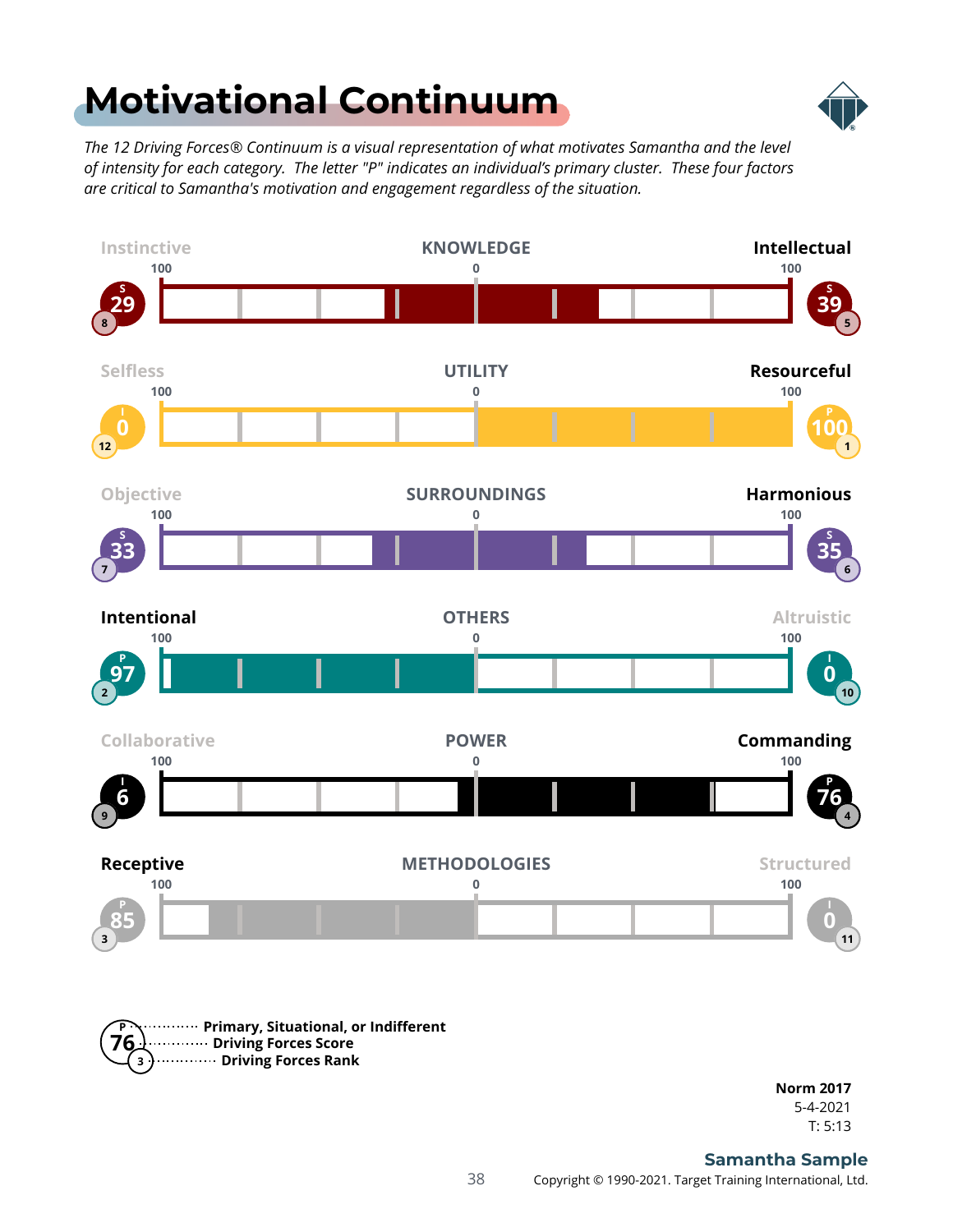## <span id="page-38-0"></span>**[Driving Forces Wheel](#page-1-0)**



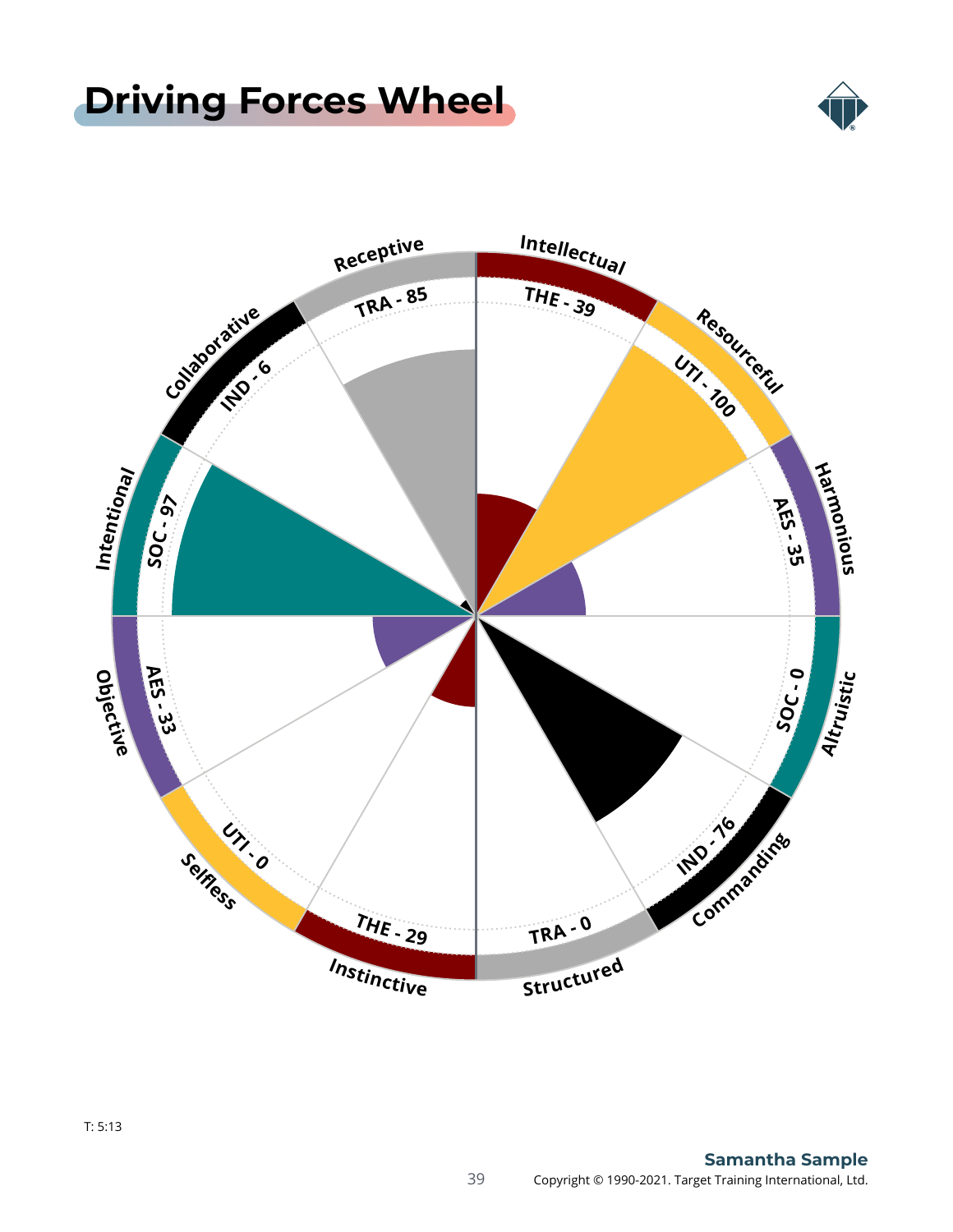### <span id="page-39-0"></span>**[Descriptors Wheel](#page-1-0)**



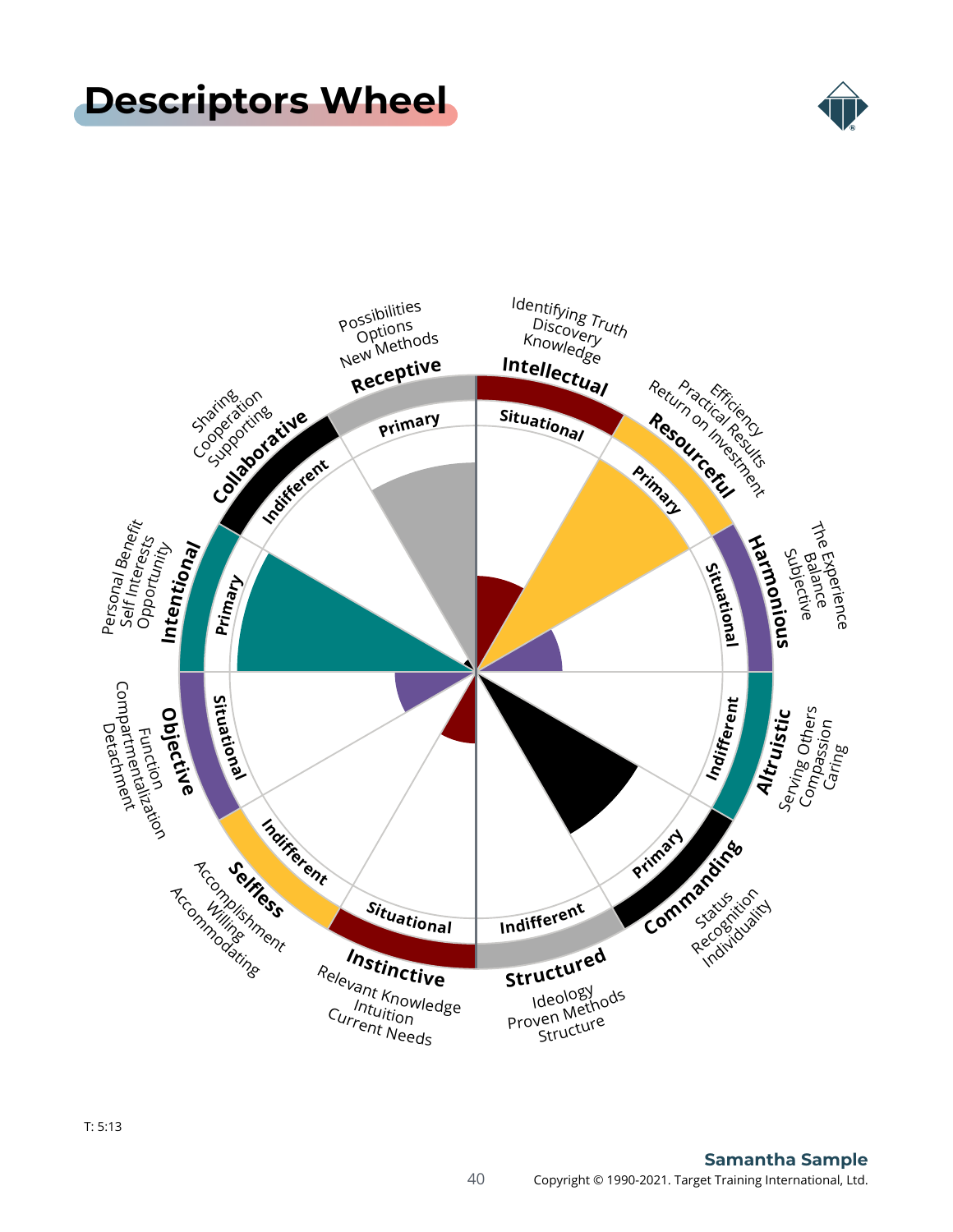## <span id="page-40-0"></span>**[Introduction](#page-1-0)**



### **Integrating Behaviors and Driving Forces Section**

The ultimate power behind increasing job satisfaction and performance comes from the blending of your behaviors and driving forces. Each individually is powerful in order to modify your actions, but the synergy of blending the two moves you to a whole new level.

#### **In this section you will find:**

- Potential Behavioral and Motivational Strengths  $\bullet$
- Potential Behavioral and Motivational Conflict  $\bullet$
- Ideal Environment  $\bullet$
- Keys to Motivating  $\bullet$
- Keys to Managing  $\bullet$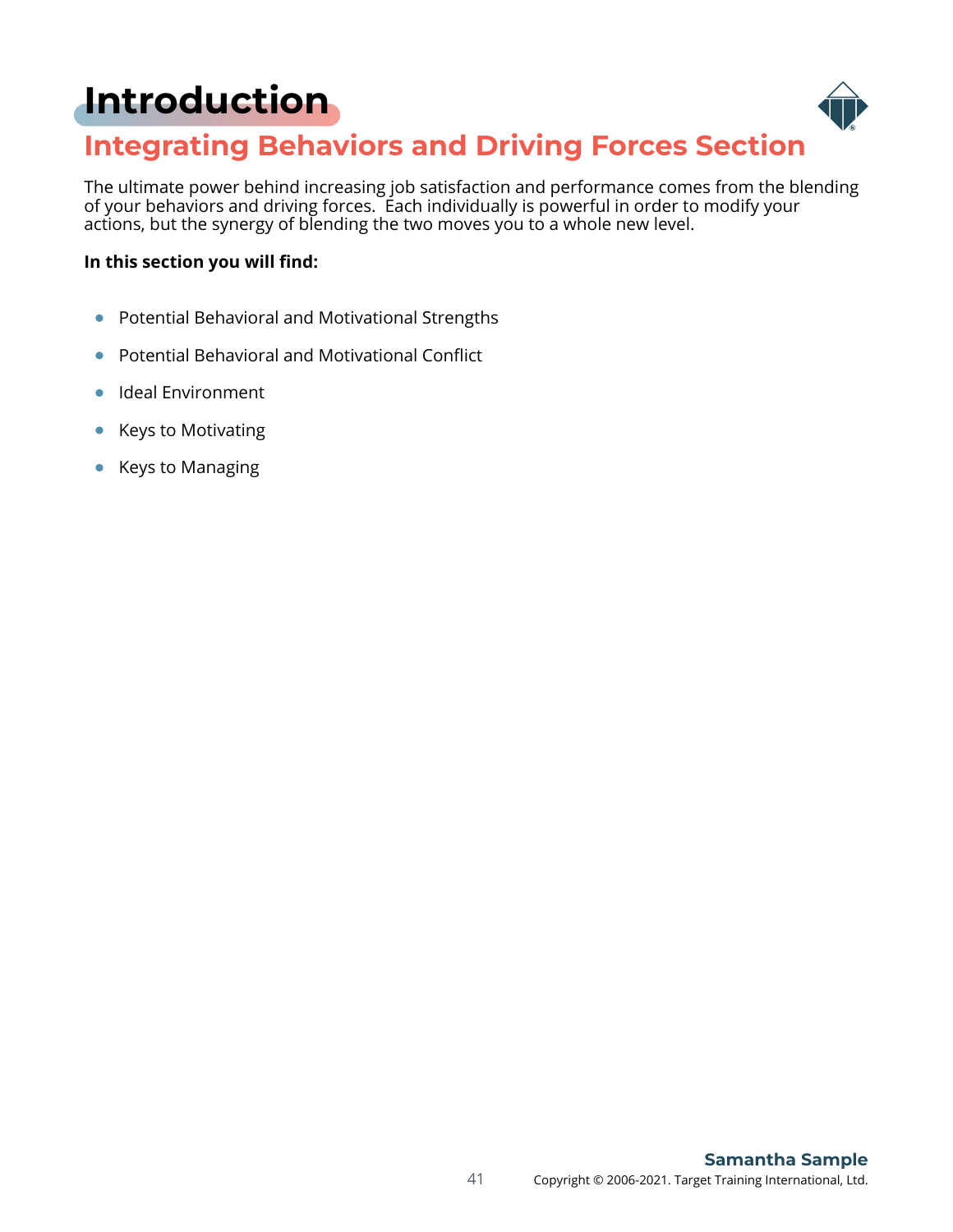## <span id="page-41-0"></span>**[Potential Behavioral & Motivational](#page-1-0)**



### **Strengths**

*This section describes the potential areas of strengths between Samantha's behavioral style and top four driving forces. Identify two to three potential strengths that need to be maximized and rewarded in order to enhance on-the-job satisfaction.*

- Can be resourceful to influence others to get results.
- Makes decisions based on saving time, resources and improving efficiency.
- Very resourceful in solving problems.  $\bullet$
- Will champion a worthy cause, as a challenge, if they see a potential return.  $\bullet$
- Initiates the activity of developing others if they are putting forth a strong effort on their own.
- Tough but fair when others are willing to work hard.  $\bullet$
- A leader for those who question traditions.  $\bullet$
- Will champion change and focus on out of the box results  $\bullet$
- Puts everything she has into looking for new opportunities.  $\bullet$
- Forward-looking to improve herself or a situation.  $\bullet$
- Not easily deterred by setbacks.  $\bullet$
- Seeks the challenge and opportunity to win.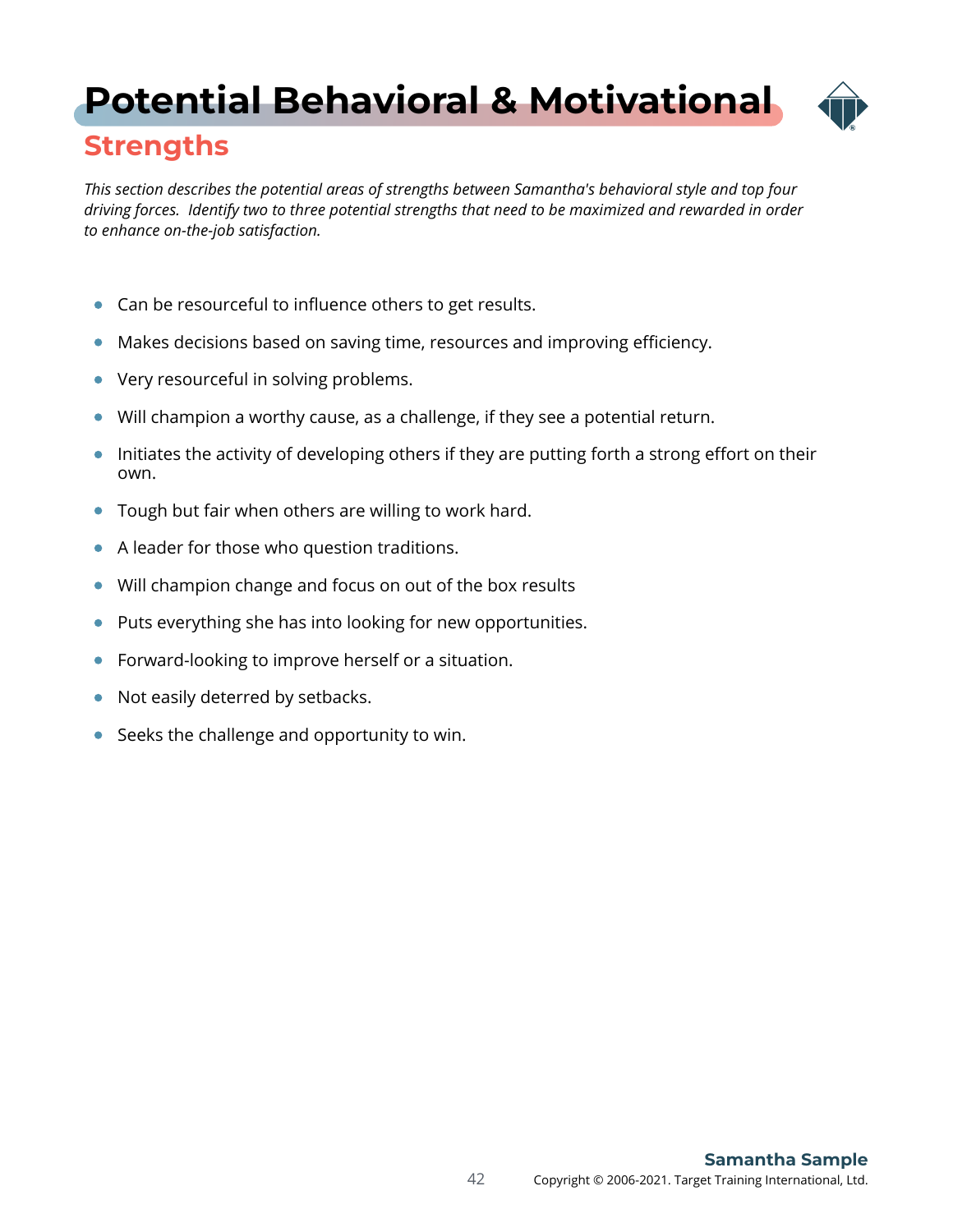## <span id="page-42-0"></span>**[Potential Behavioral & Motivational](#page-1-0)**



### **Conflict**

*This section describes the potential areas of conflict between Samantha's behavioral style and top four driving forces. Identify two to three potential conflicts that need to be minimized in order to enhance on-the-job performance.*

- May tend to flaunt success and use money as a scorecard.  $\bullet$
- Can be a workaholic.
- May offend others with too much discussion of results.  $\bullet$
- May try to utilize many people to obtain results.  $\bullet$
- Needs immediate results when involving others.  $\bullet$
- May set standards too high that causes others to fall short.  $\bullet$
- $\bullet$ By challenging the status quo she may miss the desired results.
- A desire for better results may be prohibited by her need for something new.  $\bullet$
- May break others' rules to keep the momentum moving.  $\bullet$
- May always want to display her superiority through problems or challenges.  $\bullet$
- May not realize the negative consequences of her quick decisions.  $\bullet$
- Takes on too much, too soon, too fast to maintain control.  $\bullet$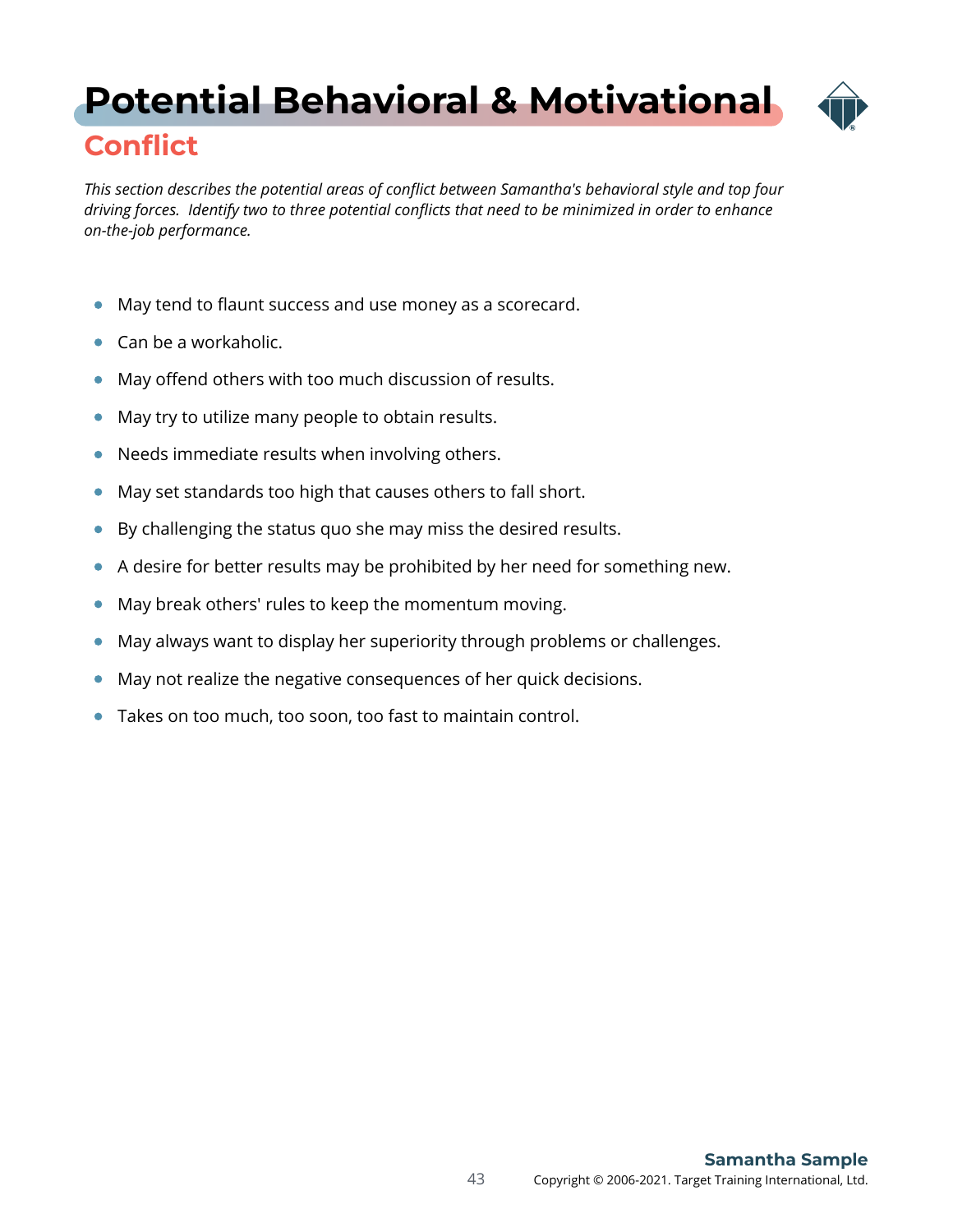# <span id="page-43-0"></span>**[Ideal Environment](#page-1-0)**



*People are more engaged and productive when their work environment matches the statements described in this section. This section identifies the ideal work environment based on Samantha's behavioral style and top four driving forces. Use this section to identify specific duties and responsibilities that Samantha enjoys.*

- Rewards for being quicker, faster, better.  $\bullet$
- Key performance measured on results and efficiency rather than people and process.  $\bullet$
- An environment where direct, bottom-line efforts are appreciated.
- $\bullet$  A forum to champion the needs and desires of others who are willing to work for common results.
- The opportunity to show others their potential in order to drive the desired outcomes.  $\bullet$
- A results-driven environment where people are respected for what they can provide.  $\bullet$
- An environment that promotes creative ideas for solving problems and making decisions.  $\bullet$
- Opportunity to alter existing systems to make them bigger, better and faster.  $\bullet$
- Ability to achieve results by challenging the status quo.  $\bullet$
- Continual opportunity to challenge and win.
- Opportunity to assertively express her desire to control her own destiny and potentially that of others.
- Ability to be self-starting and forward looking as it relates to challenging the status quo.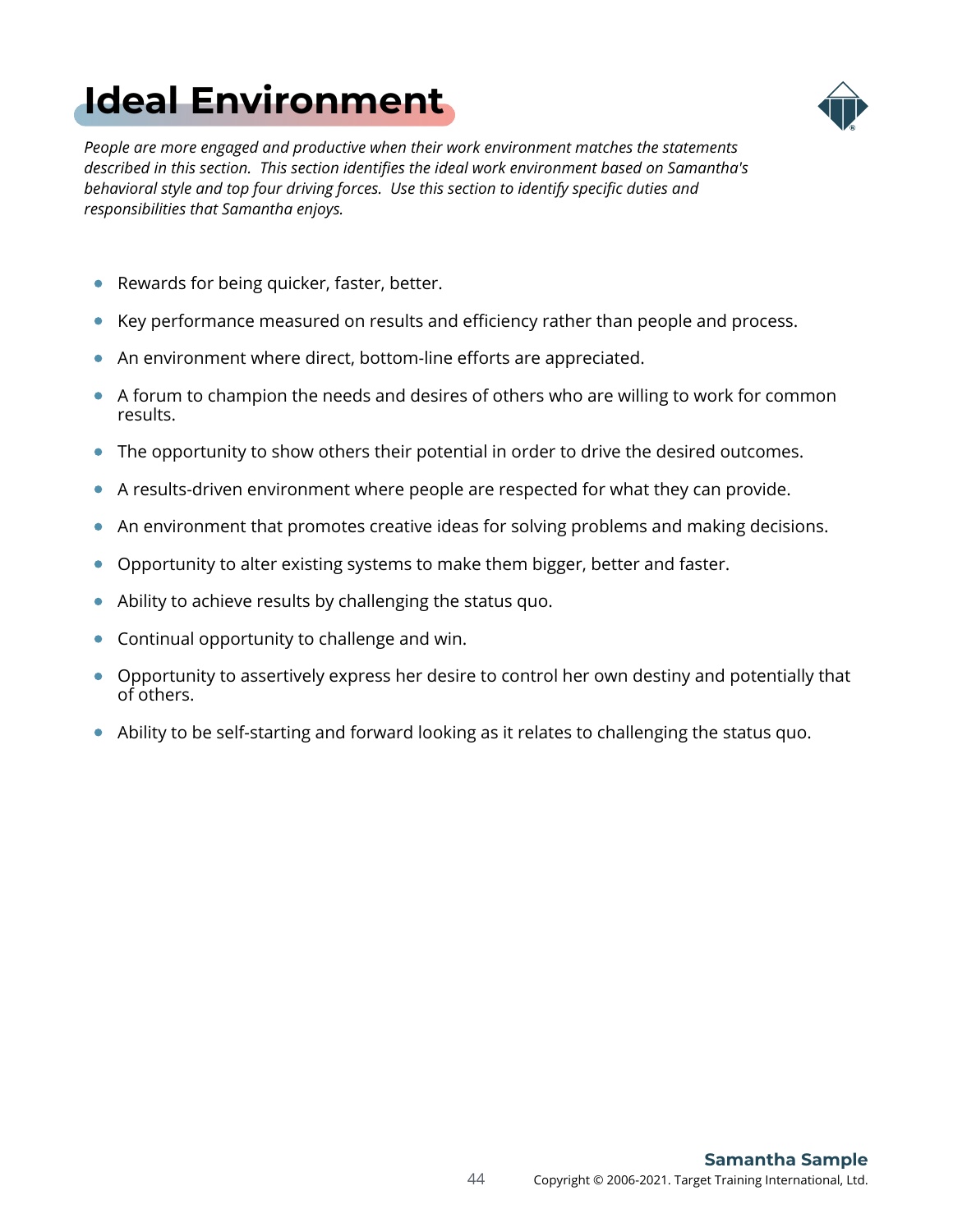# <span id="page-44-0"></span>**[Keys To Motivating](#page-1-0)**



*All people are different and motivated in various ways. This section of the report was produced by analyzing Samantha's driving forces. Review each statement produced in this section with Samantha and highlight those that are present "wants."*

#### **Samantha wants:**

- Freedom to get desired results and improve efficiency.  $\bullet$
- Focus on results and rewards, not the process or journey.  $\bullet$
- $\bullet$ Opportunities for achieving things faster and of more value.
- Opportunities to accomplish solutions to problems that relate to her vision.
- To be in charge of people, resources and surroundings.  $\bullet$
- Recognition for driving business and being a catalyst for changing the world.  $\bullet$
- The opportunity to expand her way of thinking.  $\bullet$
- All systems and structures to be current and moving toward the desired result.  $\bullet$
- The ability to solve problems by examining many new approaches.  $\bullet$
- New and difficult challenges that lead to prestige and status.  $\bullet$
- Space and latitude to do what it takes to get the job done.  $\bullet$
- Power and control over outcomes and goals.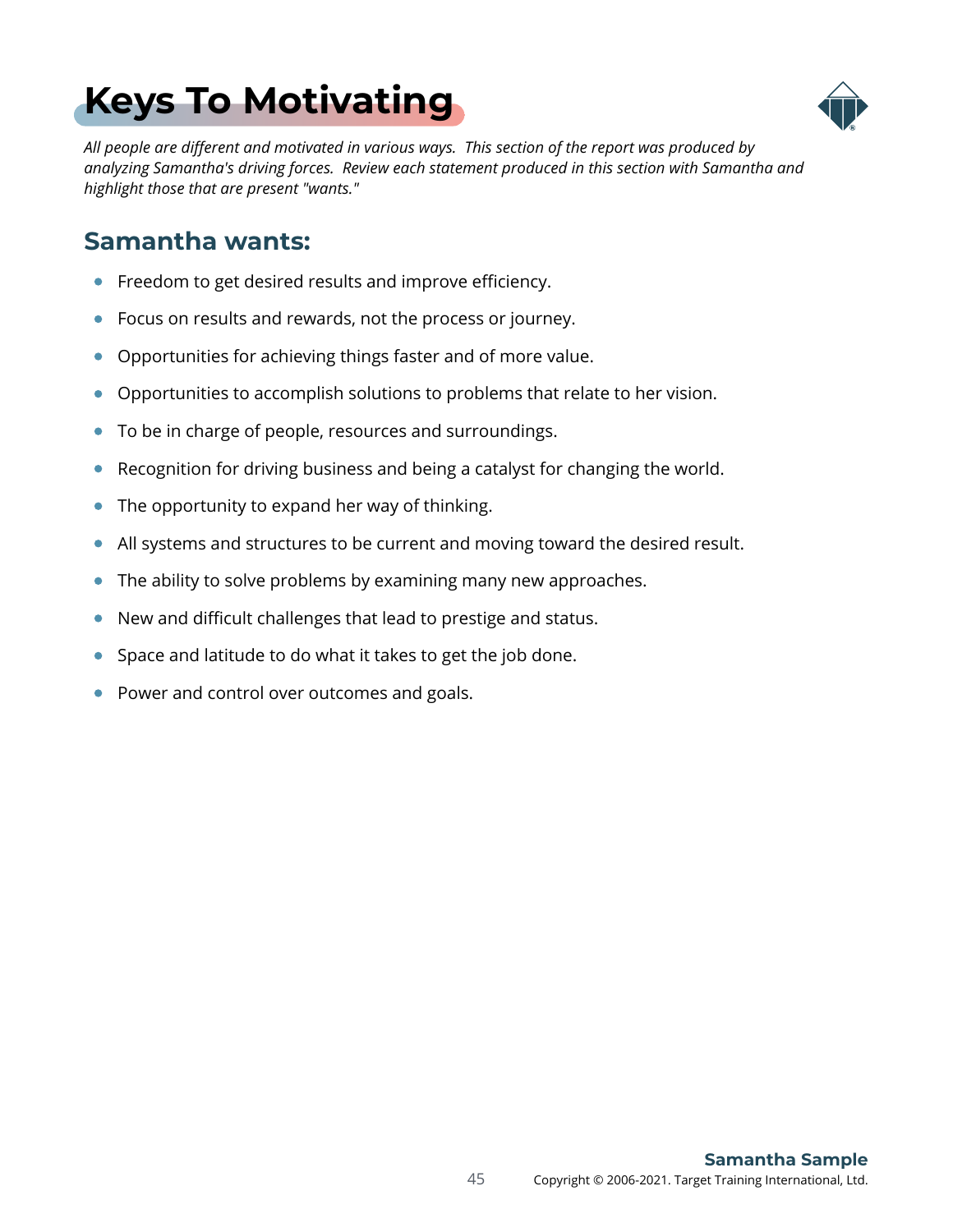# <span id="page-45-0"></span>**[Keys To Managing](#page-1-0)**



*This section discusses the needs which must be met in order for Samantha to perform at an optimum level. Some needs can be met by herself, while management must provide for others. It is difficult for a person to enter a motivational environment when that person's basic management needs have not been fulfilled. Review the list with Samantha and identify 3 or 4 statements that are most important to her. This allows Samantha to participate in forming her own personal management plan.*

### **Samantha needs:**

- To be an active listener instead of dominating the discussion.
- The opportunity to receive rewards based on results achieved.  $\bullet$
- To assess the risk and rewards of each decision.  $\bullet$
- To be given power and authority to achieve results through people.  $\bullet$
- Needs task-oriented challenges.  $\bullet$
- Help to understand how managing her intensity can align others to her objectives.  $\bullet$
- Support to achieve results through her constantly evolving system for living.  $\bullet$
- A manager that understands her potentially explosive nature is from the desire to achieve and win in new and different ways.
- A manager that understands her need to explore many systems to capture all possibilities.  $\bullet$
- Assistance in staying on task when she is not the leader of the project.  $\bullet$
- $\bullet$ Freedom to determine how results should be achieved.
- Help understanding the effect on her image when she disengages from uncontrolled projects.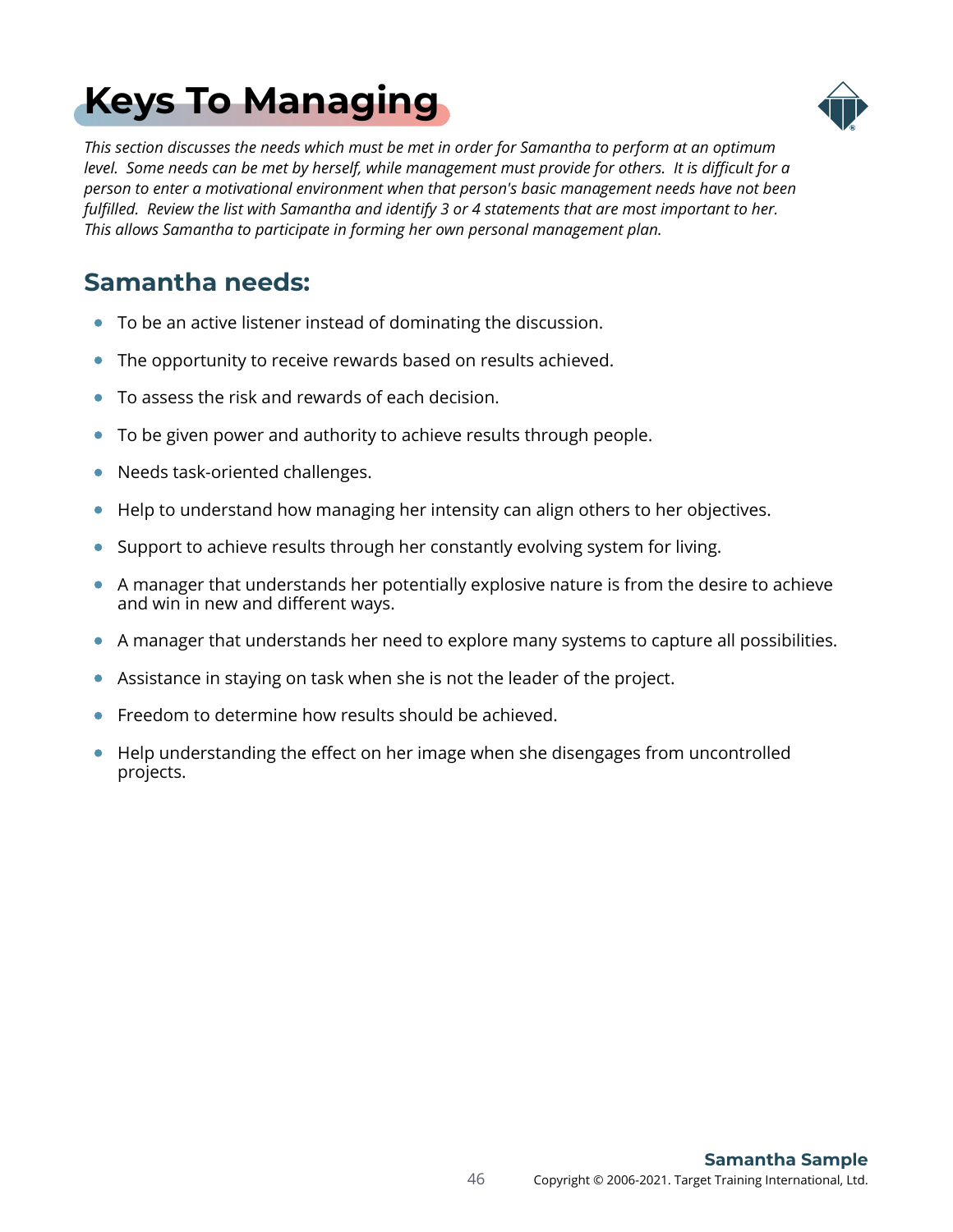### <span id="page-46-0"></span>**[Introduction](#page-1-0)**



### **Emotional Intelligence Section**

The Emotional Quotient™ (EQ) report looks at a person's emotional intelligence, which is the ability to sense, understand and effectively apply the power and acumen of emotions to facilitate higher levels of collaboration and productivity. The report was designed to provide insight into two broad areas: Self and Others.

Research shows that successful leaders and superior performers have well-developed emotional intelligence skills. This makes it possible for them to work well with a wide variety of people and to respond effectively to the rapidly changing conditions in the business world. In fact, a person's EQ may be a better predictor of success performance than intelligence (IQ).

Emotional intelligence is an area you can focus on and develop regardless of your current score in each dimension. One model to help you assess your emotional levels throughout the day is to check your emotional clarity. Think of red as poor emotional clarity or an inability to utilize all skills and resources because of your emotional cloudiness. When you're identifying yourself as having a red glass, you may be experiencing emotions such as fear, anger, sadness or loss. Think of a clear glass as your ideal state of clarity, or when you're emotionally "in the zone." You may experience emotions such as happiness, joy, peace or excitement. Most of the time you are somewhere in between. You may not be able to place an exact descriptor on how you feel, but you're relatively clear-headed and free from distractions. Remember, the higher your EQ scores, the easier it will be to apply this model to you and to those around you.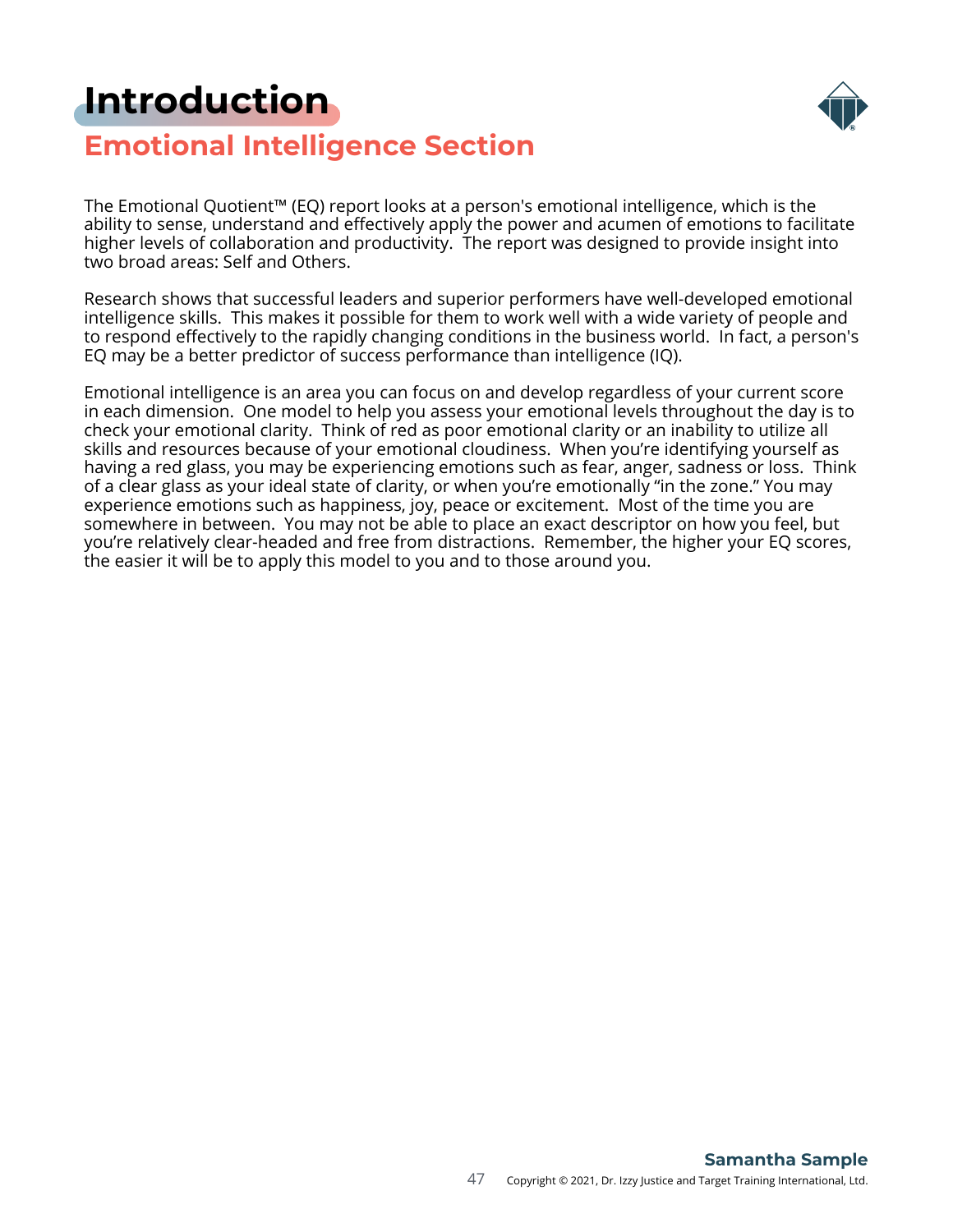### **[Introduction](#page-1-0)**



### **Emotional Intelligence Section**

*This report measures five dimensions of emotional intelligence:*

### **Emotional Intelligence - Self**

What goes on inside of you as you experience day-to-day events.

**Self-Awareness** is the ability to recognize and understand your moods, emotions and drives, as well as their effect on others. In practice, it is your ability to recognize when you are red, clear or somewhere in-between.

**Self-Regulation** is the ability to control or redirect disruptive impulses and moods and the propensity to suspend judgment and think before acting. In practice, it is your ability to influence your emotional clarity from red to clear when the situation requires.

**Motivation** is a passion to work for reasons that go beyond the external drive for knowledge, utility, surroundings, others, power or methodology and are based on an internal drive or propensity to pursue goals with energy and persistence.

### **Emotional Intelligence - Others**

What goes on between you and others.

**Social Awareness** is the ability to understand the emotional makeup of other people and how your words and actions affect others. In practice, it is the ability to assess if they are in a red, clear or somewhere in-between state.

**Social Regulation** is your ability to influence the emotional clarity of others through a proficiency in managing relationships and building networks.

Is the report 100% true? Yes, no and maybe. We are only measuring emotional intelligence. We only report statements from areas in which tendencies are shown. To improve accuracy, feel free to make notes or edit the report regarding any statement from the report that may or may not apply, but only after checking with friends or colleagues to see if they agree.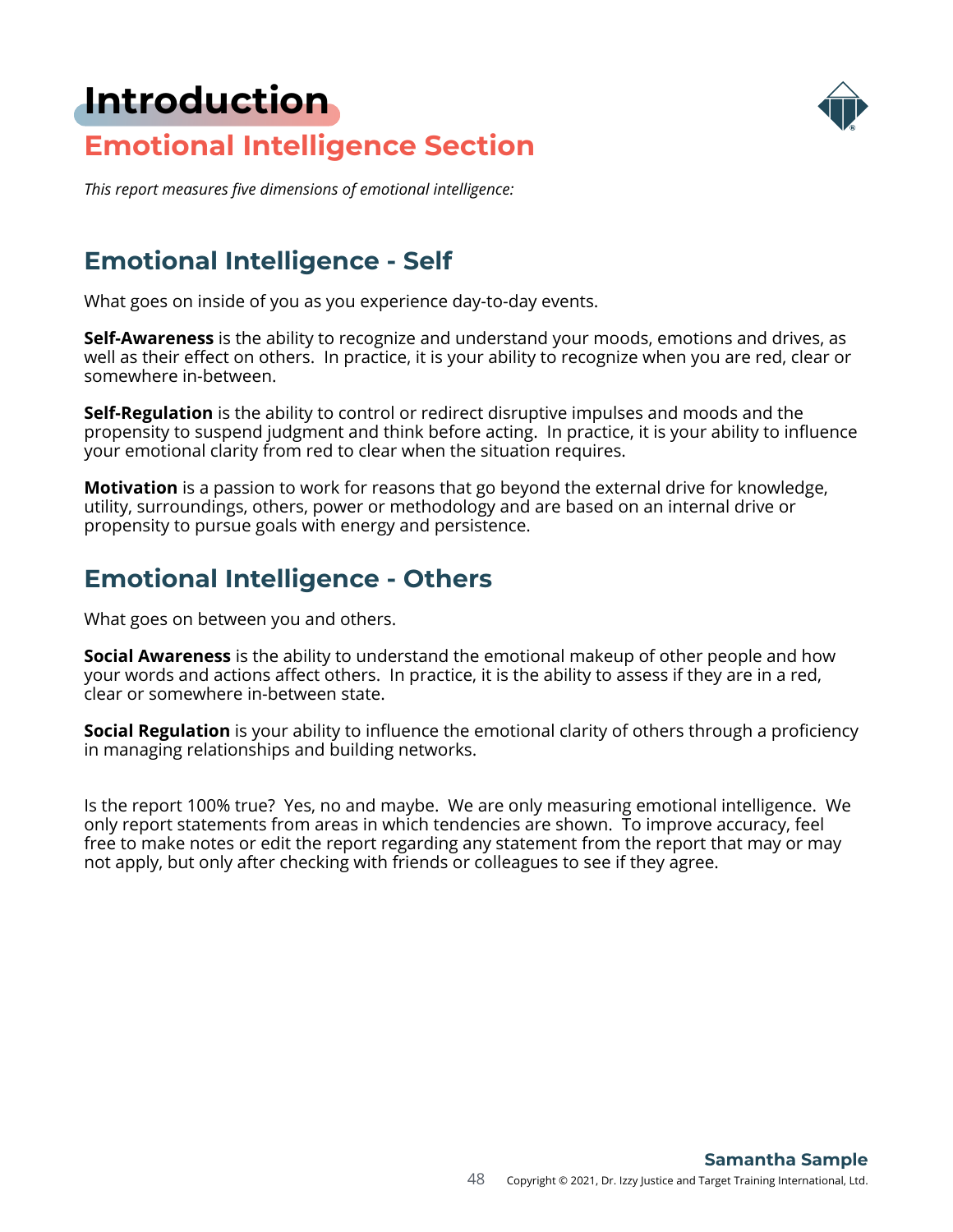## <span id="page-48-0"></span>**[Emotional Characteristics](#page-1-0)**



*Based on Samantha's responses, the report has selected general statements to provide a broad understanding of her level of emotional intelligence.*

Samantha's confidence varies with the situation based on emotional triggers or enablers. When others give Samantha feedback, she may be unaware of how emotions will impact the understanding of the feedback. She tends to be aware of major changes in day-to-day stress levels. She tends to be aware of her emotional strengths and weaknesses. Samantha understands her likes and dislikes, but she may not have found her true passion in life. She may not take notice when her stress level is escalated over a prolonged period of time.

Samantha may have fallen into a habit of using ineffective emotional regulation strategies. Samantha's negative emotions might affect performance of the team. When in a bad mood, Samantha may brood about it. When stressed, Samantha's actions may cause others to feel unnecessary stress as well. Others may be afraid to approach Samantha with bad news, criticism or potentially negative information because her reactions are unpredictable. She may have trouble remaining calm during emotionally charged situations.

Samantha is usually comfortable with the status quo, but is willing to be open to change if a change is really needed. She may not regularly go out of her way to develop her skills. She may see obstacles as opposed to opportunities when she is pursuing her goals. She may depend on multitasking, making her individual work style less efficient. Samantha tends to be motivated when she is interested in a project. People may consider Samantha a good worker but not an overachiever.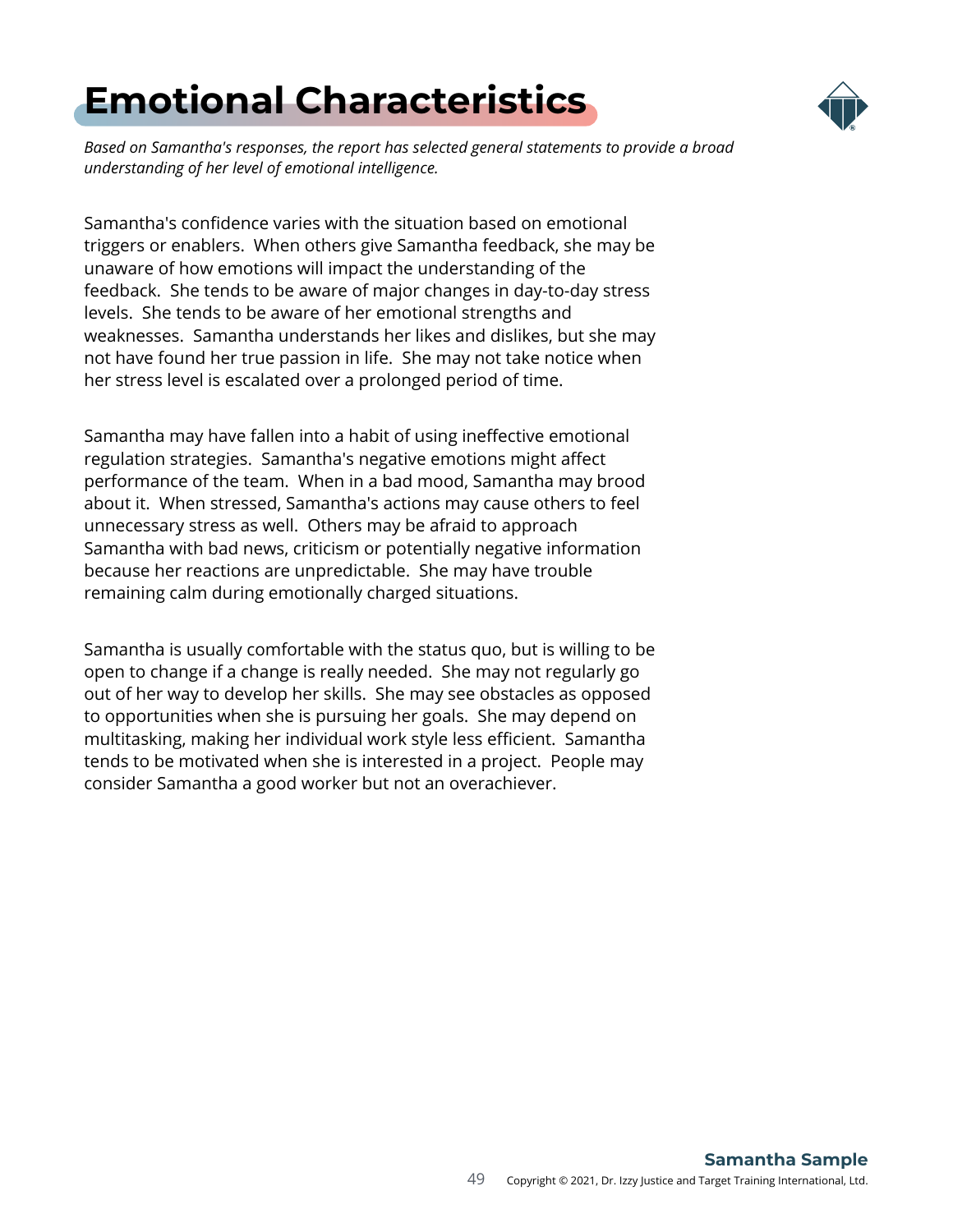## **[Emotional Characteristics](#page-1-0)**



Samantha is able to work with others but at times will need help understanding their emotional needs. When Samantha holds a strong opinion, she may have trouble understanding others' perspectives. Others may not always feel that Samantha understands them. She generally recognizes when she has offended someone, but may not always understand why she was offensive. Samantha may have trouble understanding the viewpoints of others who are not like her. She can be thoughtful and understanding, but may not come across this way to others.

Samantha occasionally engages in substantive conversations. She may, on occasion, have trouble negotiating with others. She is persuasive when she feels passionate about the topic to the point of potentially coming across as overbearing. Others generally view Samantha as approachable. Samantha collaborates well with most of her coworkers. She can interpret nonverbal cues in some instances and may adjust to the situation.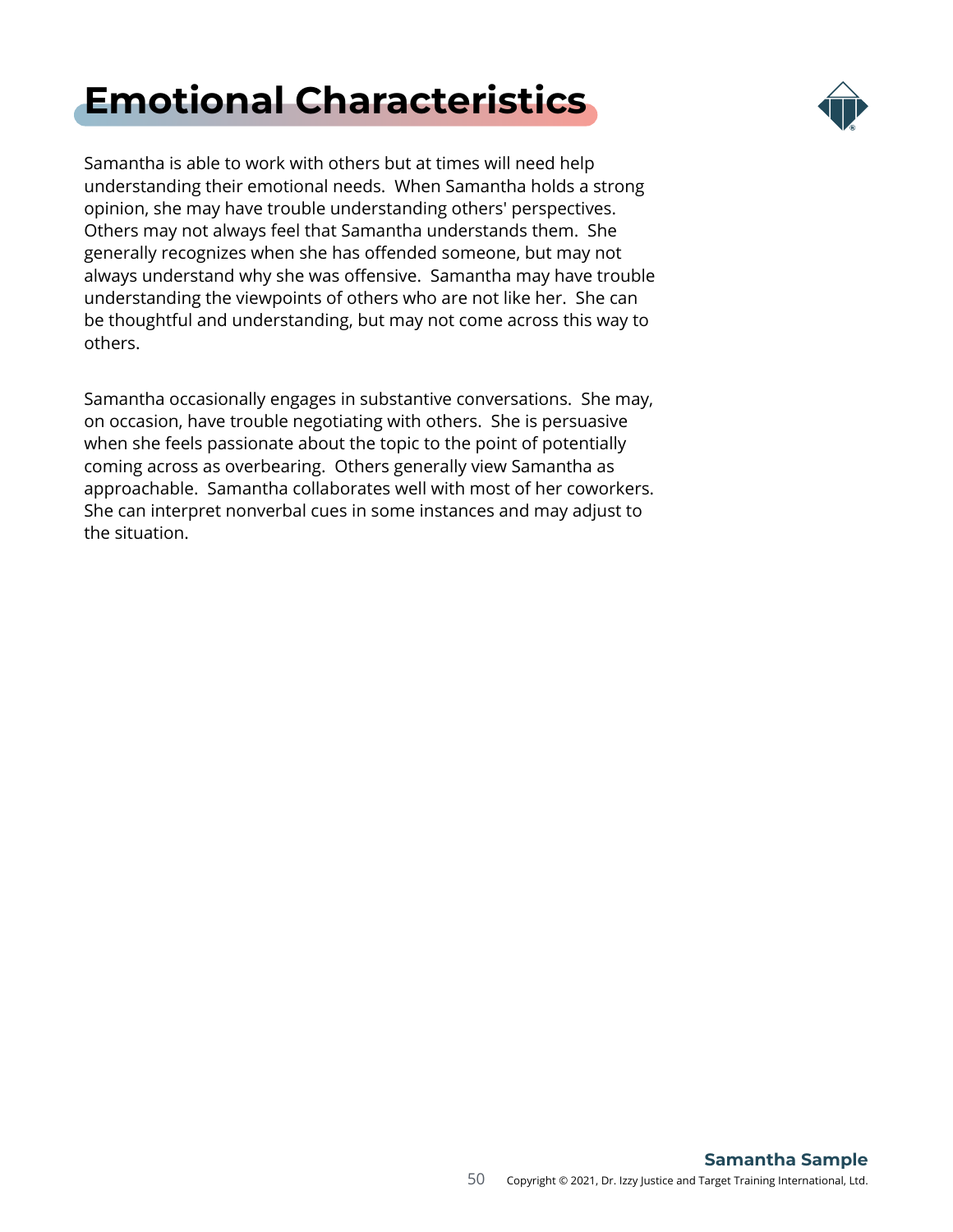### <span id="page-50-0"></span>**[Emotional Quotient Assessment Results](#page-1-0)**



*The Emotional Quotient (EQ) is a measure of your ability to sense, understand and effectively apply the power and acumen of your emotions and the emotions of others in order to facilitate high levels of collaboration and productivity. Your total score on the Emotional Quotient Assessment indicates your level of overall emotional intelligence. The higher the number, the more emotionally intelligent you are. If your goal is to raise your EQ, the components on which you have scored the lowest should be the focus of your development.*



\* 68% of the population falls within the shaded area.

T: 4:56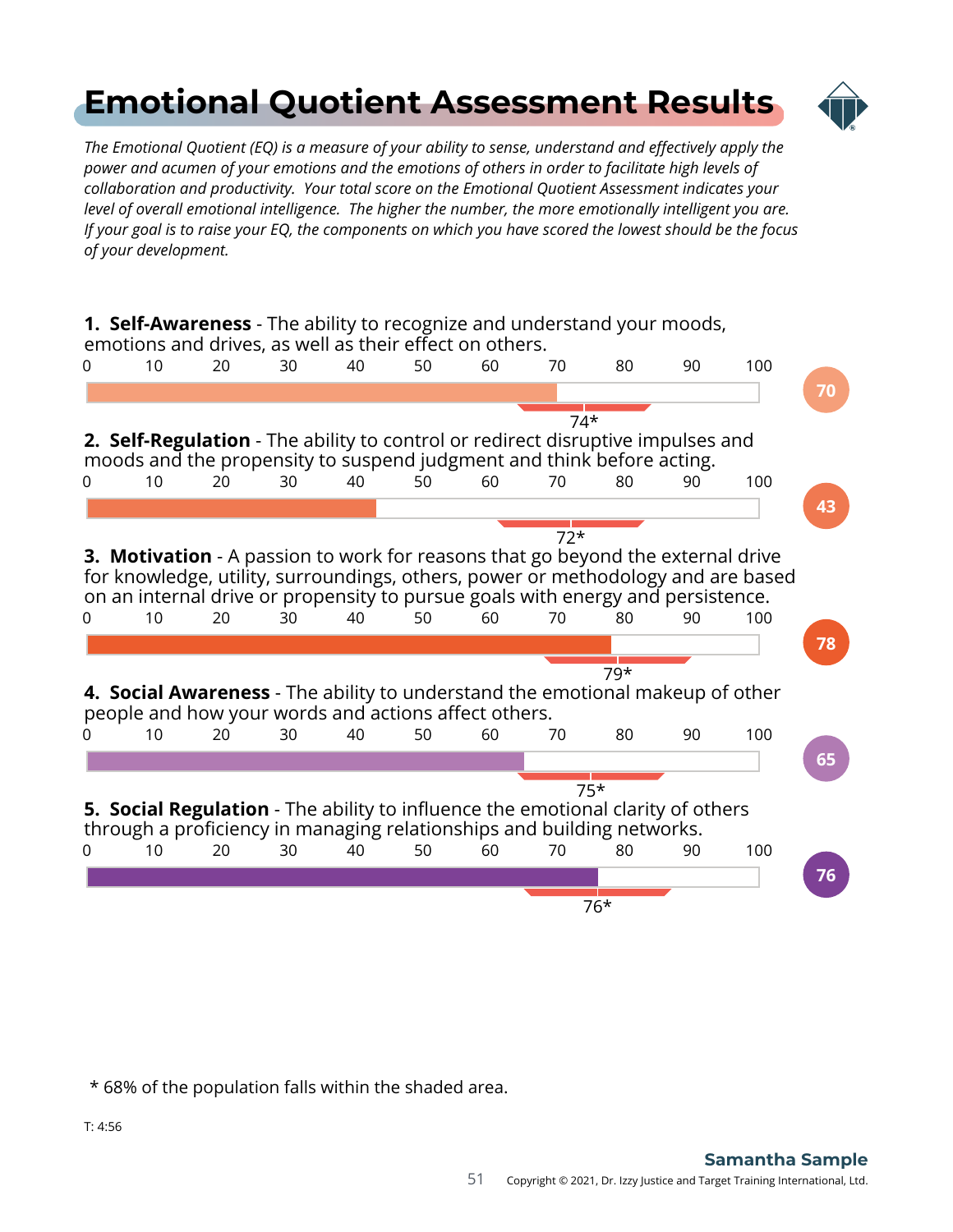### <span id="page-51-0"></span>**[Emotional Quotient Scoring Information](#page-1-0)**



*The average of the Self-Regulation, Self-Awareness and Motivation subscales represent your Self Score. The average of the Social Awareness and Social Regulation subscales represent your Others Score. Your total level of Emotional Quotient was calculated by averaging all five EQ dimensions.*

**Total Emotional Quotient** - Your total level of emotional intelligence, formed by averaging your Others and Self scores.

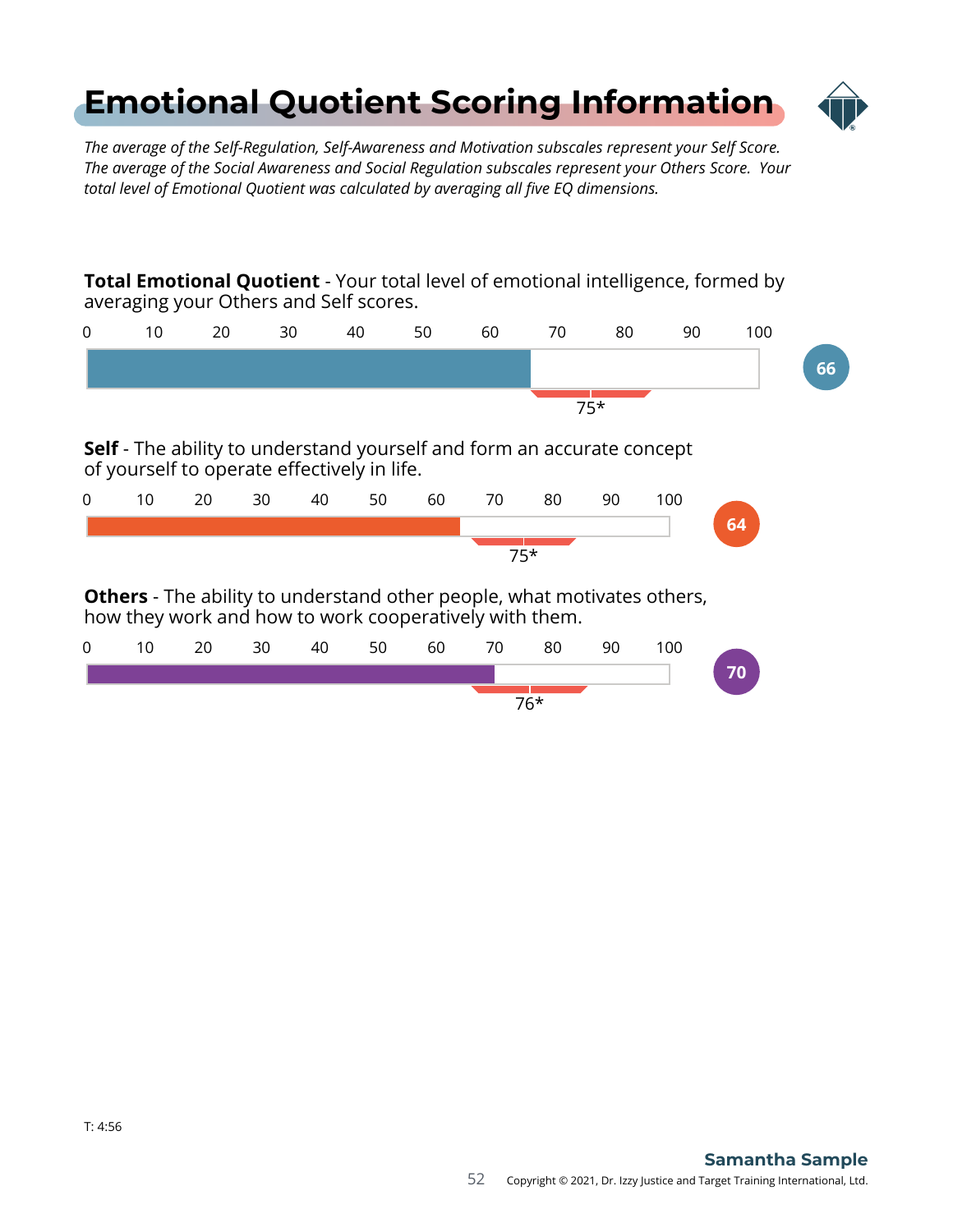## <span id="page-52-0"></span>**[Self-Awareness](#page-1-0)**



Based on Samantha's level of EQ in this dimension, she is moderately self-aware, meaning she may notice what she is feeling but is not always able to explain it.

### **What Samantha can do:**

- Practice self-reflection by identifying and naming your current emotional tone. Check your emotional clarity. What is your current state: red, clear or somewhere in-between?
- Once you identify the emotion, describe it aloud or write it down on paper.  $\bullet$
- To improve your ability to self-assess, ask a family member or trusted advisor to describe  $\bullet$ your strengths and weaknesses. Compare with your own self-assessment.
- Pay attention to your behaviors and see if you recognize patterns throughout the day.
- Reflect on the connection between your emotions and your behavior.
- Write in a journal about your emotional responses to situations that were significant.
- Share your introspective discoveries and the impact on your decisions with a family member, friend or trusted advisor.
- Make a list of your strengths and areas for improvement. Look at it daily.  $\bullet$
- Create an action plan to develop the areas you want to improve.
- Think of situations in which you made progress on an area you wish to develop, especially in the workplace.
- Identify three specific, measurable goals for improving your Self Awareness and revisit these goals monthly.
- Continue to practice the realistic perspective you are developing.

#### **Self-Awareness** - The ability to recognize and understand your moods, emotions and drives, as well as their effect on others. 0 10 20 30 40 50 60 70 80 90 100 **70** 74\*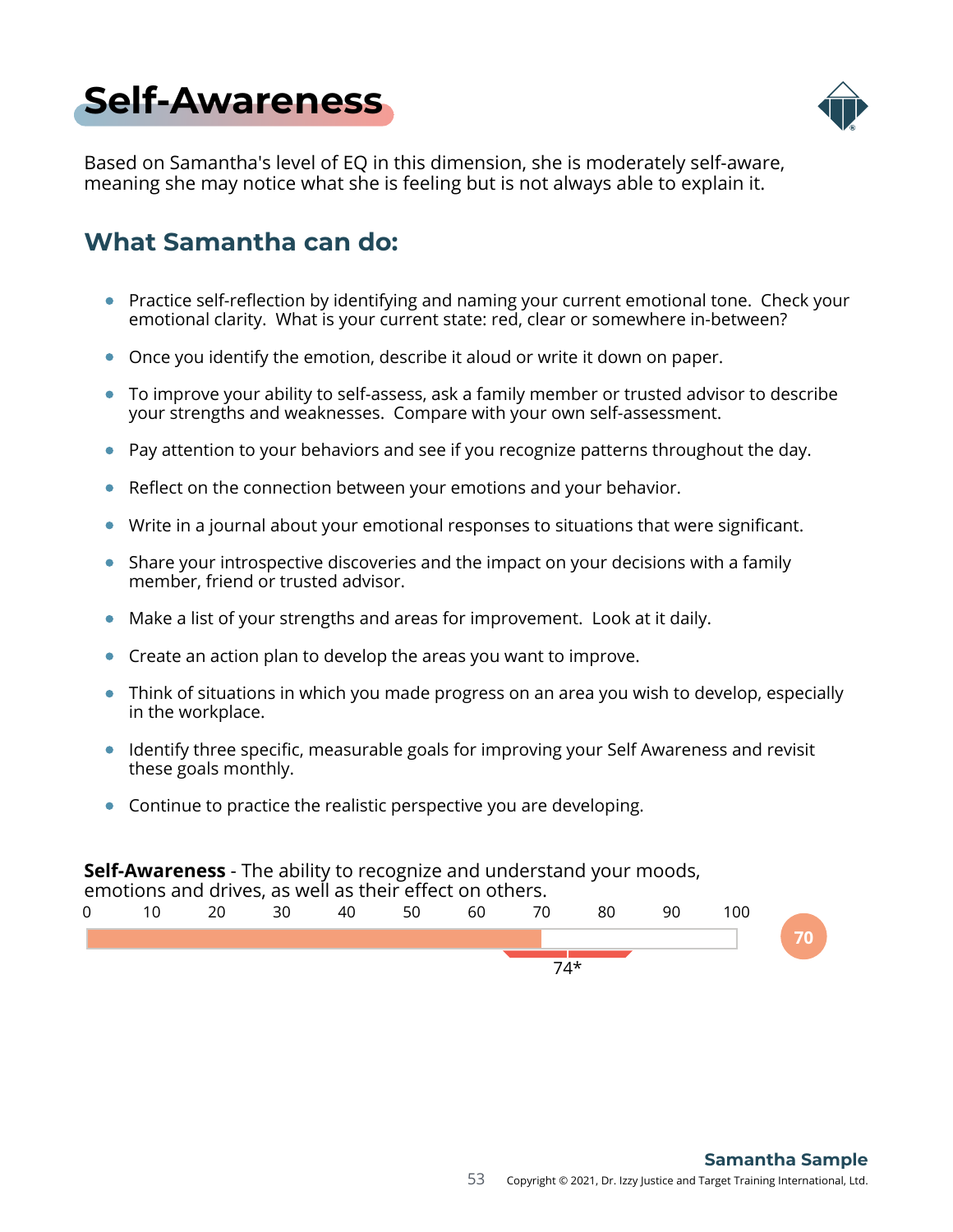<span id="page-53-0"></span>



Based on Samantha's level of EQ in this dimension, she would benefit from developing her level of Self-Regulation in order to regulate actions fueled by negative or disruptive emotions.

### **What Samantha can do:**

- Practice self-restraint by listening first, pausing and then responding.
- Learn to step away from difficult or overwhelming situations.  $\bullet$
- Be committed to not interrupting others.  $\bullet$
- When frustration has occurred, summarize the situation to determine triggers.  $\bullet$
- Role-play effective responses to a stressful situation with a family member, friend or trusted co-worker (use examples of workplace circumstances).
- Determine activities that improve your mood and take action when you feel stressed or overwhelmed.
- Focus on events that provide a sense of calm or elicit positive emotions.
- Keep a log of your effective and ineffective self-management skills so you can recall them in  $\bullet$ future situations.
- Discuss ways of expressing emotions appropriately with your co-workers.  $\bullet$
- When negative emotions take over, try to visualize a positive or calming scene.
- Put things in perspective. Ask yourself, "What is the worst that can happen?" or "How will I feel about this a week from now?"

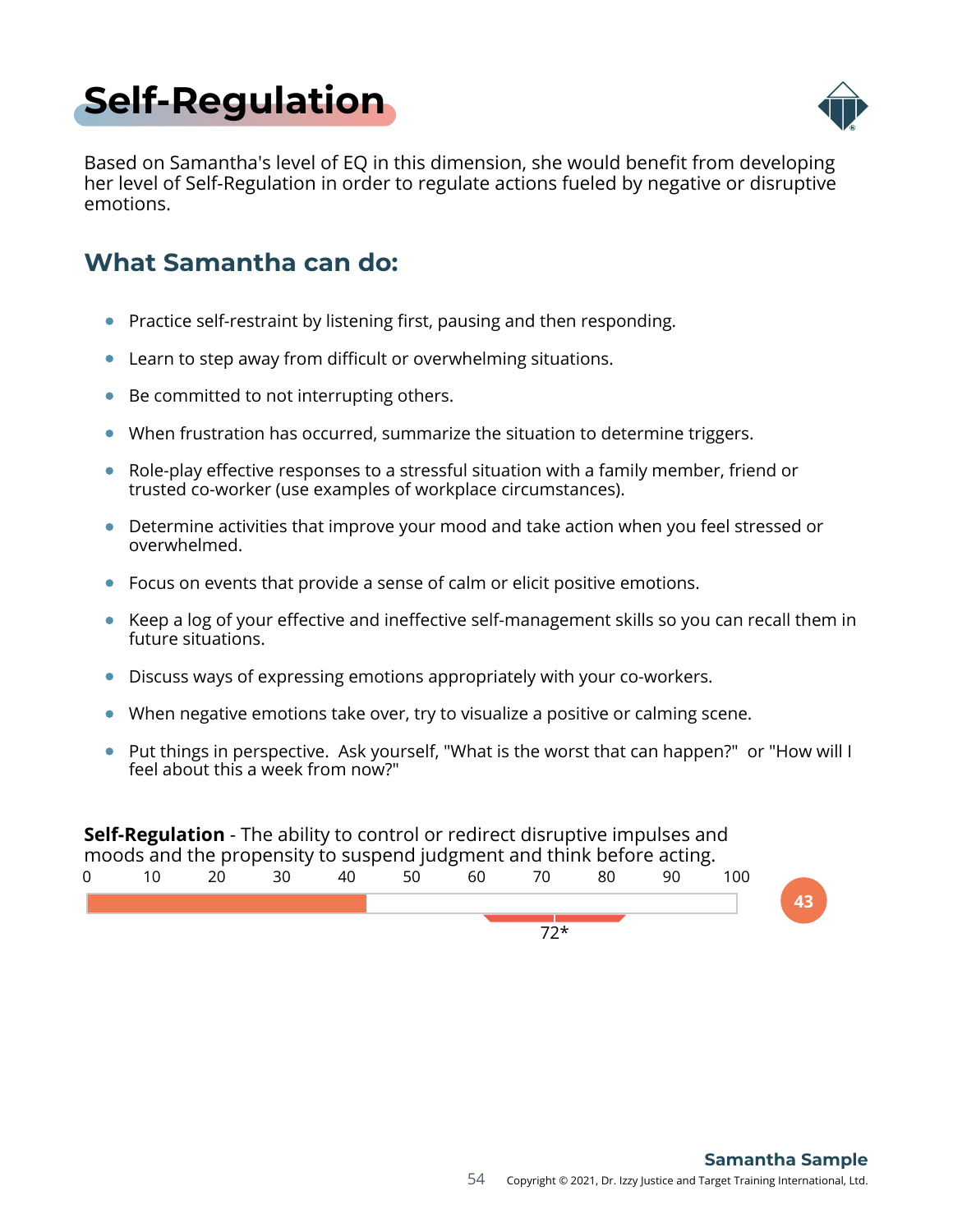## <span id="page-54-0"></span>**[Motivation](#page-1-0)**



Based on Samantha's current level of Motivation, procrastination could be a potential issue for Samantha in achieving her goals.

### **What Samantha can do:**

- Set specific goals with milestones and dates for achievement.
- Clarify why the goals you have set are important to you. Ask yourself not only, "What are my goals?" but also, "Why are they my goals?"
- Work with a peer or trusted advisor to create detailed action items to work toward your overall goals.
- $\bullet$  Set aside time to work on your goals each day, even if it is just five minutes at a time.
- List your goals and post them where you can see them every day.  $\bullet$
- Spend time visualizing the outcome of accomplishing your goals. How does it look and feel?
- Ask a close friend to help hold you accountable for reaching your goals.
- Celebrate accomplishments, both big and small.  $\bullet$
- $\bullet$ Learn from your mistakes; keep track of the lessons learned in a journal.
- Challenge the status quo and make suggestions for improvement.
- Find inspiration from others who use internal Motivation to overcome obstacles to reach their dreams.

**Motivation** - A passion to work for reasons that go beyond the external drive for knowledge, utility, surroundings, others, power or methodology and are based on an internal drive or propensity to pursue goals with energy and persistence.

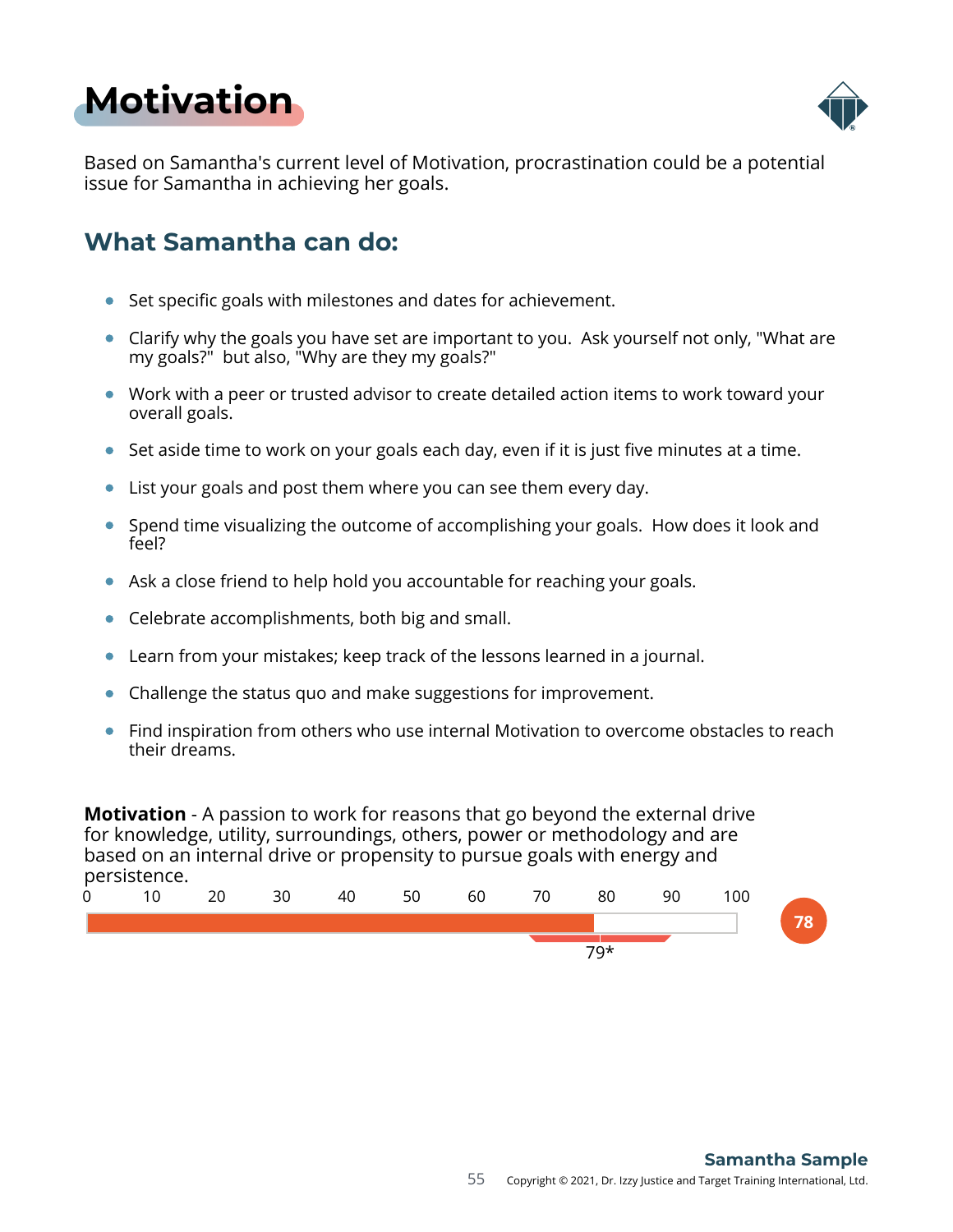## <span id="page-55-0"></span>**[Social Awareness](#page-1-0)**



Based on Samantha's level of Social Awareness, at times she may find it difficult to understand others' emotional responses to situations and may need to adapt her communication.

### **What Samantha can do:**

- Attempt to predict and understand the emotional responses of others before communicating your point of view.
- Observe nonverbal behavior to evaluate the emotional temperature of others.
- Analyze and understand things from others' perspectives before responding to your peers at work or family members.
- Think about an invisible clarity meter over people and ask yourself, "What is their emotional state: red, clear or somewhere in-between?" Know that if it is not clear, the optimal outcome may be compromised.
- Continue to develop interpersonal habits, such as listening to others until they are finished with their thought before asking questions or making statements.
- Observe body language for nonverbal messages being expressed.
- Seek clarification from others when attempting to interpret emotional responses.
- Be nonjudgmental in your interactions with others. Ask questions before drawing conclusions.
- Offer assistance to your friends, family and even strangers on occasion. Be careful to give the assistance they are looking for versus what you think they need.

**Social Awareness** - The ability to understand the emotional makeup of other people and how your words and actions affect others.

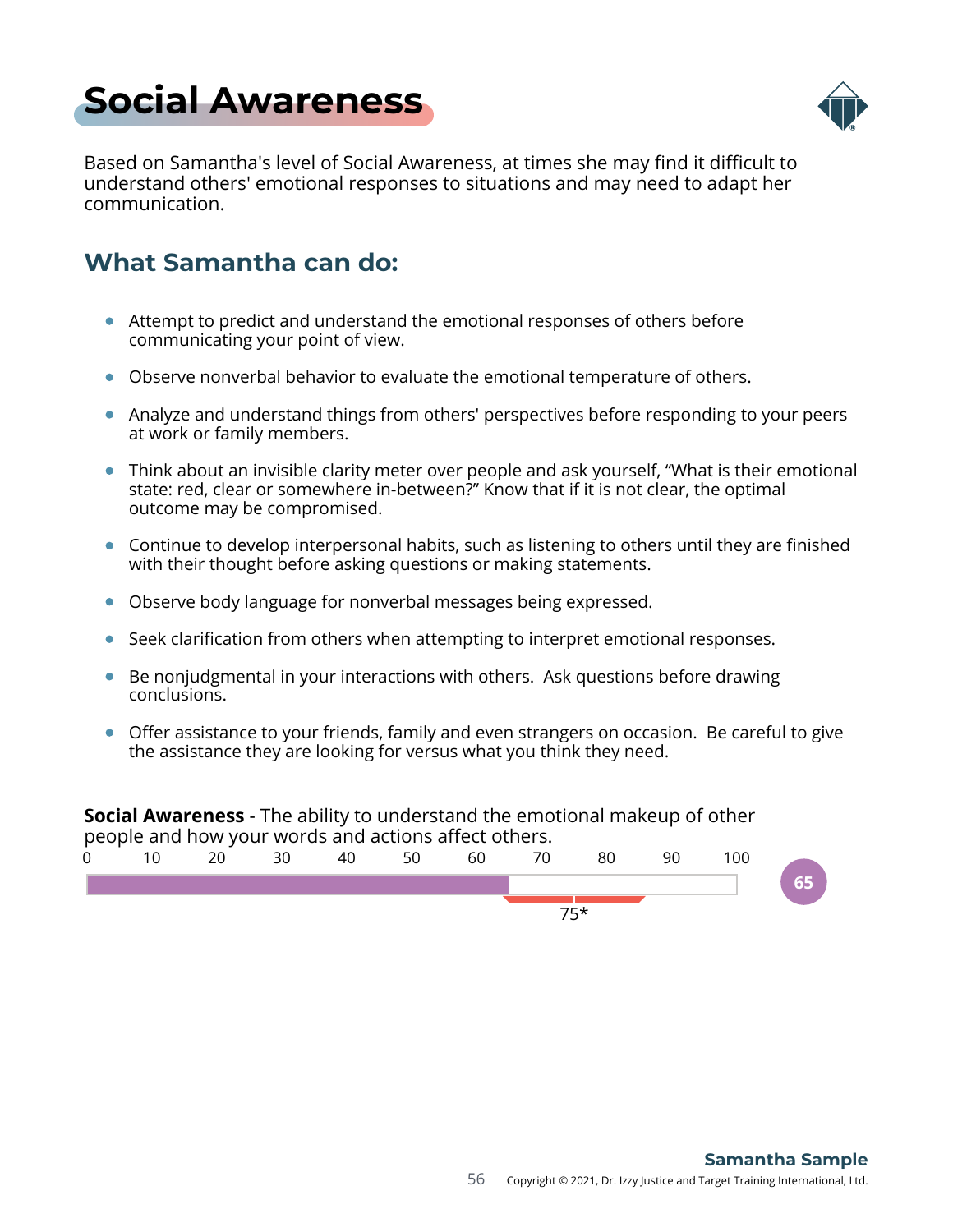## <span id="page-56-0"></span>**[Social Regulation](#page-1-0)**



Based on Samantha's level of Social Regulation, she may find relating to others challenging, especially in emotionally charged situations.

### **What Samantha can do:**

- $\bullet$  Be aware of the message your body language is communicating, try to predict how you can respond positively to the interaction.
- Ask those you admire to describe their experience when socializing with you.
- **Remember people's names. Use memory techniques and be known as the one that** remembers!
- After a negative interaction or misunderstanding, take accountability and find ways to make amends.
- Describe scenarios to a trusted advisor in order to gain experiential knowledge on how to increase your level of Social Regulation skills.
- Take notice when emotions are taking over an interaction and then find ways to remove yourself from the situation.
- Show a genuine curiosity for others' well-being.
- Allow others to take the lead role so you can learn from their leadership style.
- Connect with people you have just met and find ways to continue to build the rapport.
- $\bullet$  Seek quality, rather than quantity, in your social bonds. Converse with others on a deeper level.
- Join a professional association or special interest group to practice building bonds.

### **Social Regulation** - The ability to influence the emotional clarity of others

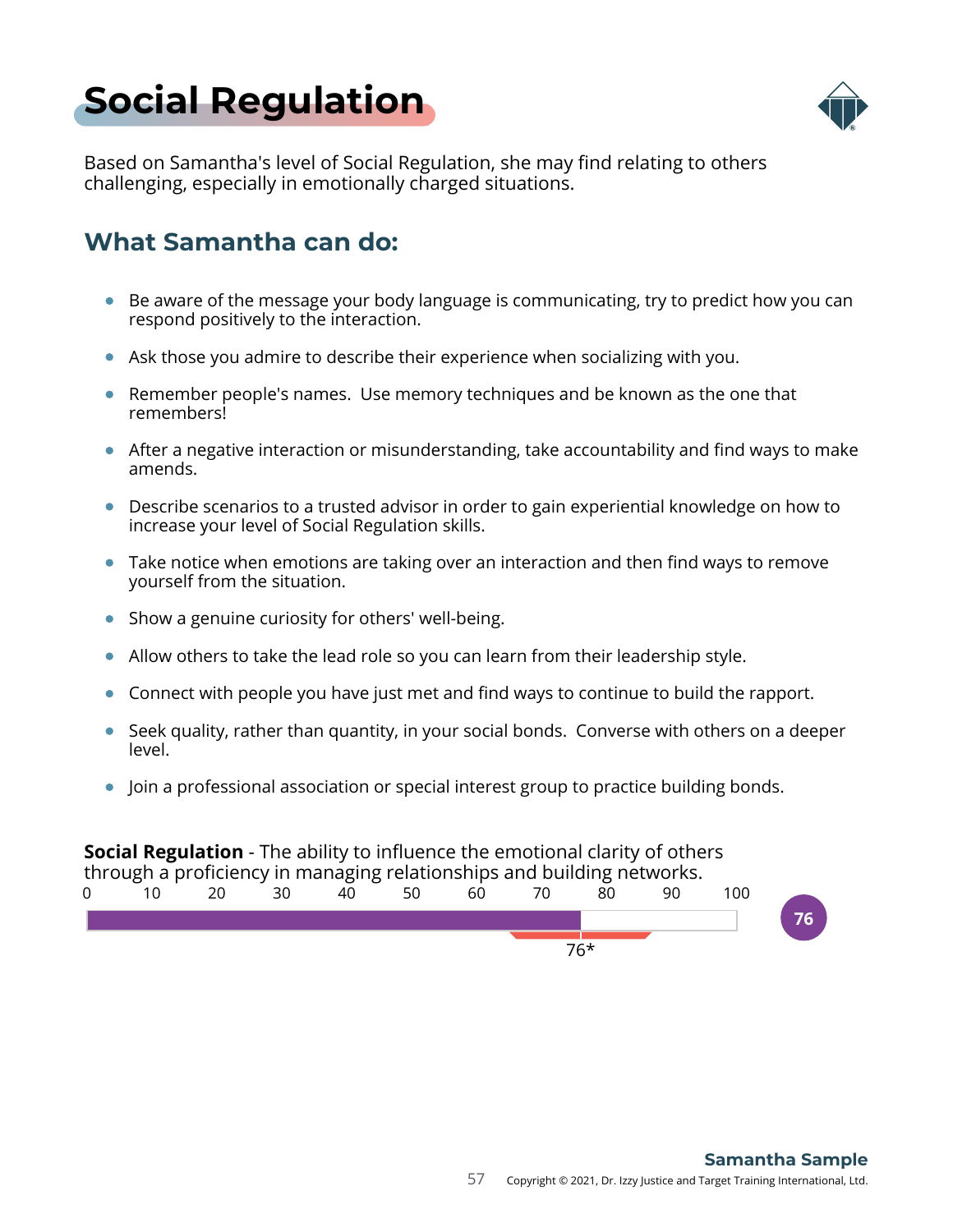## <span id="page-57-0"></span>**[Emotional Quotient™ Wheel](#page-1-0)**



*The Emotional Quotient wheel is a visualization of your scores in the report. The circle, split into quadrants, is encompassed by Motivation and divided by Self and Others. Your Motivation score starts at Self-Awareness and wraps around the wheel clockwise. This starting position is due to all EQ dimensions being influenced first by your level of Self-Awareness. The volume of color illustrates the strength of your overall EQ score which is also notated in the center circle.*

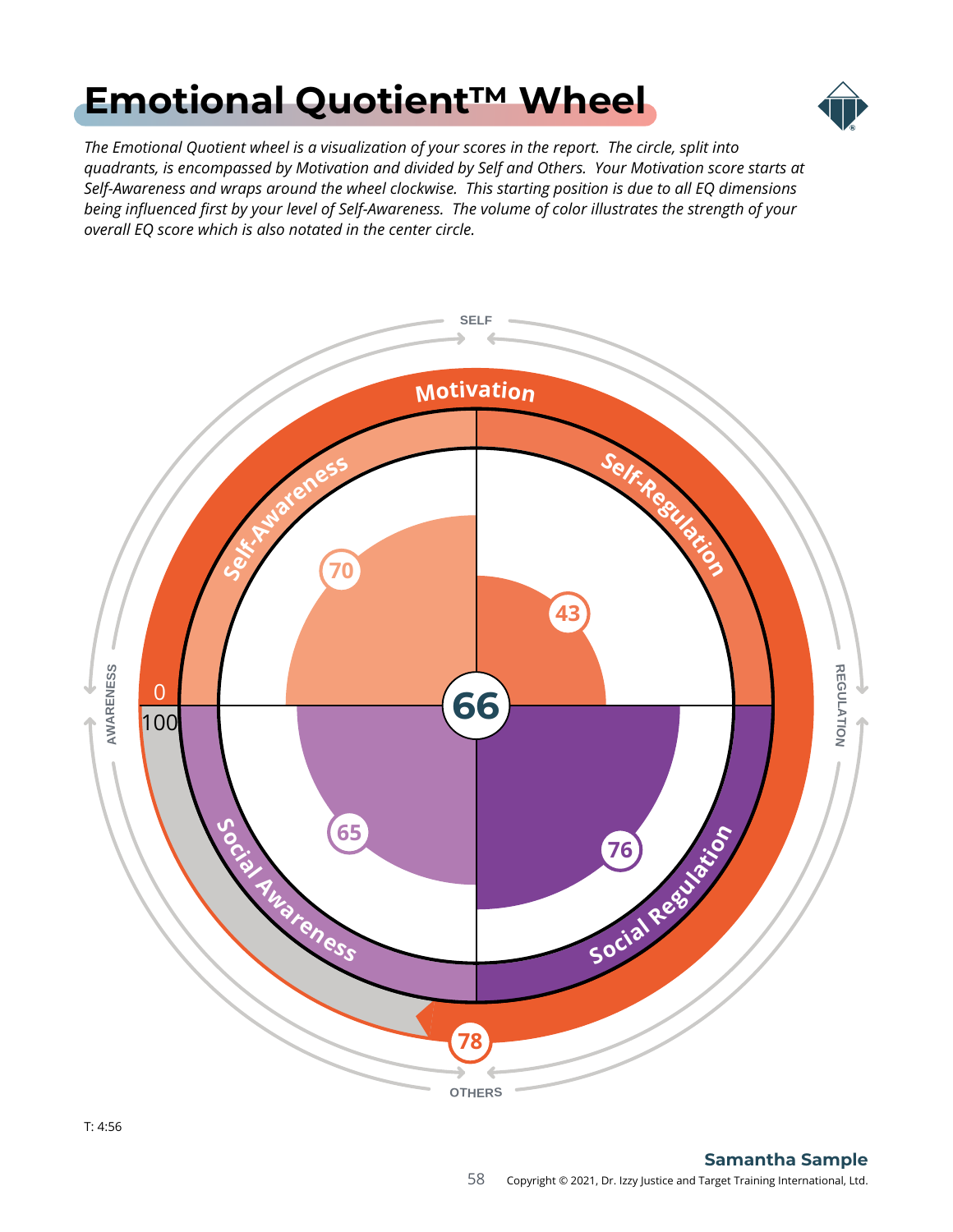## <span id="page-58-0"></span>**[Introduction](#page-1-0)**



### **Blending Behaviors, Driving Forces & EQ for Success**

Maximizing the effectiveness of one's behavioral style can be a difficult maze to navigate in the workplace, especially in situations where "behavioral labels" are assigned. Often a team will have multiple people with the same behavioral styles faced with the same situation, yet they come across differently.

For years, TTI has educated the corporate world on behaviors, or the "how" of people's actions; meanwhile, driving forces is the "why" they do what they do. This has explained the difference in actions for decades. However, recent research has led to the discovery of people with similar behaviors and driving forces, yet they still respond differently to situations, especially when the situations are emotionally charged.

Why is this? The answer is often found within a person's Emotional Intelligence. Understanding a person's EQ and applying this information to behaviors and driving forces can not only expand the working language and communication of an organization, but can help an individual successfully navigate the workplace maze and feel a sense of accomplishment and reward from doing so.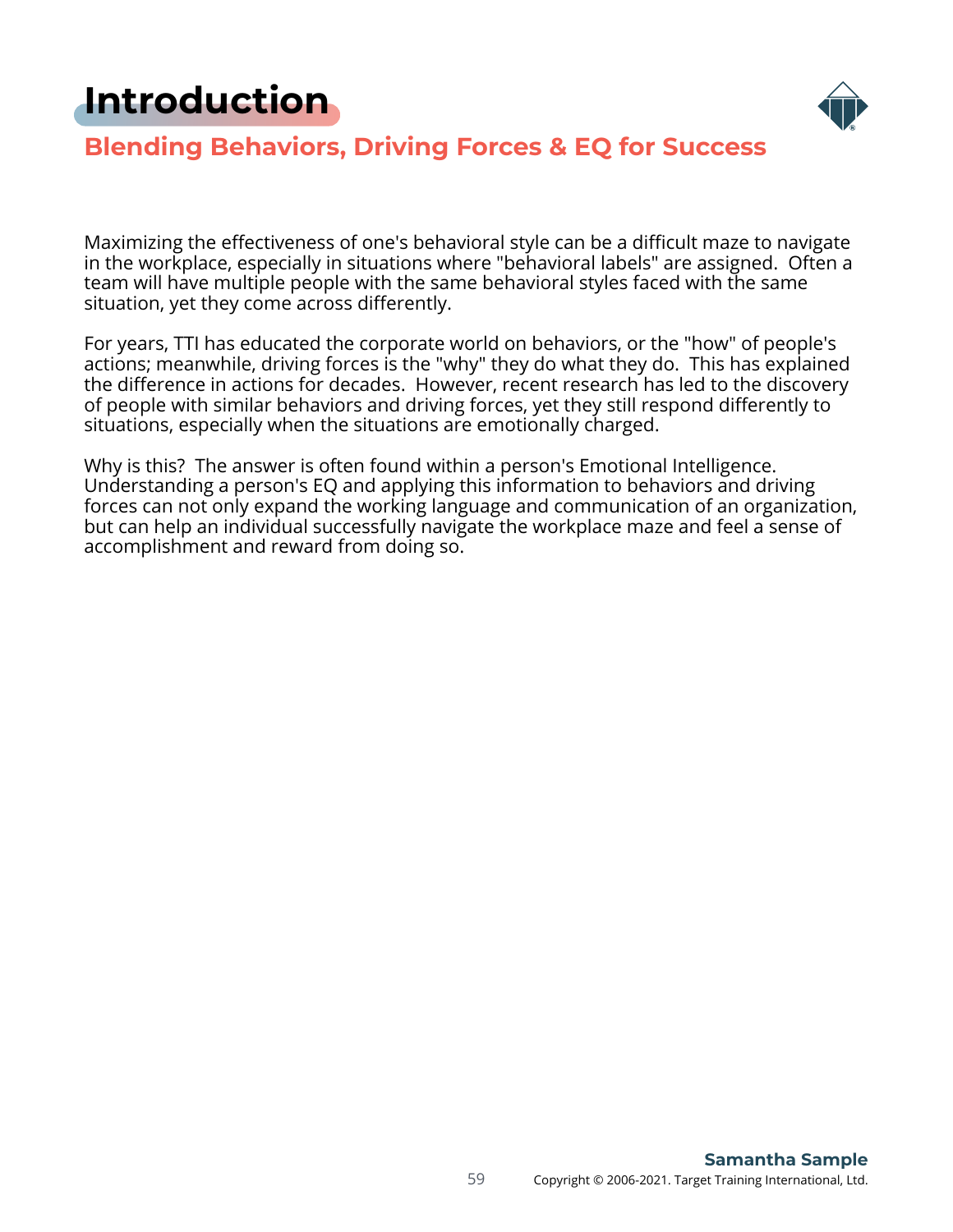### <span id="page-59-0"></span>**[Blending for Success](#page-1-0) Behaviors, Driving Forces & EQ**



*People who understand and appreciate themselves as unique individuals and can apply that same understanding and appreciation to others are more successful. This section is designed to connect an individual's behavioral strengths and primary driving forces cluster with her Emotional Intelligence in order to propel and navigate the day-to-day situations of the business landscape.*

#### *To clarify this section, Samantha's primary driving forces cluster includes: Resourceful, Intentional, Receptive and Commanding.*

 Samantha has a moderate level of Self-Awareness. She is mentally and physically aware of a change in how she is feeling but may not be able to always anticipate or explain the change before it happens. Coupled with her high "Dominance" behavioral style, these feelings may be intensified and acted upon based on the emotional reaction versus thought out. Most high "Dominants" have a short fuse and are unaware of when their particular triggers are ignited. However, with Samantha's moderate level of Self-Awareness, she is aware of the physical and emotional response connected to these triggers but is not always able to articulate them.

 Samantha has a low level of Self-Regulation. She may not be able to temper responses and reactions to emotionally charged events. Possessing a high "Dominant" behavioral style indicates that Samantha would be quick to anger, make snap decisions and have a short temper. However, with low Self-Regulation, the typical behavioral characteristics may be intensified slightly, and this can have a negative impact on communications with others. By understanding her dominant behavior and how it impacts the communication flow with others, Samantha would benefit from understanding how to adapt this communication style for a more positive outcome. Be careful in instances where the topic at hand directly relates to Samantha's primary driving forces cluster. The ability for her to utilize her knowledge of her behaviors will be hindered when a perceived threat to her drivers is present.